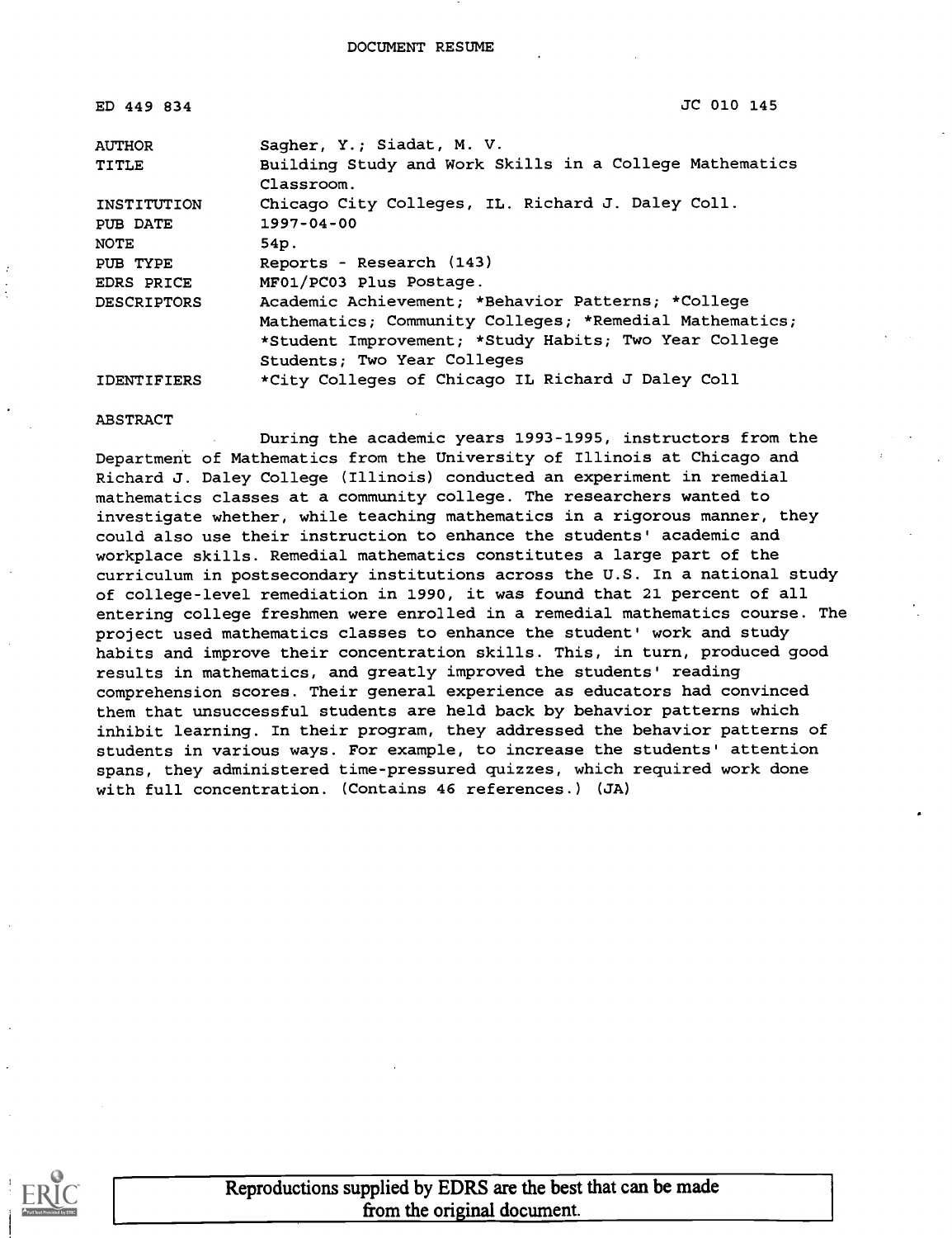PERMISSION TO REPRODUCE AND DISSEMINATE THIS MATERIAL HAS BEEN GRANTED BY

 $m \times$  Siad at

TO THE EDUCATIONAL RESOURCES INFORMATION CENTER (ERIC)

1

U.S. DEPARTMENT OF EDUCATION Office of Educational Research and Improvement EDUCATIONAL RESOURCES INFORMATION CENTER (ERIC)

- (fa- This document has been reproduced as received from the person or organization originating it.
- Minor changes have been made to improve reproduction quality.

Points of view or opinions stated in this document do not necessarily represent official OERI position or policy.

# Building Study and Work Skills in a College Mathematics Classroom

Y. Sagher

Department of Mathematics, Statistics, and Computer Science University of Illinois at Chicago 851 South Morgan Street Chicago, Illinois 60607 E-mail: Sagherym@uic.edu and M.V. Siadat

Department of Mathematics Richard J. Daley College 7500 South Pulaski Road Chicago, Illinois, 60652

April, 1997

 $JCO10145$ 

# BEST COPY AVAILABLE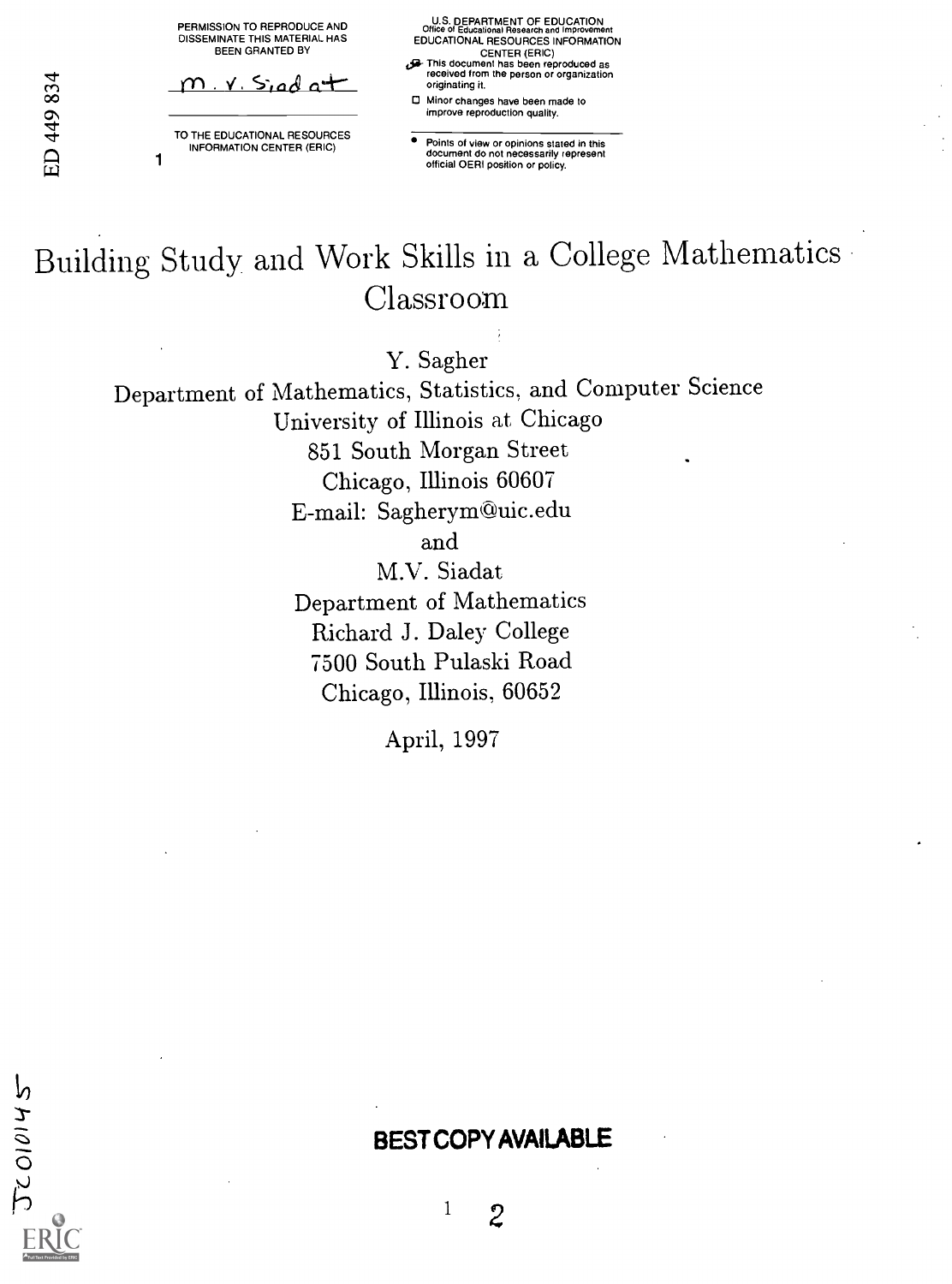"Have you noticed, too, how people with a talent for calculation are naturally quick at learning almost any other subject; and how a training in it makes a slow mind quicker, even if it does no other good?" Plato, The Republic.<sup>1</sup>

# ABSTRACT:

During the academic years 1993-1995, we conducted an experiment in mathematics classes at a community college located in a metropolitan city in the United States. We used mathematics classes to enhance the students' work and study habits and improve their concentration skills. This. in turn, produced good results in mathematics. and greatly improved the students' reading comprehension scores; as Plato had observed, mathematics can be a universal educational tool.

# INTRODUCTION:

Remedial programs and, in particular, remedial mathematics, constitute a large part of the curriculum in post-secondary institutions across the U.S. In a national study of college-level remediation conducted in 1990 by the U.S. Department of Education, it was found that 21 percent of all entering college freshmen were enrolled in a remedial mathematics course (Mansfield et al., 1991). Another U.S. Department of Education report surveying the course-taking patterns over the two-decade period, 1972-1993, showed that 46 percent of college students with more than 10 hours of credit had taken at least one remedial course in mathematics, English, or basic study skills. Although this rate had remained flat over the time span in the study, the average number of remedial courses taken by these students had actually increased (Adelman, 1995). Young (1993), gives data showing that more than 15 percent of mathematics registrations in colleges and universities in the U.S. in Fall 1990 were in remedial classes and more than 50 percent were in courses below calculus level.

<sup>&#</sup>x27;Francis Macdonald Cornford translation, Oxford University Press, 1945.



# BEST COPY AVAILABLE

3

 $2\overline{a}$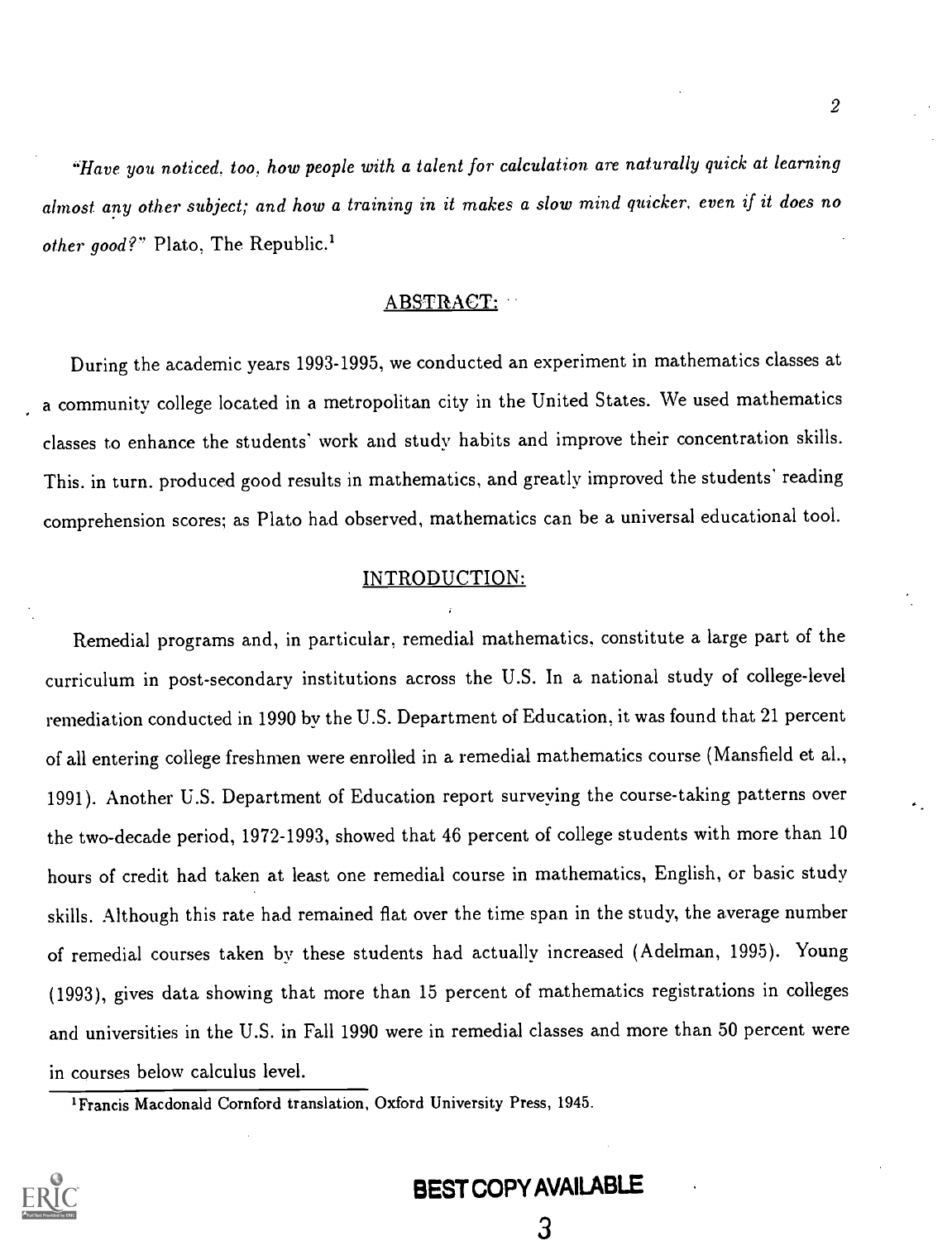Even at leading mathematics departments in the country (Group I, American Mathematical Society classification), remedial mathematics constituted 9 percent of the undergraduate enrollments in mathematics in Fall 1995, and pre-calculus an additional 14 percent (Fulton, 1996).

At community colleges, remedial mathematics constitutes a large part of the the mathematics course offerings. Enrollment in remedial courses at two-year institutions climbed from a third of the total mathematics program enrollment in 1970 to more than half in 1990. In this period, ".....remediation was classified as a major problem by 65% of [mathematics] department heads" (Watkins et al., 1993. p. 56).

At the college where this study was conducted, remedial mathematics constituted 62 percent of all mathematics registrations in the Fall 1995 semester. Overall, 91 percent of all mathematics registrations in Fall 1995 were in courses below the level of calculus.

How effective are college-level remedial courses in mathematics? Young (1993) writes "Remedial mathematics does not remediate; few people taking college algebra complete more than one semester of calculus....." (p. 1334). Another indicator of the problematic nature of remediation at the postsecondary level is given by Adelman (1995): "The proportion of grades indicating Withdrawal. Incomplete, and No-Credit Repeat has nearly doubled since the 1970s. This increase is heavily concentrated in remedial courses and in mathematics below the level of calculus" (p. x).

Clearly, there is a continuing crisis in the teaching of mathematics at secondary and postsecondary levels in this country: High schools graduate a large number of students unable to begin college-level mathematics and colleges struggle with the teaching of remedial mathematics. Moreover, a lack of proper education in mathematics has become a limiting factor for the professional aspirations of a very large number of young people; many professions have a prerequisite of college mathematics, others use college mathematics as an educational sieve. Most importantly, the need for successful remediation in mathematics frequently is but one symptom of the need

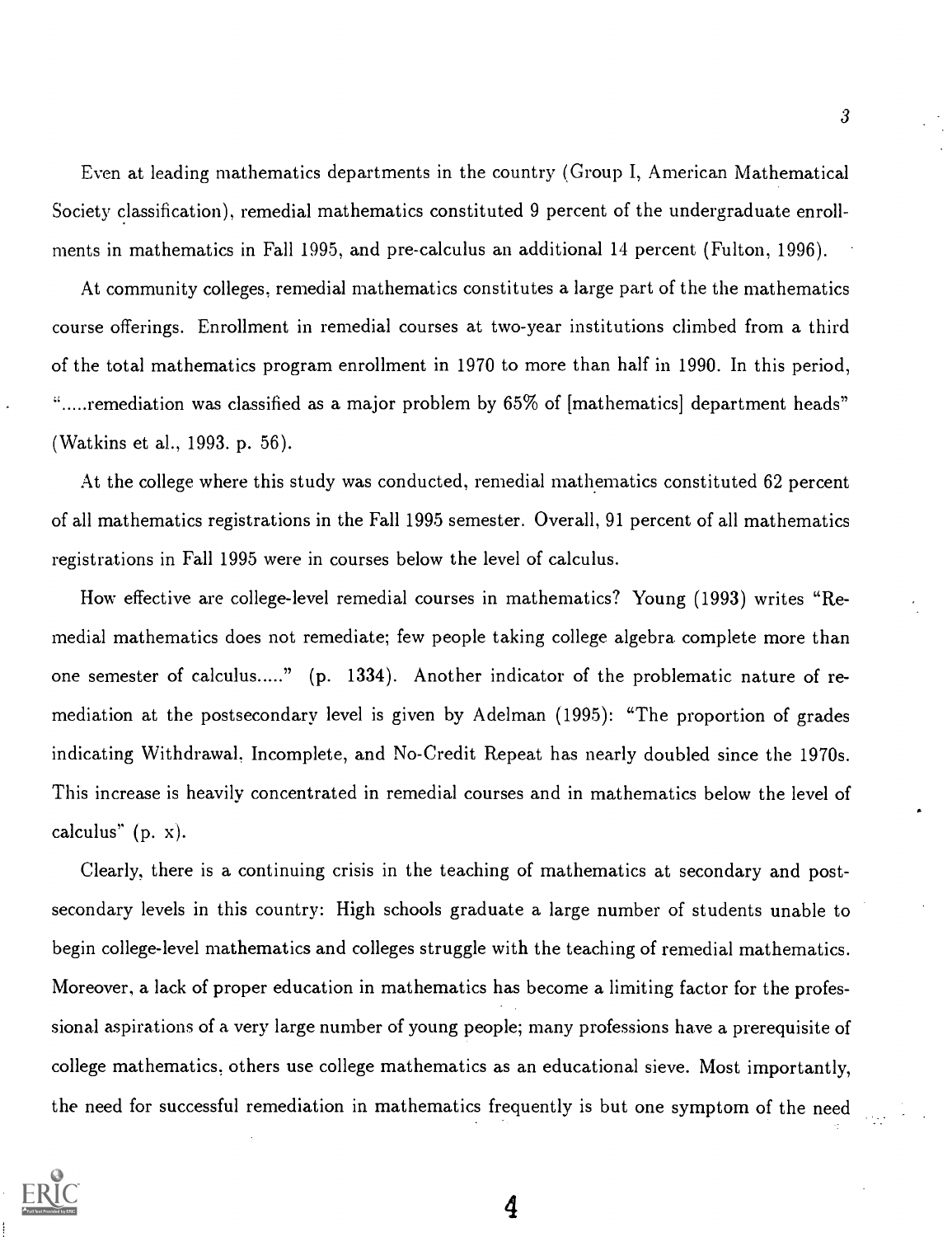for general educational remediation.

Remedial education in college and, in particular, remedial mathematics education, requires a. special focus. Students in remedial mathematics classes are not those who simply do not know elementary mathematics and need to learn it. These students all have attempted to learn mathematics in the past and in one way or another have not been successful. This has important implications. Teaching the material as one would teach it to middle and high school students is likely to fail: it has failed these students before. Moreover, past failure has left its marks on all remedial students. Their emotional response to the material is very different than that of the students exposed to it for the first time. Anxiety and low self-esteem have replaced natural curiosity.

4

Remedial college students are. generally, an older population of students. They are no longer a captive audience: they can choose their teacher or class or the method of instruction. They need to be convinced that a proposed model of instruction actually works for them and that they can be successful at it. Whereas middle and high school students can be motivated by discovery projects. remedial students are best motivated by the prospect of success. This success has to be real: they are quick to recognize and dismiss remedial programs which give them the appearance of success. high grades, without truly addressing their deficiencies.

As described below, we devised and implemented an assessment-directed teaching program, incorporating frequent feedback and additional instruction focused on the students' difficulties. While teaching mathematics our method also educated the students to work quickly and accurately, with full concentration.

We measured the outcomes in both aspects of our work, the performance of the students in mathematics and their increased ability to concentrate on a task. Our measurements of students' outcomes include 12 experimental and 4 control classes. The evaluations show not only excellent performance by the students in the project classes in the subject matter, algebra, but also greatly

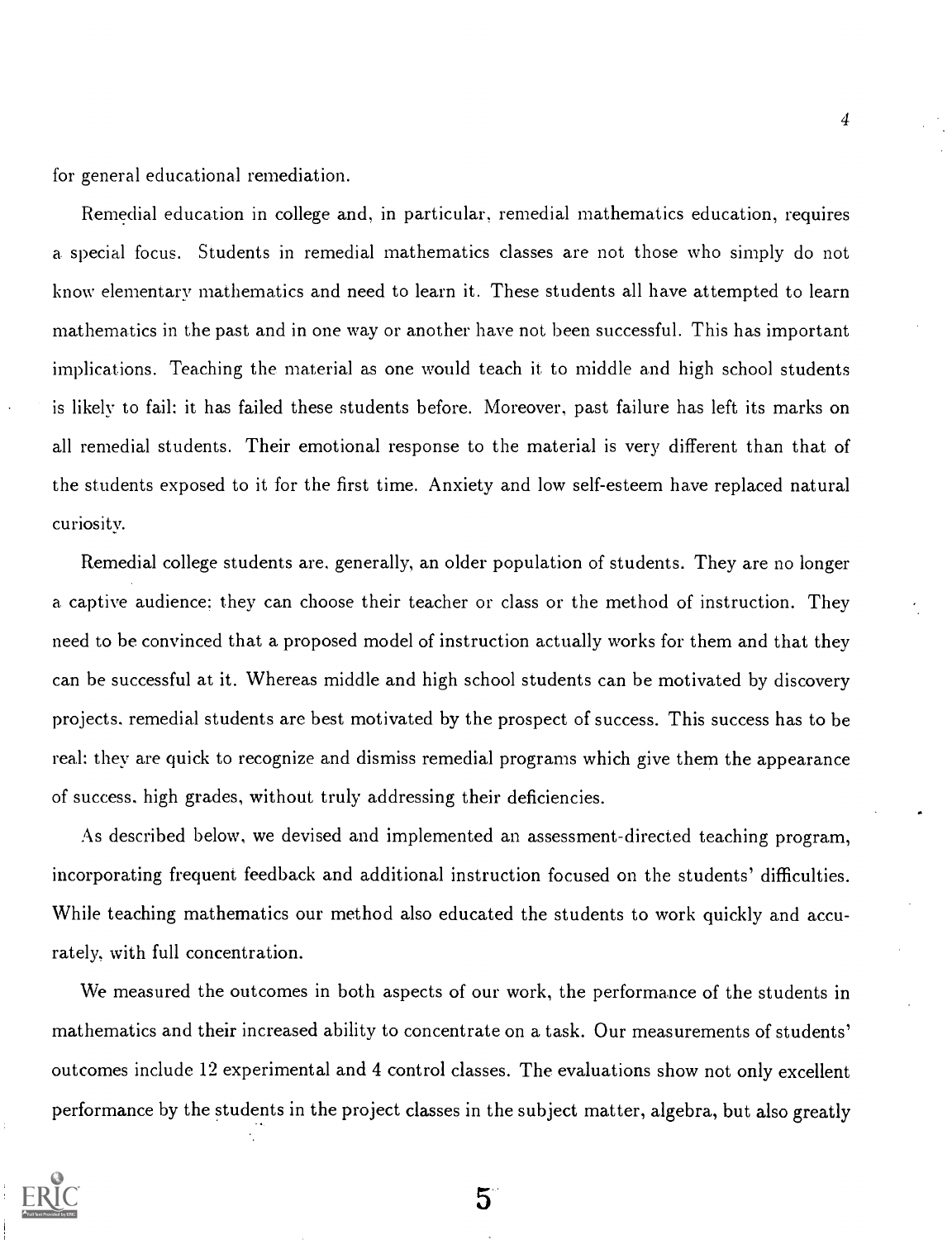improved concentration skills. Finally, although we demanded performance at a far higher level than in other sections of the same classes, the dropout rate in the project classes was below the average of the other sections.

This project was carried out while one of us taught regular classes at the college. Naturally we could not isolate new ideas and techniques in the instruction to measure their specific effects - the students were entitled to our best efforts in all aspects of instruction. We describe below the entire instructional program and give our reasoning for its various aspects, but ask that the reader pay special attention to time-pressured work and the discussion of its role in the learning process. We also note our underlying belief that the teaching of mathematics, even in a remedial class, is part of the general educational process and should be measured and evaluated not only with respect to the particular subject matter being taught but also in its effects on the students' general skills.

We believe that one of the most important skills students should acquire in school is the ability to work with full concentration. Students who can work with full concentration will do well in mathematics, in other subjects, and indeed will carry an invaluable skill for the rest of their professional lives. Through our teaching, testing, and classroom regime, we sought to help students build their concentration skills.

## DESIGN OF THE INTERVENTION:

#### Conceptual Framework:

We wanted to investigate whether, while teaching mathematics in a rigorous manner, we could also use the instruction to enhance the students' academic and workplace skills. We have not been able to find literature addressing this question.

The first step we took to implement our program was to identify the causes of the students' lack of success in mathematics. Our general experience as educators had convinced us that

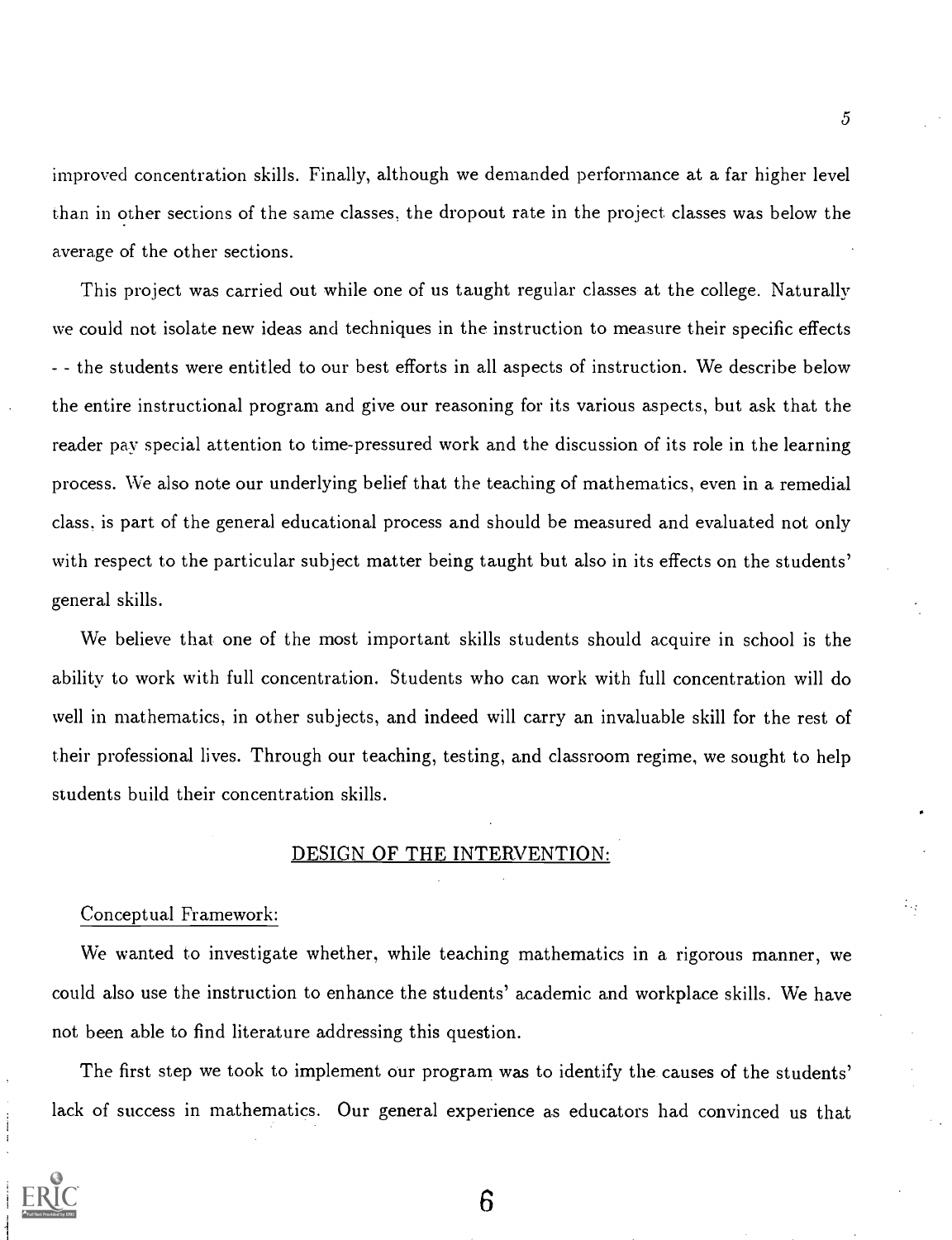unsuccessful students do not lack intelligence or a desire to succeed. Rather, they are held back by behavior patterns which inhibit learning. This hypothesis is buttressed by other researchers (Meyer, 1972; Hodges, 1981; Morgan & Jenson, 1988; Fad & Ryser, 1993; Robinson, 1994).

The destructive behavior patterns of unsuccessful students include:

- (a) Short attention spans; the inability to concentrate on a task for more than a few minutes (Horn & Packard, 1985; Soraci, Jr., et al., 1986; Lee & Meyer, 1994).
- (b) Little or no attention to assigned homework (Keith, 1982; Vratanina, 1988; Robinson, 1994).2
- (c) Short time horizons; deadlines more than a few days away are rarely acted upon (Solomon  $\&$  Rothblum. 1984; Beswick, Rothblum  $\&$  Mann, 1988).
- (d) Failure to learn from mistakes: in particular, unsuccessful students do not use mistakes on an exam as guides for further study (Hodges. 1981).
- (e) Passivity; the students hope to pass the class without being noticed and are therefore reluctant to ask for help (Hodges, 1981; Lee  $\&$  Meyer, 1994).
- (f) Poor attendance patterns (de Jung & Duckworth, 1985, 1986).
- (g) Low self-esteem (Gill, 1969; Meyer, 1972; Calsyn & Kenny, 1977; Carr, Borkowski, & Maxwell, 1991).<sup>3</sup>
- (h) Ignoring statements made by teachers.4

<sup>&#</sup>x27;This observation corresponds to our experience and that of other teachers with whom we discussed our work. Unfortunately, there seems to be no literature which addresses this issue.



 $6\qquad \qquad$ 

 $2$ The literature shows that regular attention to homework produces academic success. We chose to emphasize the logical conclusion that unsuccessful students failed to do their homework, since it underscores the problem we need to address.

<sup>&</sup>lt;sup>3</sup>"The underachiever's inability to learn becomes a self-fulfilling prophecy. A circular relationship evolves in which the student's self-concept affects his school performance which, in turn, reinforces his existing self-concept." (Meyer, 1972, p. 66). Remedial students in post-secondary institutions are at the tail-end of this downward spiral.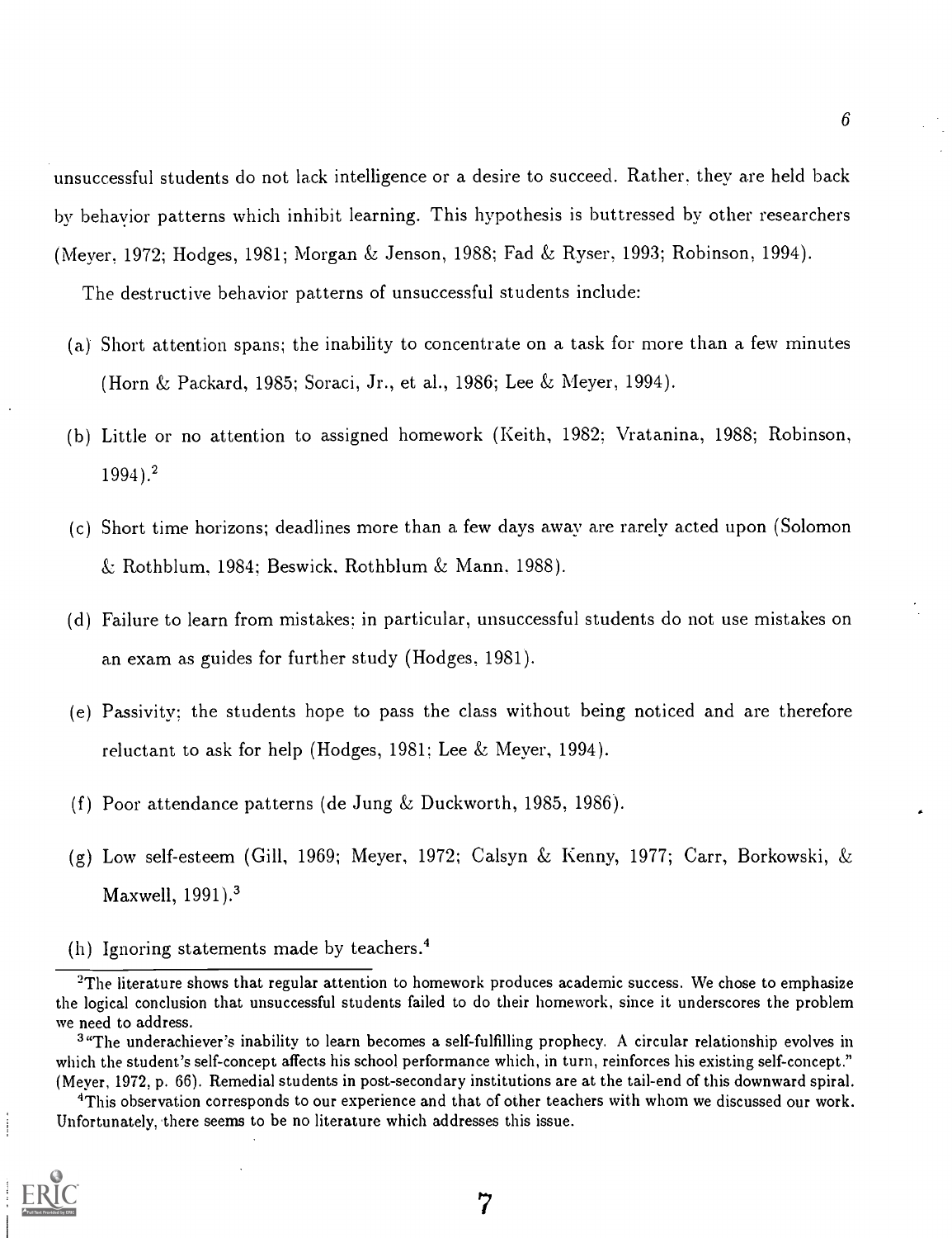The last point challenges the teacher to find a way to communicate expectations and standards in a language which will register with the students.

Success in mathematics cannot be achieved without addressing these general educational problems. Moreover, these problems affect the student's work throughout the curriculum. Successful remediation in mathematics is therefore part of general educational remediation.

Any program which attempts to change long-standing behavior patterns in students has to provide them with quick and unambiguous results. It has to set high standards, while giving students the means to succeed, and a message of hope at each step. A typical college class contains students with different ethnic and cultural backgrounds. A program which integrates these students in a joint effort of remediation works best if it addresses all students with the same voice. Finally, the undertaking has to be important to the student. Mathematics responds to each of these needs. Mathematics is a very precise tool. Evaluation of performance in mathematics can be objective. accurate, and prompt. Mathematics is important as a discipline, and it is culturally unbiased. Through mathematics, one can achieve high standards of performance step by step. and each individual part can be rewarded immediately.

## General Description:

In our program, we addressed the behavior patterns of students in the following ways:

- (a) To increase the students' attention spans we administered time-pressured quizzes which required work done with full concentration.
- (b) To encourage the students to do their homework we rewarded their work with success on the homework-based quizzes.
- (c) We presented our students with frequent deadlines which would fall within their short time horizons.



7

8.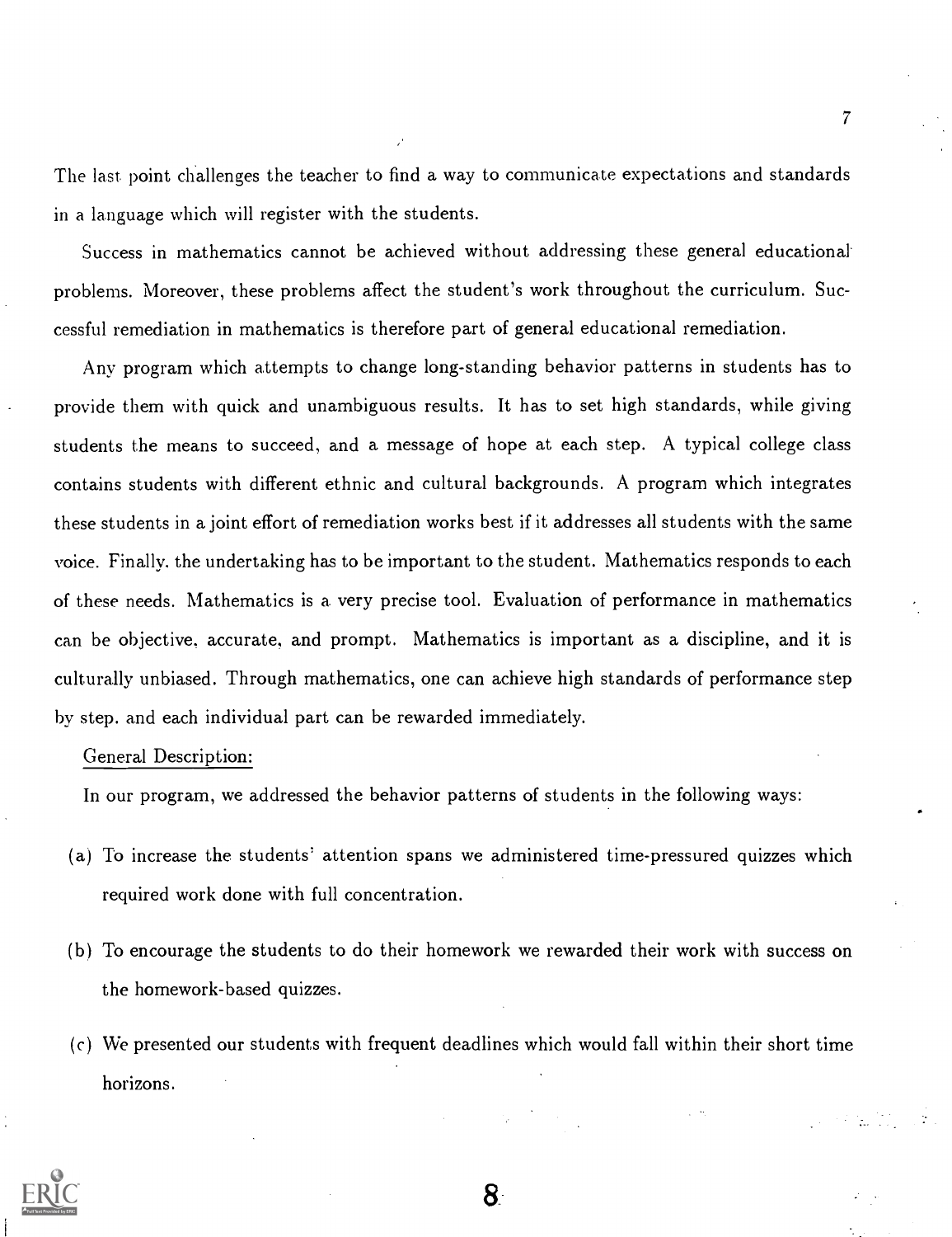- (d) We encouraged students to learn from their mistakes by providing them with immediate feedback and repeating questions in the follow-up quizzes until the students achieved mastery in the topic.
- (e) We encouraged active participation in the classroom by bringing students:together through group work which promoted cooperation and peer tutoring.
- (f) To address poor attendance patterns we issued administrative drops to students who missed three classes. Students could petition to be reinstated, but reinstated students were not allowed any additional absences.
- $(g)$  To address the students' low self-esteem we gave them well defined tasks, the tools to carry out those tasks. quick feedback for their attempts, and repeated success when they achieved mastery.
- (h) To teach the students to take the teacher's statements at face value we applied a consistent code of behavior in the classroom, and gave repeated evidence that following the instruction produced success.

We viewed our students as partners in a goal-oriented venture, and required that they meet the standards of such ventures. To put it in terms familiar to the students, most of whom have had prior job experience, we said that we would apply to the mathematics classroom the "standards of a work place." This means a strict attendance code, quick and accurate completion of all assigned work. individual accountability for the quality of the work, and evaluation of performance according to absolute, rather than relative, standards.

These rules may seem harsh by current educational practice, but current educational practice has failed for students who are in a remedial class. They need another approach. When we bring



8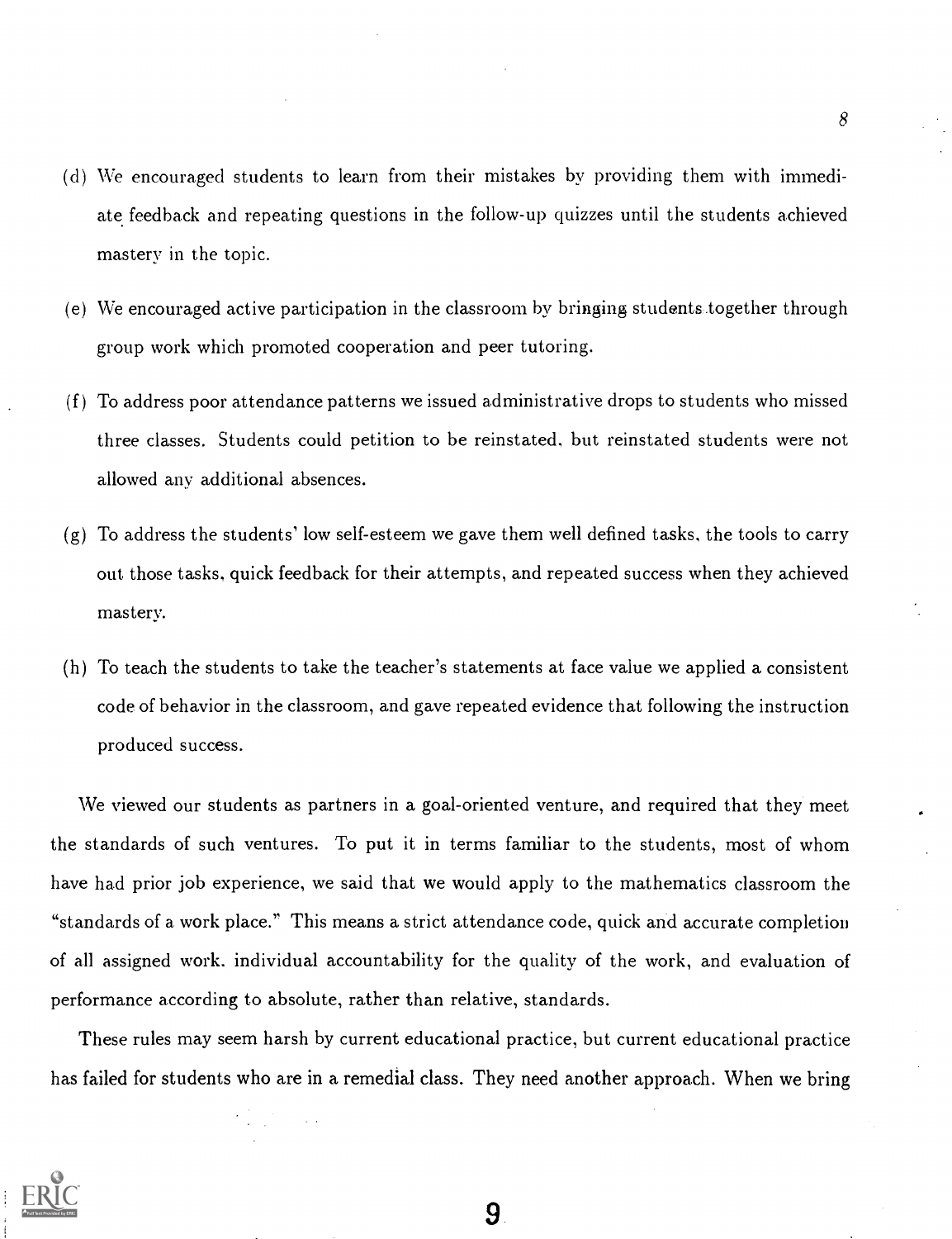to the classroom standards that the students understand and respect. we can bring out the best in each of them.

### Materials:

The materials used in all experimental classes were standard college mathematics text books, and instructor-prepared problem sheets, quizzes and tests. All subject matter tests, quizzes, and the final exam were designed and prepared by the authors. The pre-tests and post-tests on arithmetic and reading comprehension were College Board's Descriptive Tests.

Calculators were not used in the project classes.

The students received more problem sheets. more quizzes, and more tests than students in regular classes. The additional work by the teacher required to write and grade the additional quizzes and tests was roughly balanced by greatly reducing the time spent on grading students' homework. See the sub-section on homework for more details. We did not provide the students any other additional educational resources: no additional office hours, no additional class time and no review sessions. Thus the results of our study can be compared with results achieved in classes run within current budget constraints.

#### Classroom Management:

Like most other week-day classes at the college, the project classes met twice a week, each time for 100 minutes. All class meetings began with a short period in which the teacher answered students' questions. This was followed by a multiple choice quiz. Tardy students missed some or all of the discussion. Students who showed up after the quiz had begun were allowed to take the quiz in the time remaining and had to stop their work at the same time as other students. Students who missed the quiz received a score of zero. Thus, the quizzes taught the students to attend class each time, on time. This policy clearly contributed to the students' success in our classes. If, as we hope, the new habits take hold, they will help the students across the curriculum, and throughout their professional lives.



10

#### REST COPY AVAILABLE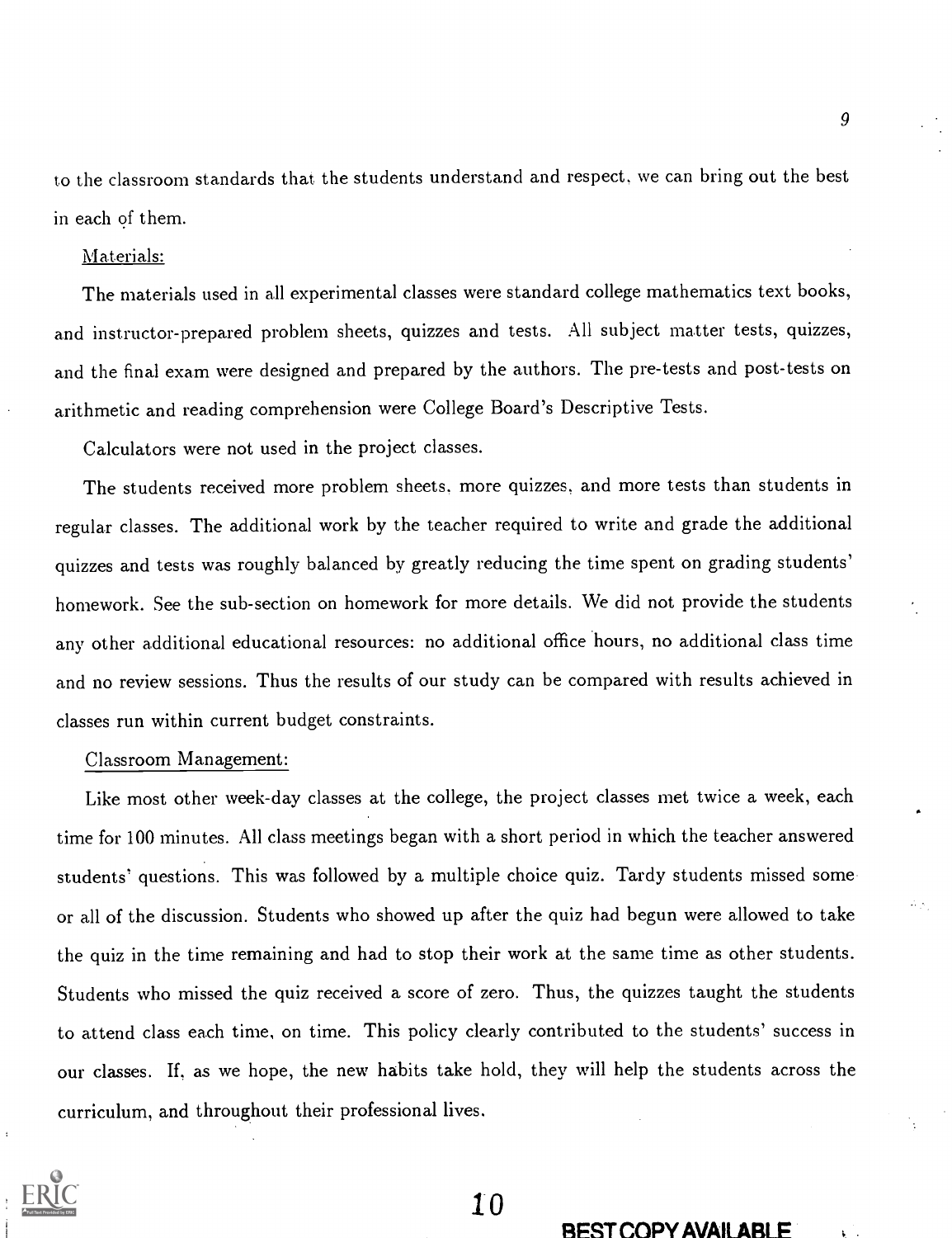The quizzes were partly based on the homework: with some exceptions, they were also cumulative.

Following each quiz, students' answer sheets were collected for processing but students were allowed to keep the question sheet as a guide for further review at home. Also, brief review of the quiz problems and their answers was provided immediately. The remainder of the class time was devoted to the teaching of new topics.

Computer scoring of the quizzes provided us with item analysis, information on class performance on each problem of the quiz. Topics on which the class scored poorly were repeated and amplified in the next quiz. The scoring also provided a descriptive statistical report on the class as a whole which was used to plan the next lesson.

An important part of the statistical report was the standard deviation of the scores on each quiz. When the standard deviation exceeded 25 per cent, we knew that the class was splitting: the top students were doing well and the weak students were still struggling with the material. In such situations the teacher is in a bind. One cannot continue to the next topic without losing the weak students nor can one re-teach the current material without boring the strong students. Our way out of this difficulty was cooperative learning, as described below. When as a result of cooperative learning the standard deviation declined to a more acceptable level, we resumed traditional teaching.

# Quizzes and Tests:

Frequent testing has important educational benefits for the learner. It encourages regular study habits and discourages cramming (Mawhinney, et al., 1971; Dempster, 1992). It also reduces test anxiety (Dempster, 1992). Current research shows that students favor frequent testing (Bangert-Drowns, Kulik & Kulik, 1986, 1991).

Cumulative testing motivates the student to review older topics. Review of topics, done with the hindsight of later understanding, deepens the understanding of the earlier topics beyond



ii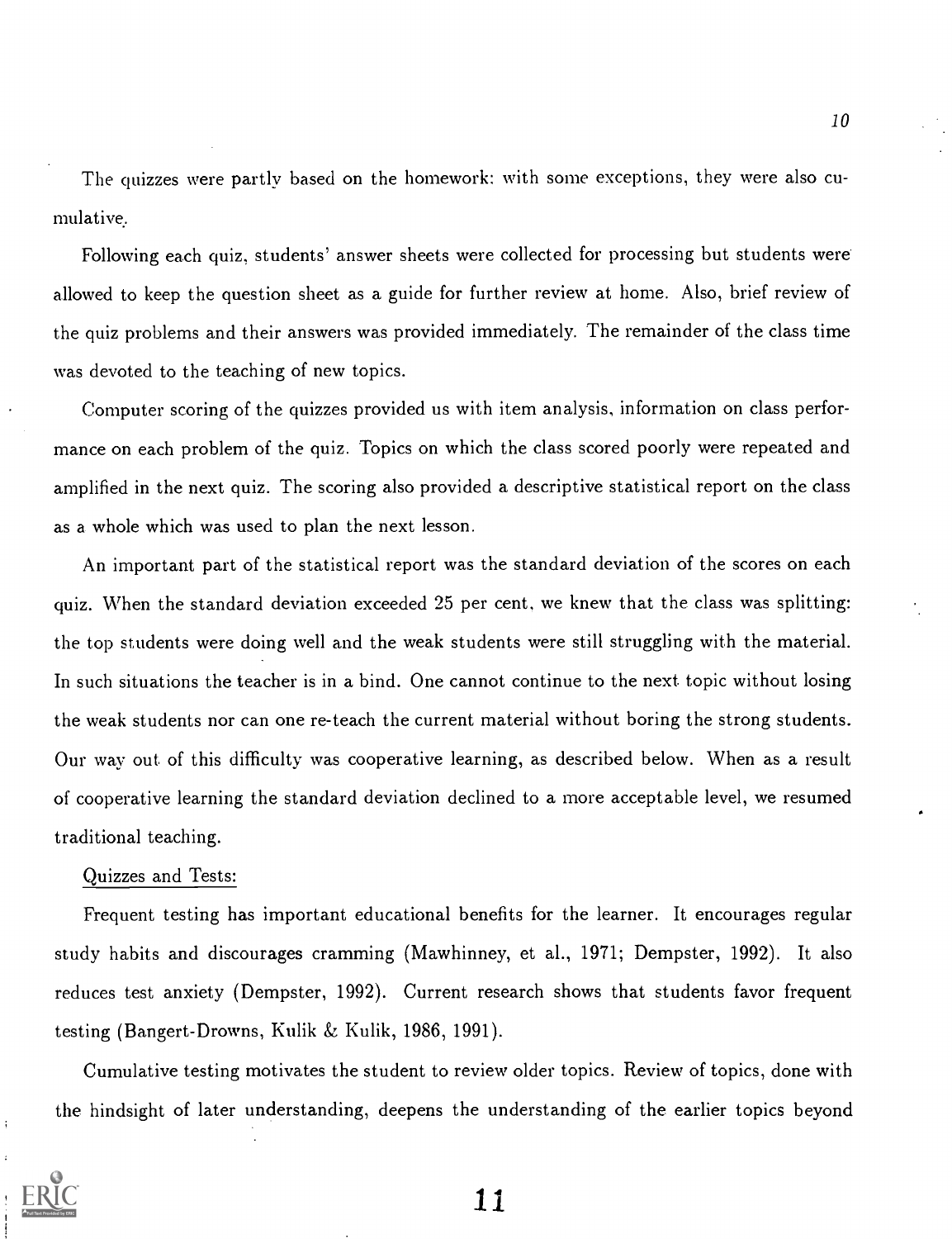what could he expected at the time these topics were introduced. Moreover, students, through the review process, improve their emotional response to the material. Earlier topics become old friends, helping the student master the new topics. Thus, cumulative tests result in higher levels of learning than tests related only to the contents of the last topic (Dempster, 1992).

Cumulative testing is particularly appropriate in mathematics instruction. Much more so than in other subjects, topics in mathematics depend on previous material, and students who are prepared to take a test on earlier material are also ready to utilize it in learning new topics. Of course the dependence on previous material extends beyond the most recent topics. Therefore the review of previous knowledge should include at least all topics taught since the beginning of the term.

The use of tests as a means to consolidate learning is well established (Dempster, 1992). Nungester and Duchastel (1982) conducted an important experiment comparing the performance of high school seniors who studied an essay on topics in British history. One group was tested immediately; a second group spent the amount of time used to test the first group, to review the material instead. A third group did an unrelated task in that amount of time. All students were examined two weeks later. The results showed a statistically significant advantage for the test group over the review group on exam items "that required recall or recognition of the same information as requested on the initial test." On items on the second test which had not been included on the first test, there was no statistically significant difference between the two groups. Both groups did significantly better than the control group, however. The authors conclude that testing is preferable to review as a way of consolidating knowledge.

This conclusion is likely to he much stronger in mathematics than in history: mathematical knowledge is more cohesive, and better retention of knowledge on some items is more likely to help the students do well on other items. Also, the point of balance between the benefits of testing and of reviewing is likely to shift even further in favor of testing when applied to students

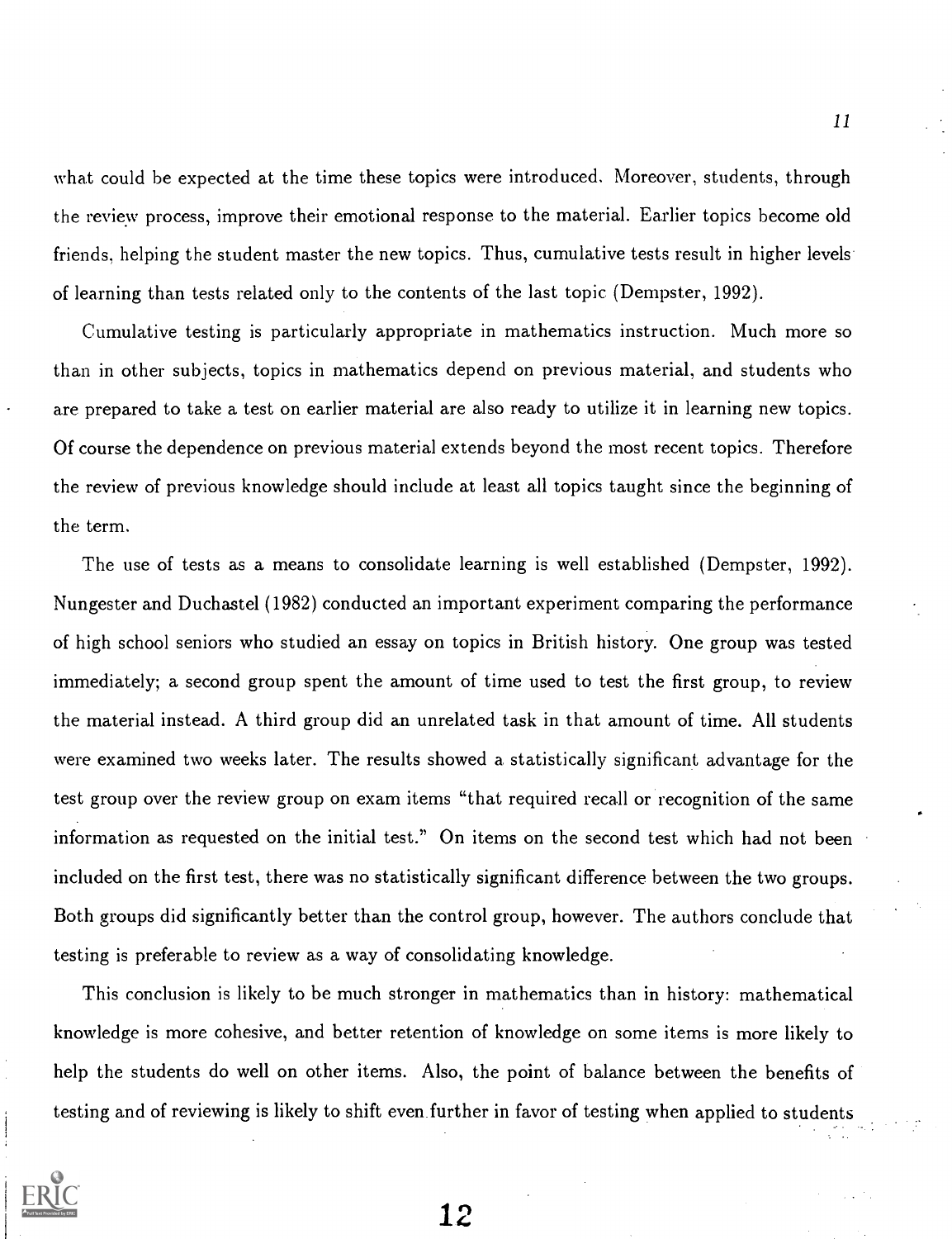in remedial classes. rather than to successful students: students in remedial classes are likely to have fewer study skills and so are less able to utilize the review process.

The beneficial effects of examinations following closely upon the instruction is supported by an important study (Spitzer, 1939). Students in 6th grade in 91 elementary schools in Iowa read an article and were tested on its contents. Testing was more effective in improving content retention if the initial test occurred 1 or 7 days after the reading. The author concludes that immediate recall in the form of a test is an effective method in improving the retention of learning and should be employed as an educational tool. Moreover. Spitzer found that students who scored in the lower one third of the class in the initial testing have a more rapid initial rate of forgetting. Thus, for weaker students an examination to consolidate the learning should be given earlier rather than later.

At each class meeting, we administered a quiz or a test which were designed in a five-answer multiple choice format. With few exceptions which we discuss below, quizzes and tests were cumulative, covering the material from the beginning of the semester. They were also timepressured.

We viewed quizzes as communications between students and teacher. The quizzes demonstrate the teacher's expectations and standards. The students' performance on the quizzes tells the teacher what the students know and which topics need additional attention, when the class is splitting, and when a large number of students have given up on particular topics. Students pay attention to what the teacher says through the quizzes. When these messages are frequent and clear, the students are able to respond and meet the teacher's expectations.

The quizzes motivated the students to study regularly, to review the material continuously and to cooperate in group study sessions and learn from their mistakes. We also used the quizzes and the tests to educate the students to work with full concentration. At the level of our courses, this meant working fast and accurately.



# BEST COPY AVAILABLE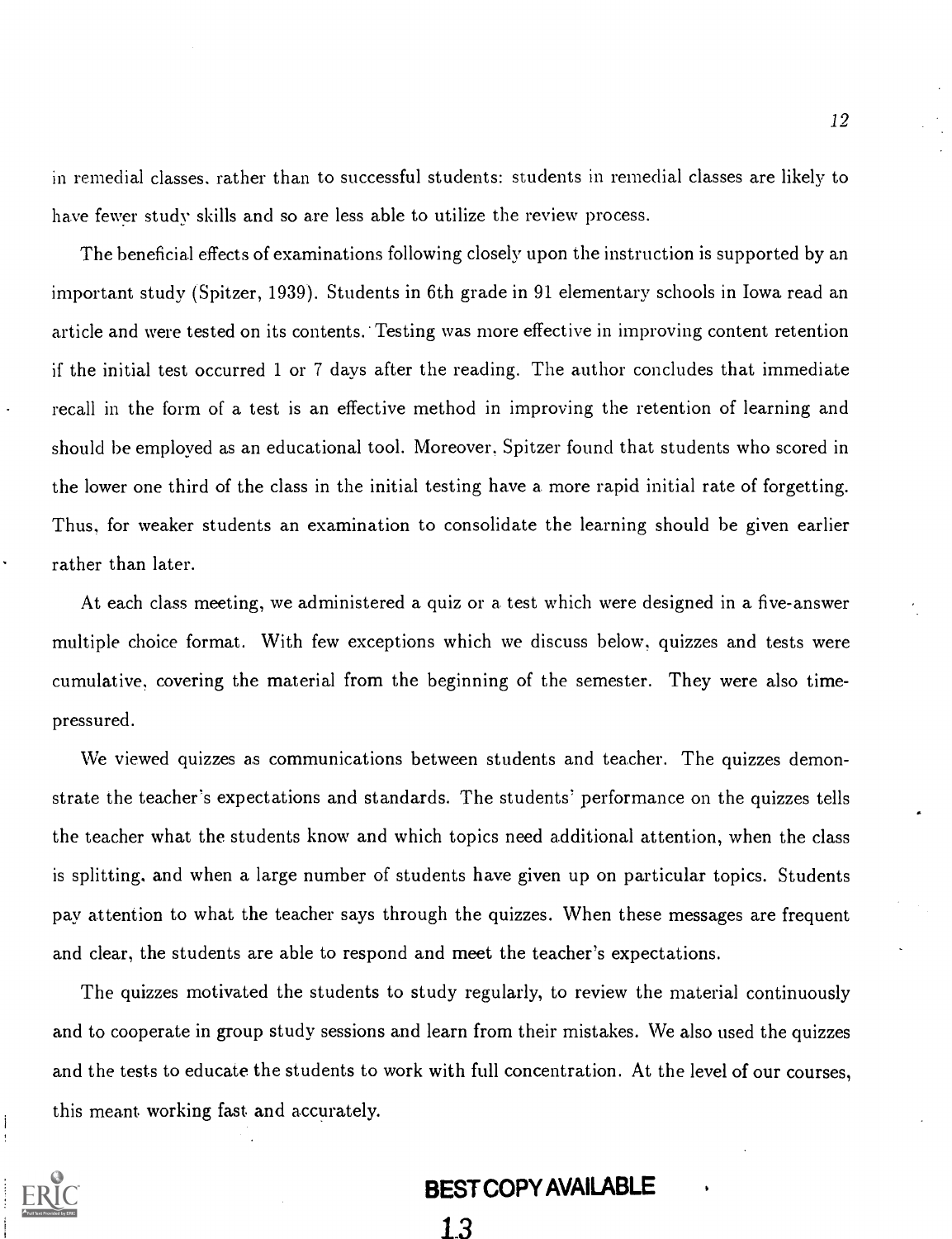Slow work, we believe, is not uniformly slow but rather is the result of the intervals of work at normal speed interspersed with intervals of meandering thought. These interruptions in focused thought. we believe, are the cause not only for low output but also for what students call "stupid mistakes." mistakes of inattention. By requiring speed and accuracy on quizzes and exams we helped the students to eliminate periods of meandering thought and taught them to stay focused on the task at hand. The students' great increase in speed strengthens our belief that slow work is but fast work which is frequently interrupted.

We find this an extremely important question. If slow thought, in normal students, can be accelerated by the simple devices we used in our project, then many more students can achieve high professional standards. Even at the highest level, intellectual work is to a large extent seeing connections. having ideas collide. The fuller the concentration, the faster these ideas are moving, the more likely it becomes for the ideas to connect.

In addition to the quizzes, we administered several longer tests and a final examination. The role of the tests was not the usual one of motivating the student to review the course material as a whole: this we achieved through the cumulative quizzes. We used the longer tests to extend the time period in which the students were able to work with full concentration, beyond the limits of shorter quizzes.

We mentioned before that in some circumstances we gave quizzes which were not cumulative. These were one-topic quizzes which were used as a response to a particular behavior of students in the class.

Most teachers are familiar with the phenomenon of students deciding that certain topics are hard. and dropping their efforts. This happens more frequently in remedial classes than in regular ones. Students with low self-esteem do not view themselves as potentially "A" students. Rather, they are satisfied with a "C", which means scoring 70 percent on the test. They have what we call a "30 percent bin" to which they consign topics which they find hard, and plan to earn their

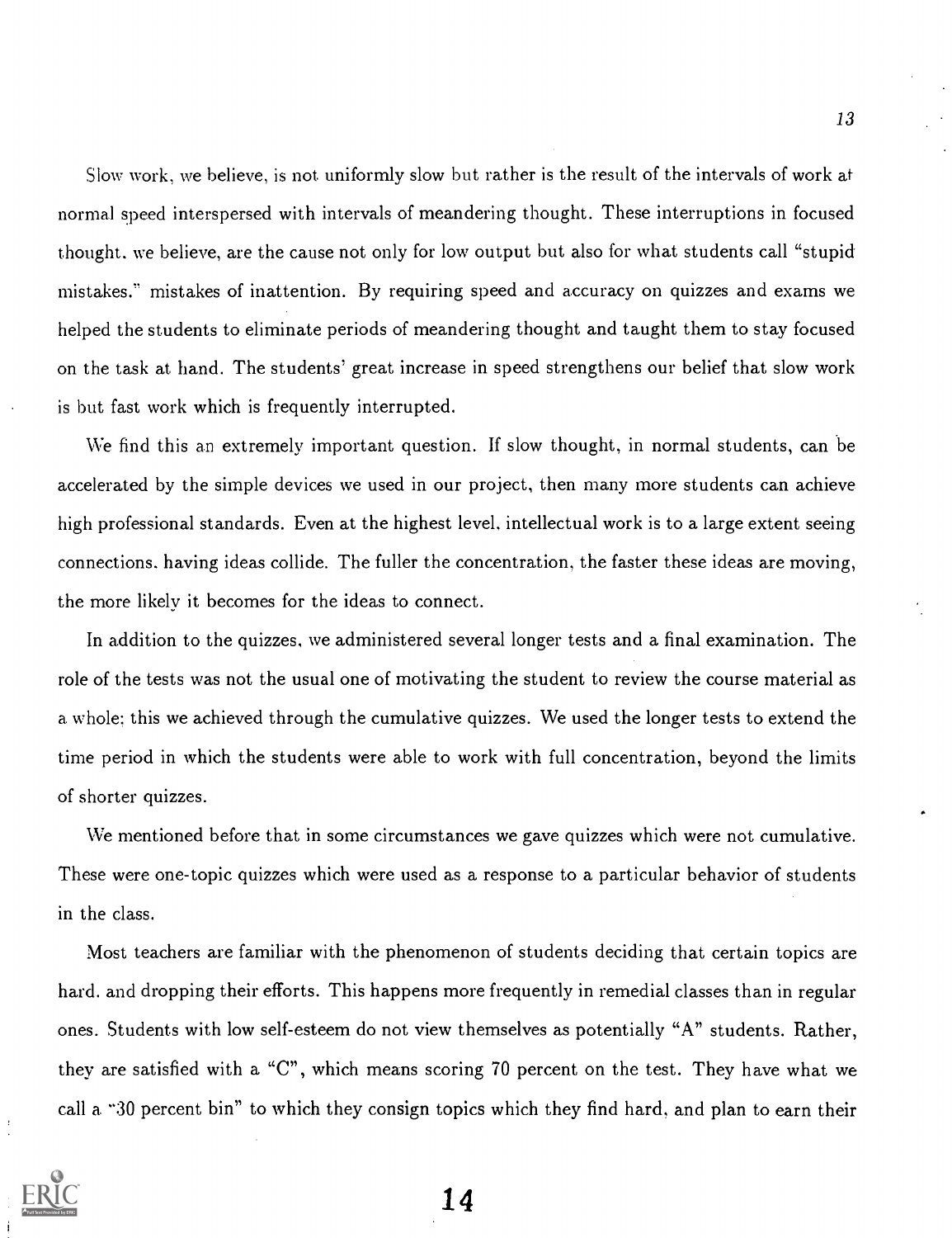70 percent on other topics. We recognize that this is happening when the item analysis shows stagnant scores on particular topics.

Beyond the obvious point that the students frequently put more than half material in the 30 percent bin, this behavior is antithetical to remediation. An important goal for us was to restore the students' mathematical self-confidence. Having topics classified as hard, and dropped, cannot be part of the solution for these students. Our way of telling the students that no topic should be neglected was to give them  $-$  when the item analysis indicated  $-$  a one-topic quiz. Thus students who planned to pass the class without learning, say, word problems, were faced with a quiz consisting of only word problems. These quizzes were accompanied by group work sessions to give the students the means to succeed, but the dedicated quizzes were repeated until the students performed at an acceptable level in the topic.

#### Effect. of Testing on Recall:

Dempster (1992) explains the benefits of testing closely following instruction as follows: Testing early helps the students do better on the test which produces better self-efficacy by the students. and this promotes later success. We propose an alternative explanation.

There is a considerable body of work on the effect of emotions on long term memory. Interesting research by Kleinsmith and Kaplan (1963, 1964), showed that whereas work in a low arousal state produces better short term recall, work in a high arousal state - - such as in a test - - produces far better long term memory. More recently, important research by Cahill, et al. (1994. 1995), identifies a biological mechanism responsible for enhanced long term memory associated with emotional arousal.

The phenomenon described by Kleinsmith and Kaplan: Low emotional arousal is better for Short term recall and high emotional arousal is better for permanent memory, has important implications for the classroom. When new material is presented and needs to be recalled immediately as it is organized in the student's mind, a low arousal state is preferable. In the second



# 15 BEST COPY AVAILABLE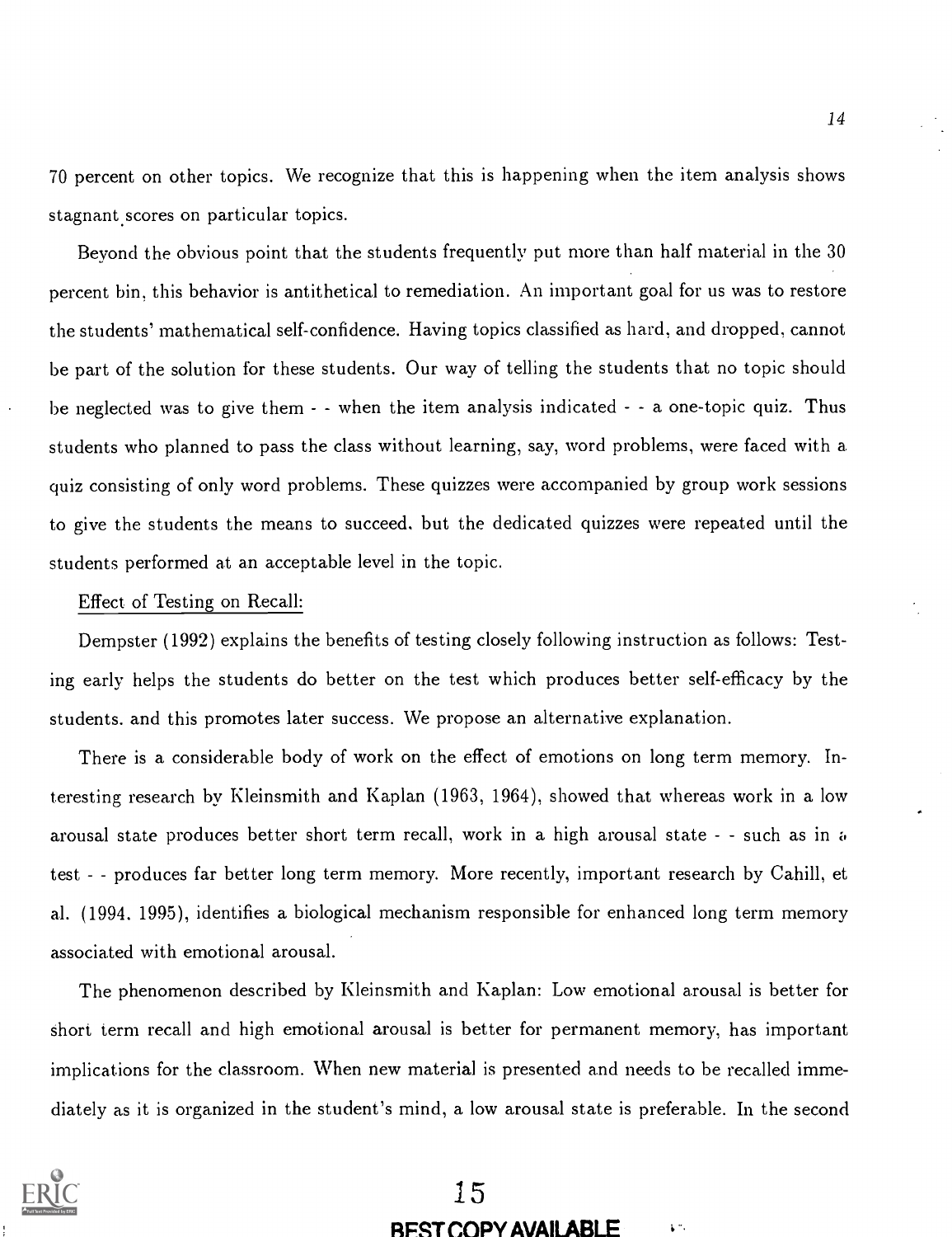stage, when the organized material is consolidated in permanent memory, work in a high arousal state is called for. This is when the quiz is most effective. Waiting to the end of the chapter for the exam, greatly diminishes the effectiveness of the exam as a consolidating agent for learning: In our judgement, the right time is the class meeting following the one in which the material was taught, after the students used the homework to organize the material and had the opportunity to ask for clarifications, but before new material is presented.

In our project, time-pressured tests and quizzes taught the students to work with full concentration. Moreover, time pressure challenged the students to mobilize their intellectual resources in the same way that athletic competition promotes the mobilization of physical resources. The quizzes and tests became exciting and challenging experiences. These shared intense experiences promoted social interaction in the class, which we believe was part of the reason for the very high level of cooperation between the students and the low attrition rate.

## Grading Curve:

In many educational situations, students are evaluated relative to each other, on a curve. This does not educate the students to meet standards and strive for excellence. Students get a wrong message: you don't have to be good, just be better than the average. In the words of Bishop (1995): "American students, who expect to be graded on a curve, often wonder what difference it makes if they learn more or less."

As could be expected, grading on a curve also discourages cooperation (Halley, et al., 1973). One can not expect students to work against their self-interest by helping others do well, raising the average which then lowers their own grades. "It seems to me that sound educational policy does not put students in competition with one another. Sound policy puts them instead in competition with standards of excellence." (Gold, 1966). In the context of remedial education, grading on a curve is particularly harmful. Students with a history of low achievement are congregated in classes where the curve is set to ever lower standards as it is adjusted to the

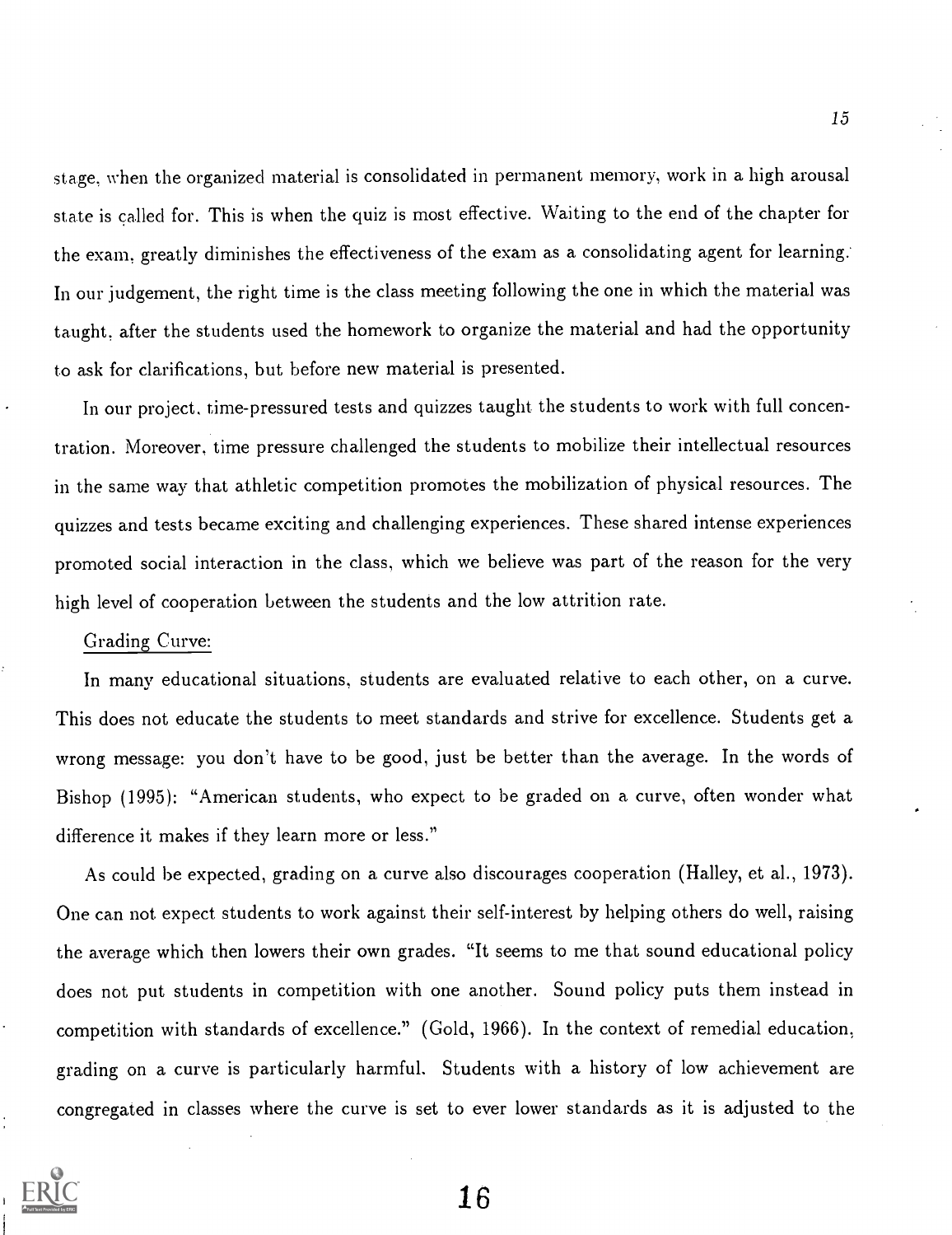low performance in these classes. A large number of students in remedial classes meet the requirements set by the low curve and are promoted from one class to the next even as they lose their grip on the learning. Moreover, getting a B "on the curve" with a. score of 62 percent sends a confusing message. These students, even more than successful ones, need a clear feedback: Getting 62 percent is a D, which means you have to work harder.

However, even a teacher who is committed to an absolute grading scale, may be using an implicit curve. When writing an exam the teacher makes decisions about the number of questions, and their level of difficulty, which would make the exam appropriate. This decision could be heavily influenced by the teacher's expectation of the performance of the students. Thus, even if we eliminate conscious relative grading, we still have an implicit curve guiding our testing. In our project we controlled this effect by having the author who did not teach the class (Y.S.) make the final decisions on the make-up of the exams. In general, we advocate using item banks which would include data on past performance of students on each item so that the implicit curve be replaced by an explicit historical curve.

In all project classes and on all tests our students were graded on an absolute scale: 90-100% for A, 80-89% for B, 70-79% for C, 60-69% for D, and 0-59% for F. No partial credit was given on any quiz or test; only correct final answers earned credit. The students were told that they are not competing with each other; they were encouraged to cooperate in order to achieve high standards.

## Cooperative Learning:

Cooperative learning is an established educational tool. It promotes student motivation, builds group skills, and fosters social and academic interaction among students (Slavin, 1983, 1990, 1995; Johnson & Johnson, 1989; Sharan, 1990; Davidson, 1990). Students who participate in cooperative learning are also more likely to attend class regularly (Slavin, 1990, 1995). Of course, regular attendance promotes retention. We have also observed that academically suc-

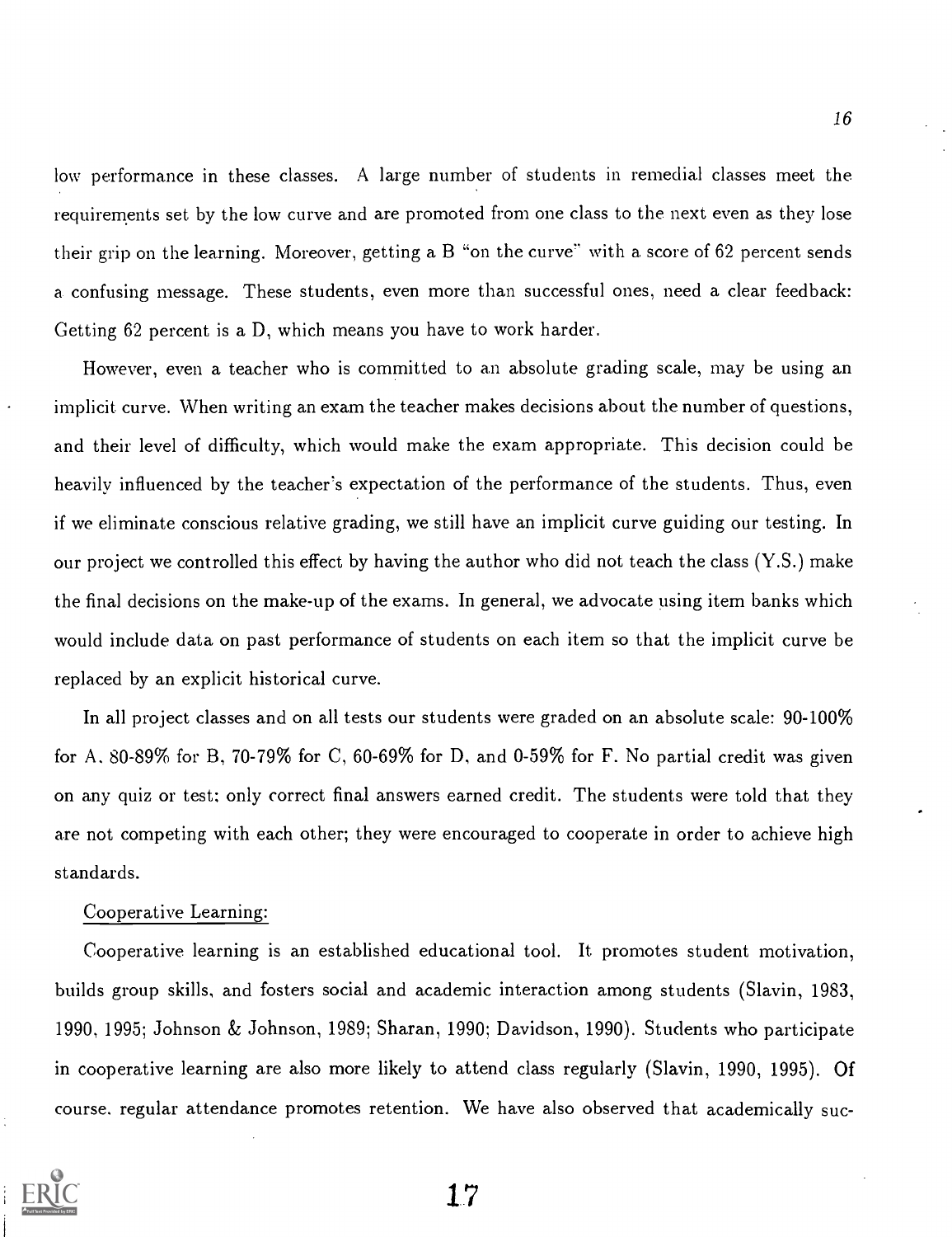cessful students became leaders in our classes. This can be explained by the fact that these successful students helped others in the class. Cooperative learning made academic success a positive social attribute.

In our version of cooperative learning, groups of four students, one from each quartile of the class, worked on a problem sheet. The problem sheet had been written to address the weaknesses of the students. The students sat in circles, working individually on their problem sheets. They were encouraged to discuss their work with others in the group. The teacher moved between the groups, answering questions after they had been discussed within the groups. In this way, strong students were operating at a higher level, as teachers, articulating their understanding. Weaker students learned not only the material but also the way successful students operate.

The group work was followed by a quiz. The quiz was directly linked to the problem sheet and so the students' cooperative effort was rewarded immediately. The students were graded individually. In our classes group learning did not diminish each student's responsibility for learning.

For all its benefits, group work is appropriate for some class conditions but not for others. When the students are more or less at the same level of performance, a regular class is a more efficient way of teaching new material. Therefore when, as a result of group work, the standard deviation in the project classes dropped to about 18 percent we reverted back to traditional teaching. The choice of a standard deviation of 25 percent to start group work and 18 percent to halt it, represented a compromise between our desire to address all students in the class and the need to cover the curriculum. In a setting where the pace of the curriculum is slower, for example in a high school, we would probably use lower thresholds which would lead to more extensive use of group work.

# Homework:

Homework serves to reinforce the students' learning (Foyle  $&$  Lyman, 1989), to provide feed-

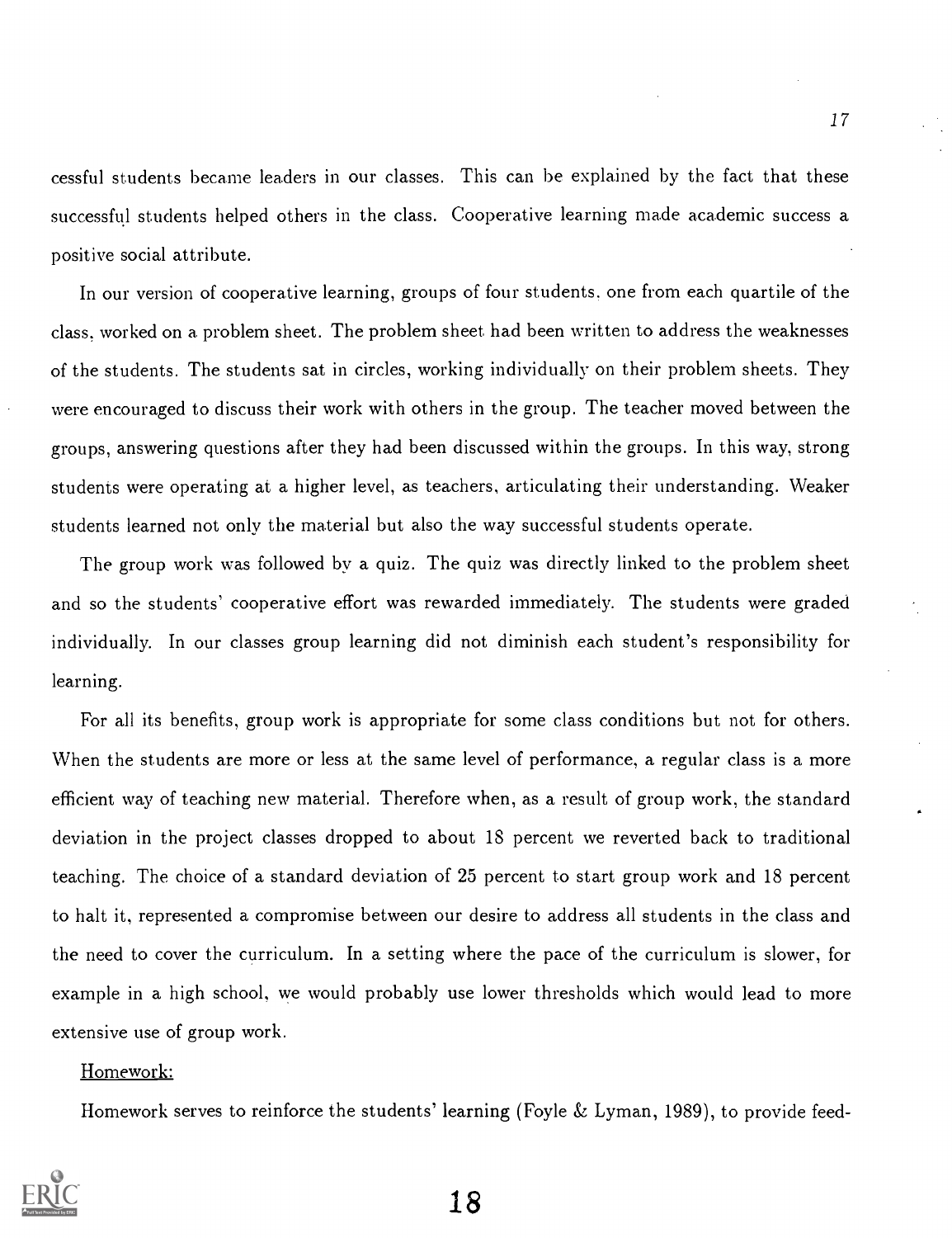back to the students. and to provide feedback to the teacher. Numerous studies have shown that homework increases students' achievement for all levels of ability (Keith, 1982; Paschal, et al., 1984; Foyle & Bailey, 1986).

However, reading the homework, writing notes on the students' papers and taking notes for the teacher's use, are time consuming tasks. A conservative estimate of the amount of the teacher's time needed for these tasks is 15 minutes per student, per week. A community college teacher typically teaches 4 classes, totaling 140 students. This means that if all students hand in their homework, and if the teacher does a conscientious job of it, the teacher spends 35 hours per week grading homework. It does not happen, of course. Many students do not hand in their homework. and many teachers check-mark the papers and give credit for the work without judging the output. There is little, if any, feedback. Many students are not given the opportunity to learn from their mistakes. The teacher does not find out what parts of the material the class finds difficult. Moreover, getting credit for work rather than for outcomes is not a good lesson for the student: the teacher doing a superficial job at grading the homework is not a good role model. The usual way of dealing with homework is not a good education.

In our project students who failed to show improvement on successive quizzes were asked to show their homework. The homework was reviewed with the students, in depth. This helped establish a connection in the students' minds between completion of homework assignments and success. There was however no general collection of homework of all students in the class.

Quizzes. partly based on the homework and given at each class meeting, motivated the students to work regularly and provided feedback to the students and to the teacher. Students had to study and be prepared at all times. Of course the students could ask questions in class about homework problems, or get help during office hours.

The time saved in grading homework was used by the teacher to design and prepare quizzes which provided the students with an accurate evaluation of their performance. At the same time,

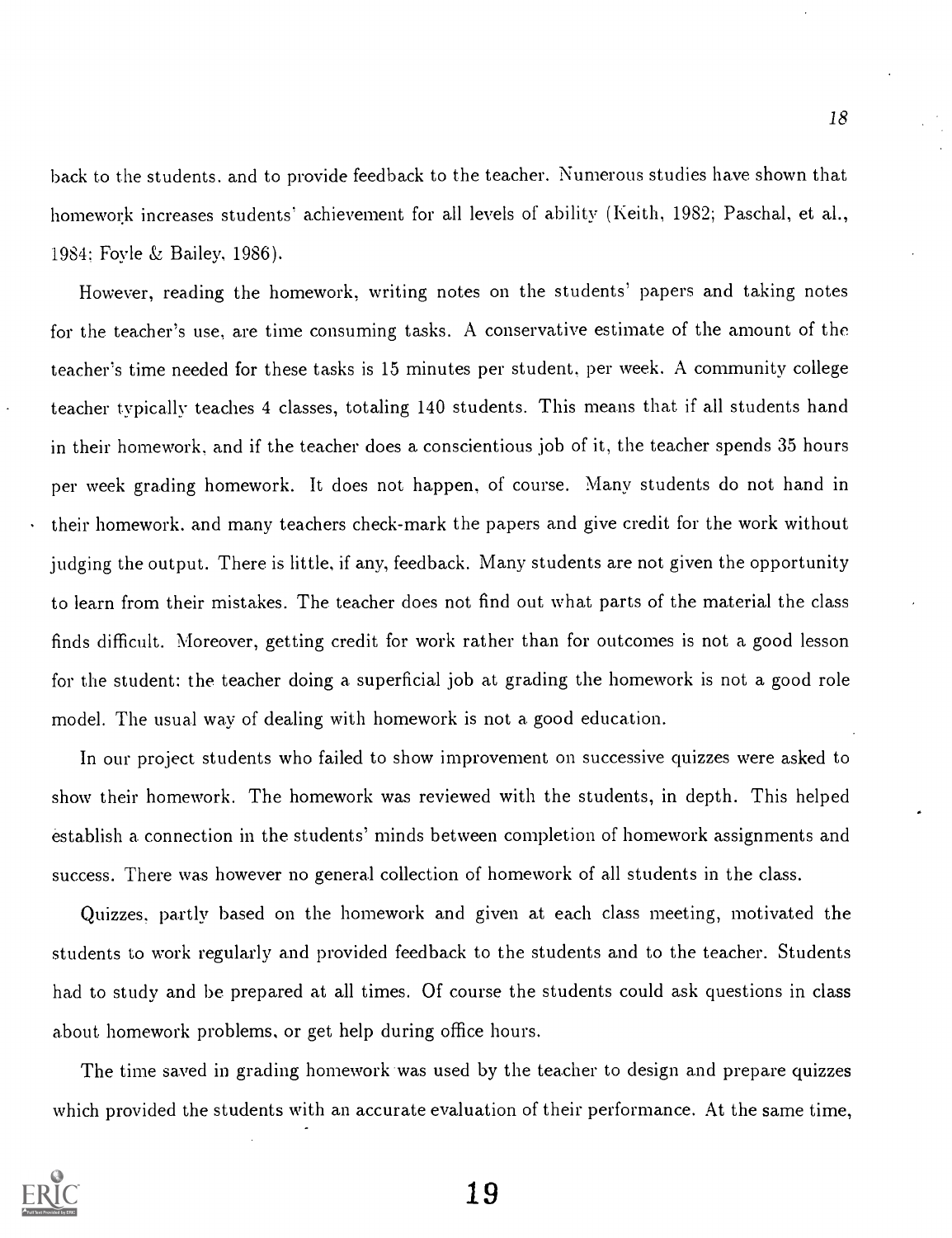the teacher received the information needed to adjust the pace and the content of instruction.

We believe that the point of balance between time spent on grading students' homework and time used in testing and assessment should shift towards the latter.

## METHODS:

# Subjects:

The college in which this study was conducted is a two-year community college in a large metropolitan city, serving a broad geographical area comprising neighborhoods of various ethnicities and economic backgrounds. Our project encompassed a population of students similar to the general population at the college.

In Table 1 we summarize the sociological profile of the students in the credit program at the college and in our experimental classes. The data for the college describes the population ( $N =$ 4679) in Fall 1995 semester *(Statistical Digest of the College: Fall 1995)*. The data for students in project classes covers the sample  $(N = 332)$  from Spring 1993 to Spring 1995. The college data does not add up to 100 percent in some tables since it excludes students who did not respond to the questions.

Of the 332 students in the study there were 8 who participated in two project classes. Each participation of these students is counted as a separate entry in this and in all subsequent statistics.

|         | African-<br>American | Hispanic | Non-<br>Minority | Male |        |    | $\parallel$ Female $\parallel$ Age $\parallel$ Employed $\parallel$ |
|---------|----------------------|----------|------------------|------|--------|----|---------------------------------------------------------------------|
| College | 30%                  | 32%      | 36\%             | 39%  | $61\%$ | 26 | 59%                                                                 |
| Project | 30%                  | 33%      | 37\%             | 42\% | $58\%$ | 23 | 57%                                                                 |

# Sociological Characteristics

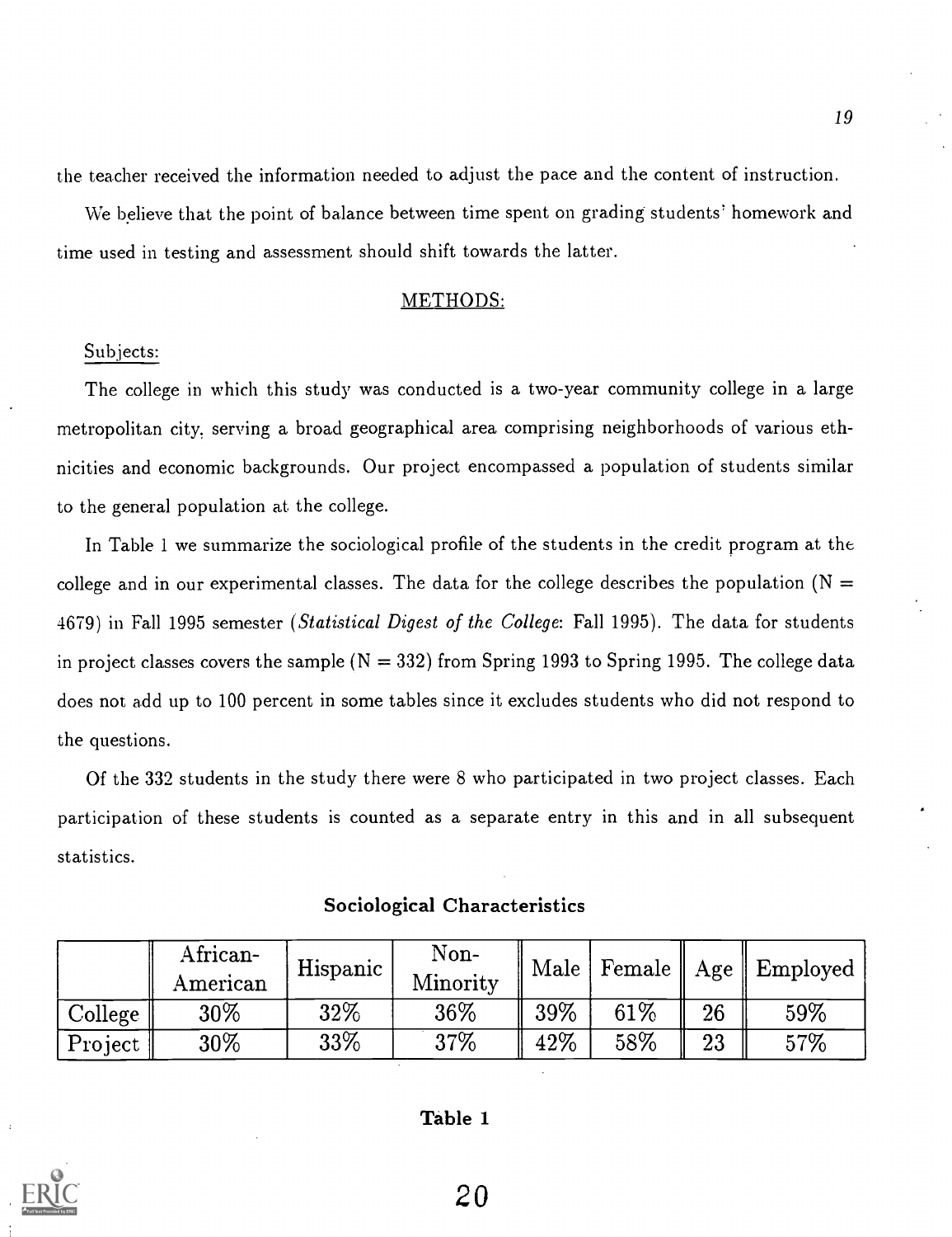The data for the Non-Minority group at the College includes 33% Whites. and 3% Asians/Pacific Islanders which we chose to put in a single category. Native-Americans comprised 1% of the students in the credit program at the College, but none participated in the project.

The data on student employment includes both full time and part time categories. The students in the project classes who reported employment worked an average of 26 hours per week.

Another important characteristics of the student population is its educational background. We summarize the data in Table 2.

|         | Chicago<br>Public | Chicago<br>Private | Not<br>Chicago | <b>GED</b> |
|---------|-------------------|--------------------|----------------|------------|
| College | 51%               | $19\%$             | 18%            | $9\%$      |
| Project | 56%               | 19%                | $19\%$         | 6%         |

Feeder Institutions

#### Table 2

Students in the private schools category were mostly from parochial high schools.

The statistics on students in the college credit courses represents students in the day program as well as those in the evening and week-end classes. The project students participated in day classes only. This is the likely reason for the lower average age of the project students, as well as for the lower percentage of students with GED.

#### Design:

The project lasted two and a half years and covered 12 experimental classes. For measuring of the effects of the project on the students' work skills we used 4 control classes. The project encompassed 2 classes (one in elementary algebra and one in college algebra) in Spring 1993, Spring and Fall 1994. and Spring 1995. In the Fall semester of 1993, the project had 4 classes

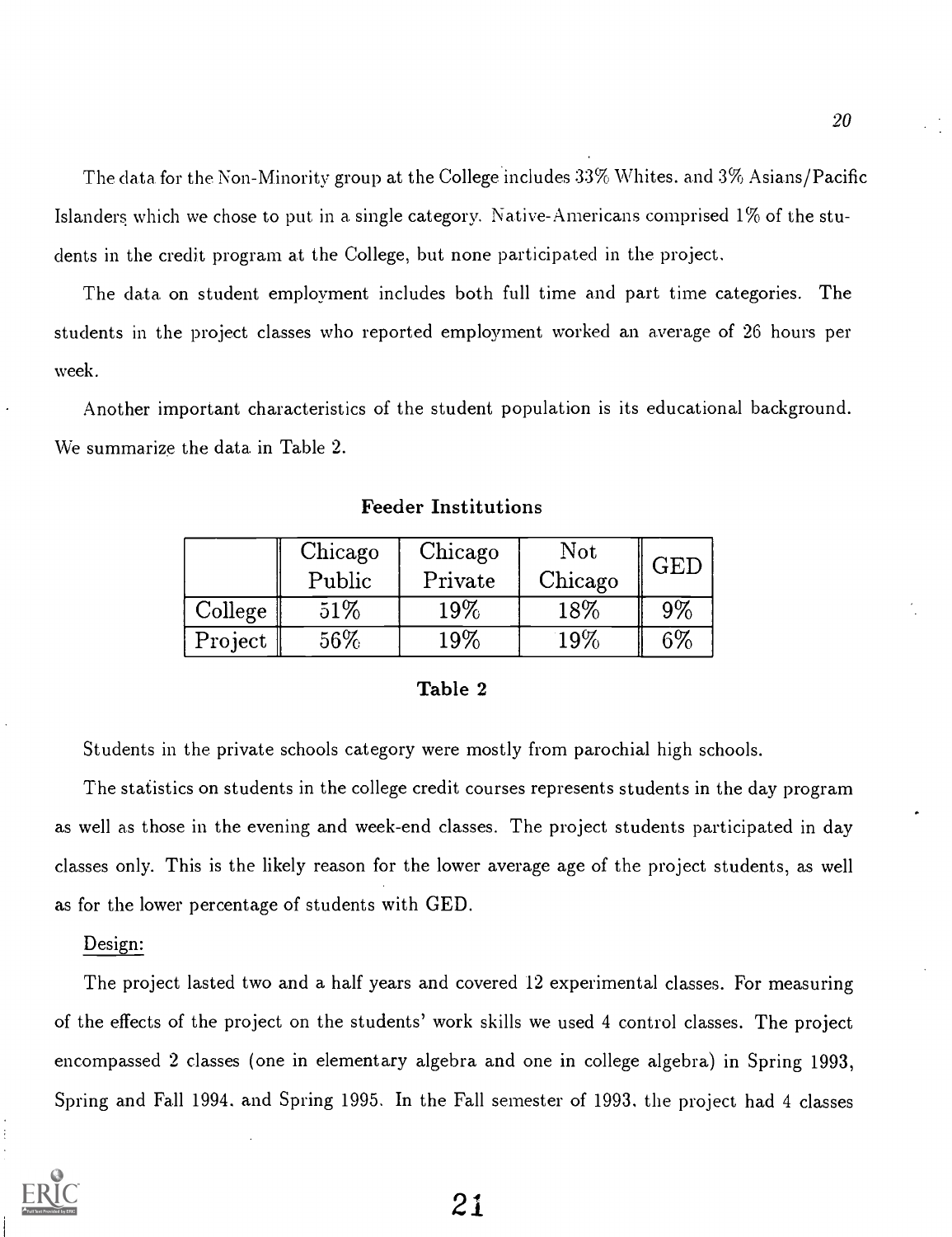(2 elementary algebra, and 2 college algebra). The data from the 4 control classes (again 2 elementary and 2 college algebra) was collected in Fall 1993. All project and control classes were in the day program.

There was no pre-selection of students and the college class schedule did not identify the project classes. Students took these classes as part of their regular programs. However, on the first day of class, a policy statement was distributed to all students, informing them of the nature of the project and our expectations and ground rules. There was no unusual switching of sections by the students.

For measurements of the effects of the project on retention rates, we used 40 control classes, as explained in the discussion of retention.

# RESULTS:

There are three components to our results:

(a) Retention. i.e., the percent of students who completed the class.

- (h) Students' performance in mathematics.
- (c) Students' ability to work with full concentration.

We did not measure the effects of the program on each of the 8 behavior patterns of unsuccessful students. Some of these were clearly affected. Class attendance was excellent, the students were active participants in the classroom, homework was done in a regular fashion, and as was clear from the end of semester interviews, the students' self-esteem was greatly improved. However. an itemized measurement of each of the 8 components, and more interestingly the persistence of the improvements of each item beyond the period of instruction, would be fascinating topics for further study.

# Retention:

We measured retention by taking the official second week class size report of the college as the

# 21

# 22 BEST COPY AVAILABLE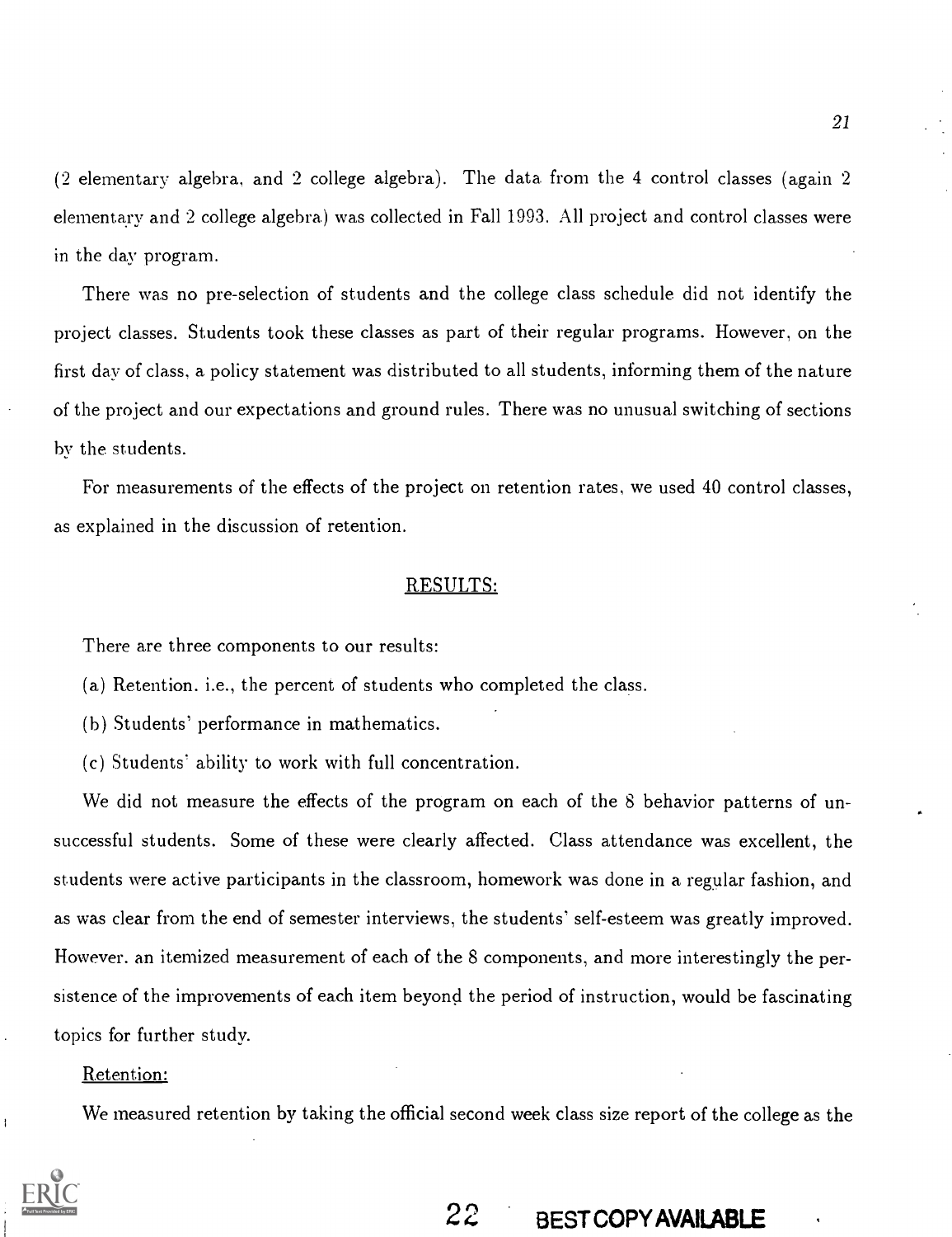starting point, and the last week's report as the endpoint. We did so for the 12 project classes and for a control group of all other  $(N = 40)$  weekday mathematics classes of the same level in the period covering Spring 1993 to Spring 1995. We excluded from the comparison evening and weekend classes, since these classes serve a somewhat different population of students.<sup>5</sup>

#### **RETENTION**

|                |                 |                                                  |                |         | Begin   End   Change   Retention |
|----------------|-----------------|--------------------------------------------------|----------------|---------|----------------------------------|
| Project   Mean |                 |                                                  | $36.0$   29.33 | $-6.67$ | $81\%$                           |
| $  (N = 12)  $ | SD <sub>-</sub> | $\vert$ 3.30                                     | $\vert$ 3.28   | 1.78    | $4\%$                            |
| $\rm Control$  |                 | $\vert$ Mean $\vert$ 35.38 $\vert$ 27.13 $\vert$ |                | $-8.25$ | 77\%                             |
| $(N = 40)$     | <b>SD</b>       | 4.47                                             | 6.82           | 4.98    | 14\%                             |

## Table 3

As seen in Table 3, project classes in the study lost 6.7 students on the average, while other classes lost 8.3 students. An independent z-test determining the significance of retention (proportion of students retained in each class) shows that the higher retention in the project classes is statistically significant at  $\alpha = 0.05$ .

The higher standard deviation of the retention for the control classes, 14 percent, compared to only 4 percent of the project classes, might be attributed to the variations in retention rates between different teachers in the control group. We therefore analyzed the retention rate of each teacher in the control group. We found the lowest standard deviation to be 8 percent. Thus the project classes had the smallest variation in the retention rate.

We also compared the standard deviations of retention based on the type of class: elementary or college algebra. For the control group, these figures were 12 percent and 13 percent, respectively. For the project classes, the figure was 4 percent for both types of classes. We can conclude

 $5$ The retention rate for all other 63 mathematics classes of the same level, including evening and weekend classes, was 75%.

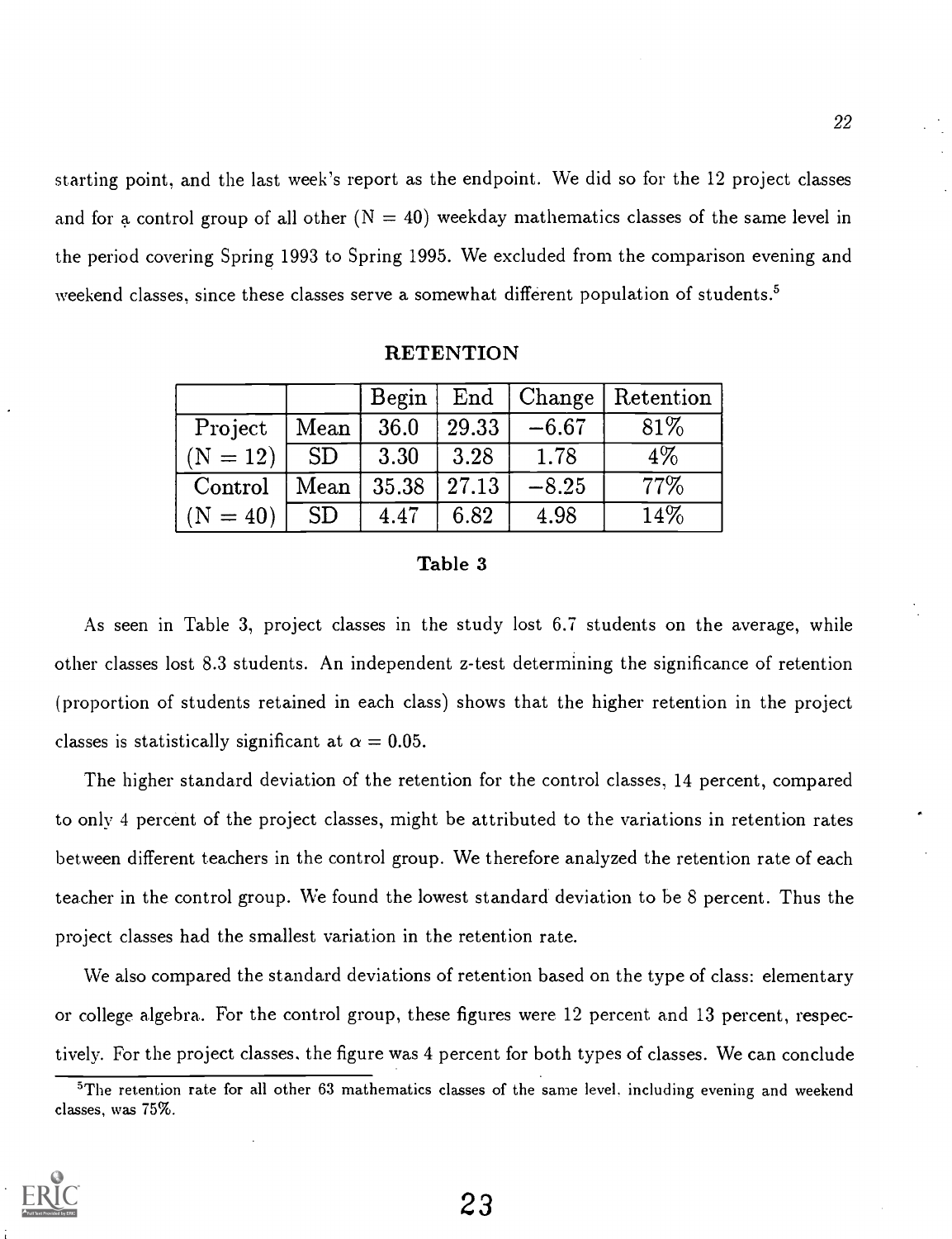that variation in retention rates was independent of the type of class taught, but dependent on whether the classes belonged to the project or the control group.

The higher retention in project classes was attained while the students had to work very hard, were tested at each class meeting, and were graded on an absolute scale, not on a curve, without receiving any partial credits. Moreover, although by mid-semester many students had a clear message, through quizzes, tests, and official mid-term grades, that they were not doing passing work, they still chose to remain in the class. This is particularly significant since the college has liberal drop policies: students are allowed to drop classes without any penalties, until 2 weeks before the end of the semester.

#### Performance in Mathematics:

Since parallel sections of mathematics classes at the college do not have a common final exam. we were not able to compare students' mathematics performance in project classes to that of the control classes.<sup>6</sup> We therefore gave a final exam of one of our college algebra classes, administered to 30 students in Spring 1993 semester, to a class of 12 students in the Mathematics Education program at a large Research 1 public university. Table 4 presents the results based on the scale 0-100 (raw score). The test of homogeneity of variance between the two classes showed no statistically significant difference between the standard deviations. (F-test for independent samples with  $F = 2.47$  (F-critical = 2.57 at 0.1 level of significance, for 29 and 11 degrees of freedom)). The difference between the average scores of the two classes was not statistically significant either. (Independent t-test with t-value =  $0.29$  (t-critical = 1.303 at 0.20 level of significance, for 40 degrees of freedom)).

 $6$ Each member of the mathematics faculty chooses his/her own text book and gives his/her own final exam.



BEST COPY AVAILABLE 2\_4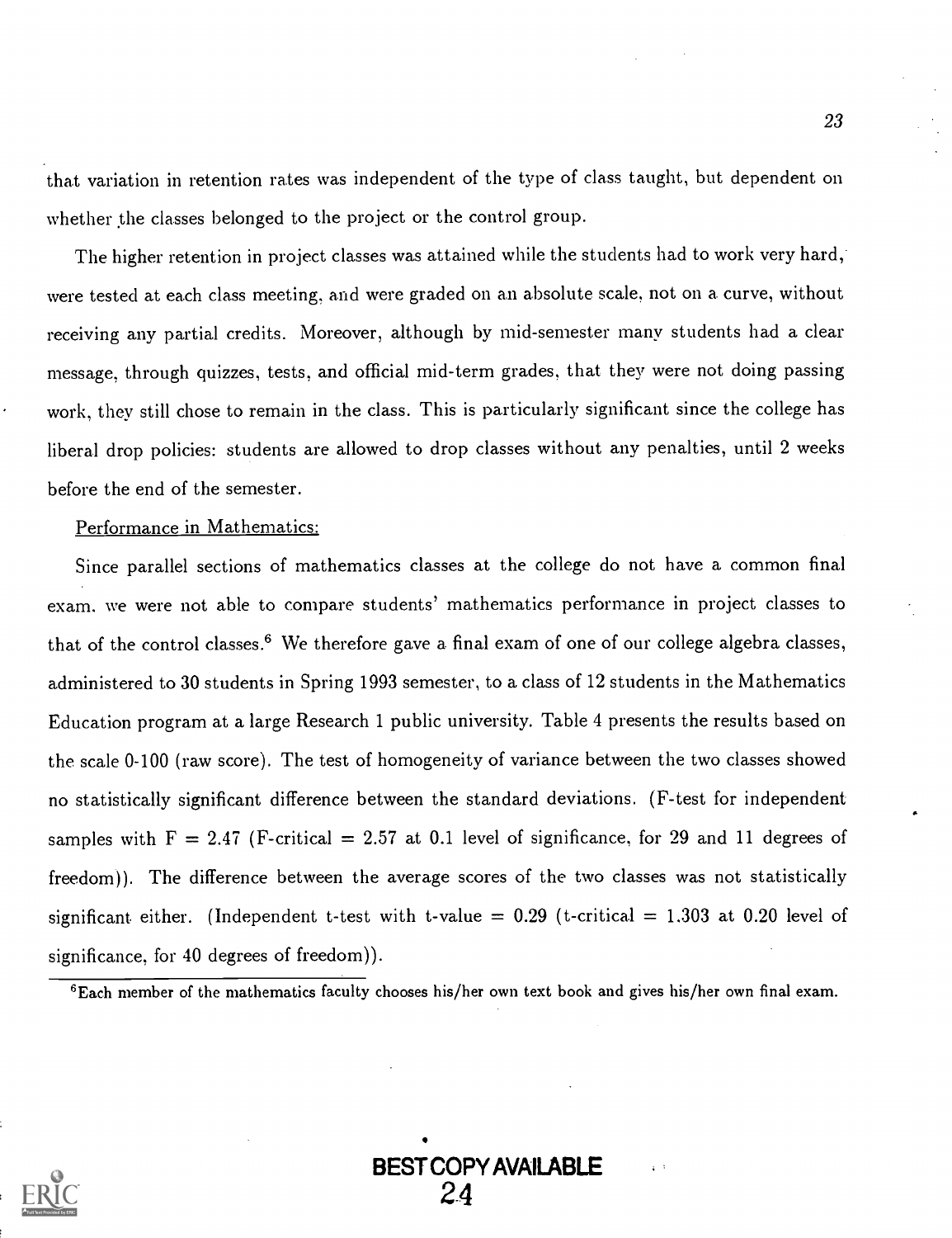|                       | Mean   SD |    |
|-----------------------|-----------|----|
| Project<br>$(N = 30)$ | 70        | 22 |
| Control<br>$(N = 12)$ | 68        | 14 |

## Performance in Mathematics

#### Table 4

When comparing the results, it should be kept in mind that the students in the control class were seniors in the Mathematics Education program, training to teach high school mathematics. They were one semester away from student-teaching. As we write today most of them are teaching mathematics in high schools, probably the very material of the exam.

These pre-service teachers are highly self-selected. They must have been successful in high school mathematics, since they chose to make the teaching of it their life work. They also have had many more courses in mathematics than the students in the project class: One semester of Trigonometry, three semesters of Calculus, and most of the following subjects: One semester of Analysis: one semester of Abstract Algebra, and one of Linear Algebra; Geometry, both Euclidean and Projective. And yet, the highest score in the teachers' class was 84%, achieved by 1 student; 9 out. of 30 students in the project class scored 85% or higher.

The students in the teachers' class had a week's notice of the exam and were told that it will be on college algebra. The correlation between the scores of the students in the teachers' class on this exam and their scores on the course final exam, 73%, shows that the college algebra exam was well correlated with their work in the class.

The comparison with this self-selected, motivated, and educated group, leads us to conclude that the project class had mastered the material.

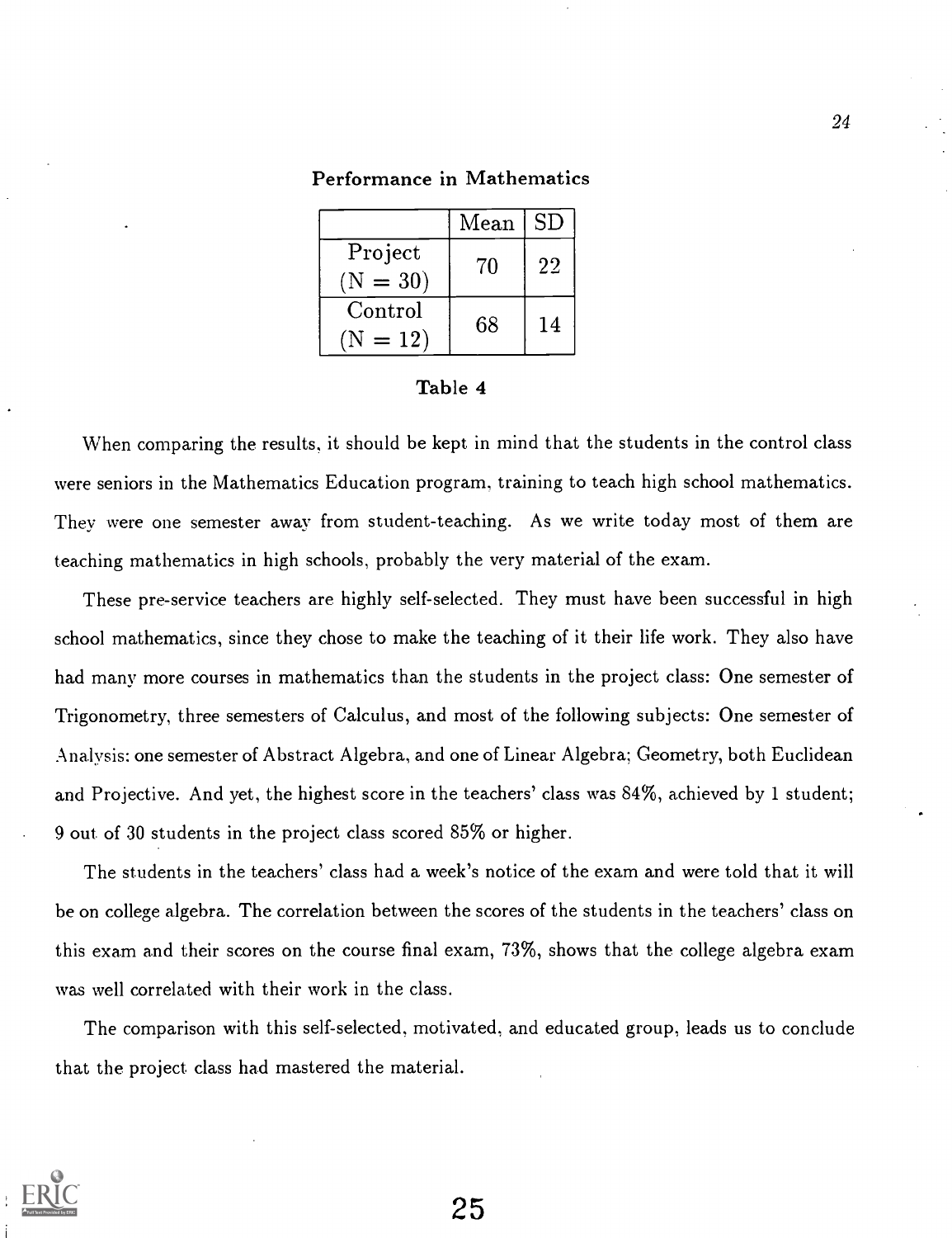## Ability to Work with Full Concentration:

We consider the students' improved ability to work on a task with full concentration as the most important outcome of our project.

We measured the students' ability to work with full concentration by their performance on arithmetic and English comprehension tests. At the beginning of each semester, and for each of the classes, we administered two pre-tests, one in arithmetic and the other in reading comprehension. At the end of the semester, we administered different versions of the arithmetic and English comprehension tests, as post-tests.

Arithmetic pre-tests and post-tests were versions (Forms M-3KDT and M-3LDT, which we refer to as forms K and L) of College Board's Descriptive Tests of Mathematics Skills in Arithmetic Skills (Assessing Basic Academic Competencies Identified in Academic Preparation for College). Each test contained 35 questions which were in a. four-answer multiple choice format and carried the same weight. The designated time (full-time) allowed for the completion of each version of the test was 30 minutes.

English comprehension pre-tests and post-tests also were versions (Forms K and L) of College Board's Descriptive Tests of Language Skills in Reading Comprehension (Assessing Basic Academic Competencies Identified in Academic Preparation for College). Each test contained 45 questions which were in a four-answer multiple choice format and carried the same weight. The designated time (full-time) allowed for the completion of each version of the test was 45 minutes.

Although the Arithmetic Skills test covered material which was at a lower level than the material taught in the project classes, we surmised that the students would show great improvement on this test. We were concerned that the full extent of the improvement would not show up in the post-tests, as students would finish their work in much less time than the 30 minutes given by the College Board. We therefore administered the Arithmetic Skills exams in cut-time. We allowed the students 20 minutes both in the pre-tests and in the post-tests. Since we expected

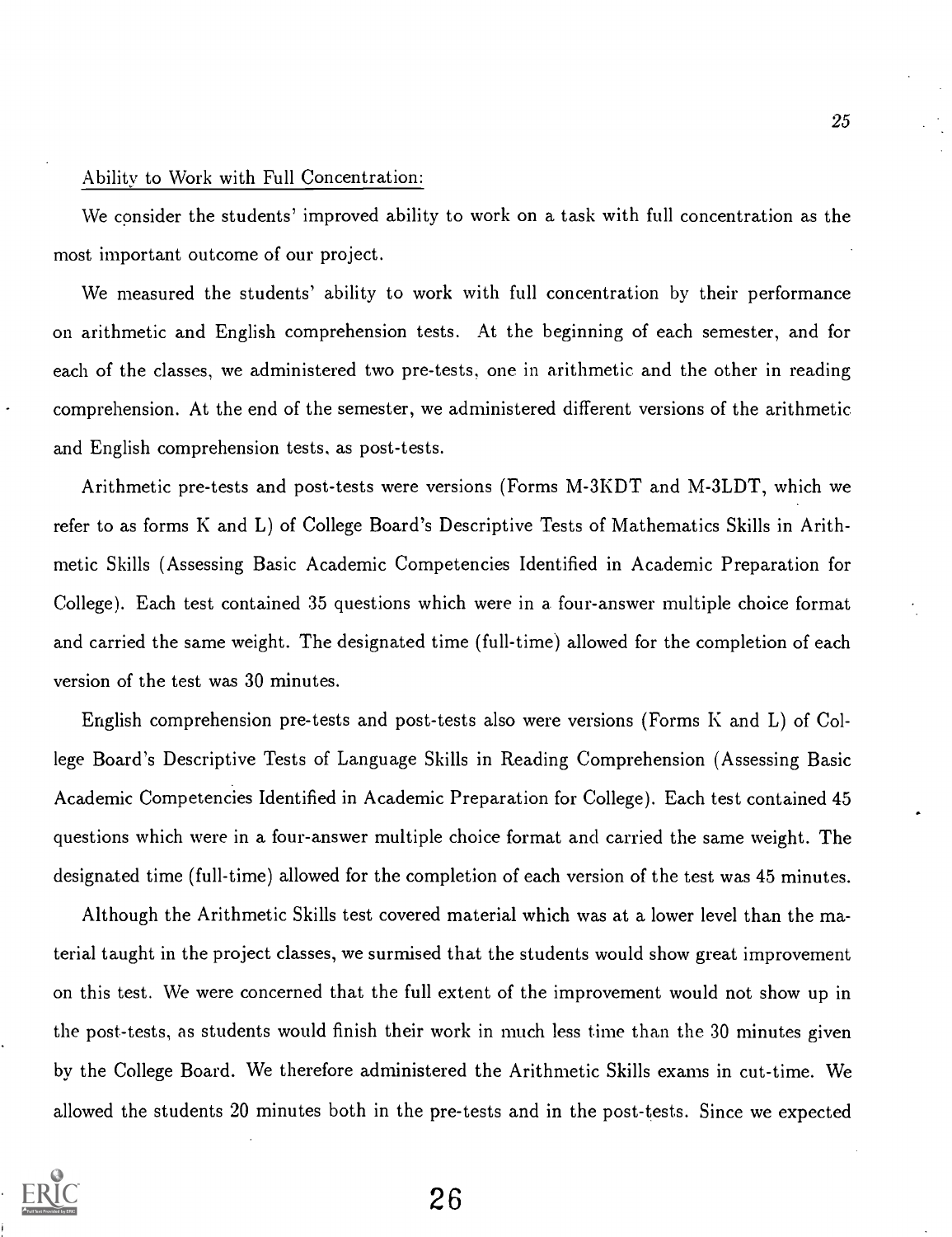a. smaller improvement in the English Comprehension tests, we administered the corresponding pre-test and the post-test in the time allowed by the College Board, 45 minutes.

In all classes. the English tests followed the arithmetic tests. with a 10 minutes rest period between the two. Also, to correct for the possibility that one of the two versions of the exams (forms K and L) would produce higher results, we administered forms K as pre-tests and forms L as post-tests to 6 of the classes, and reversed the order for the other 6 classes.

To compare the results from the two versions of each test (one given as pre-test and the other as post.-test), we used the College Board's tables which give the percentile standings compared to a national sample of college and university students, for each of the arithmetic and English comprehension tests.

To establish the significance of the data for the gains, we applied dependent t-tests at the  $\alpha = 0.01$  or  $\alpha = 0.001$  levels of significance. For the significance of standard deviation changes, we applied dependent t-tests each for the given value of the pre-test, post-test correlation coefficient, r, at the  $\alpha = 0.05$ ,  $\alpha = 0.01$  or  $\alpha = 0.001$  levels of significance. The results of the t-tests are included in Tables 5 through 17.

# (a) Arithmetic Cut-Time Test:

In Table 5 we have the percentile standing on the arithmetic test (in cut-time) of students in the experimental classes. The increase in the average percentile score, over 21 points, is large and statistically highly significant.

We administered the pre-test and the post-test to 4 control.classes in Fall 1993 semester. The results are shown in Table 6. A test of the homogeneity of variance shows that the standard deviations in the pre-tests, 24.46 for the control classes and 25.38 for the experimental classes, are statistically equivalent.' Also, the combined pre-test percentile score in the arithmetic test



<sup>&</sup>lt;sup>7</sup>F-test for independent samples with F-value = 1.08 (F-critical = 1.80, at 0.01 level of significance, for 331 and 44 degrees of freedom).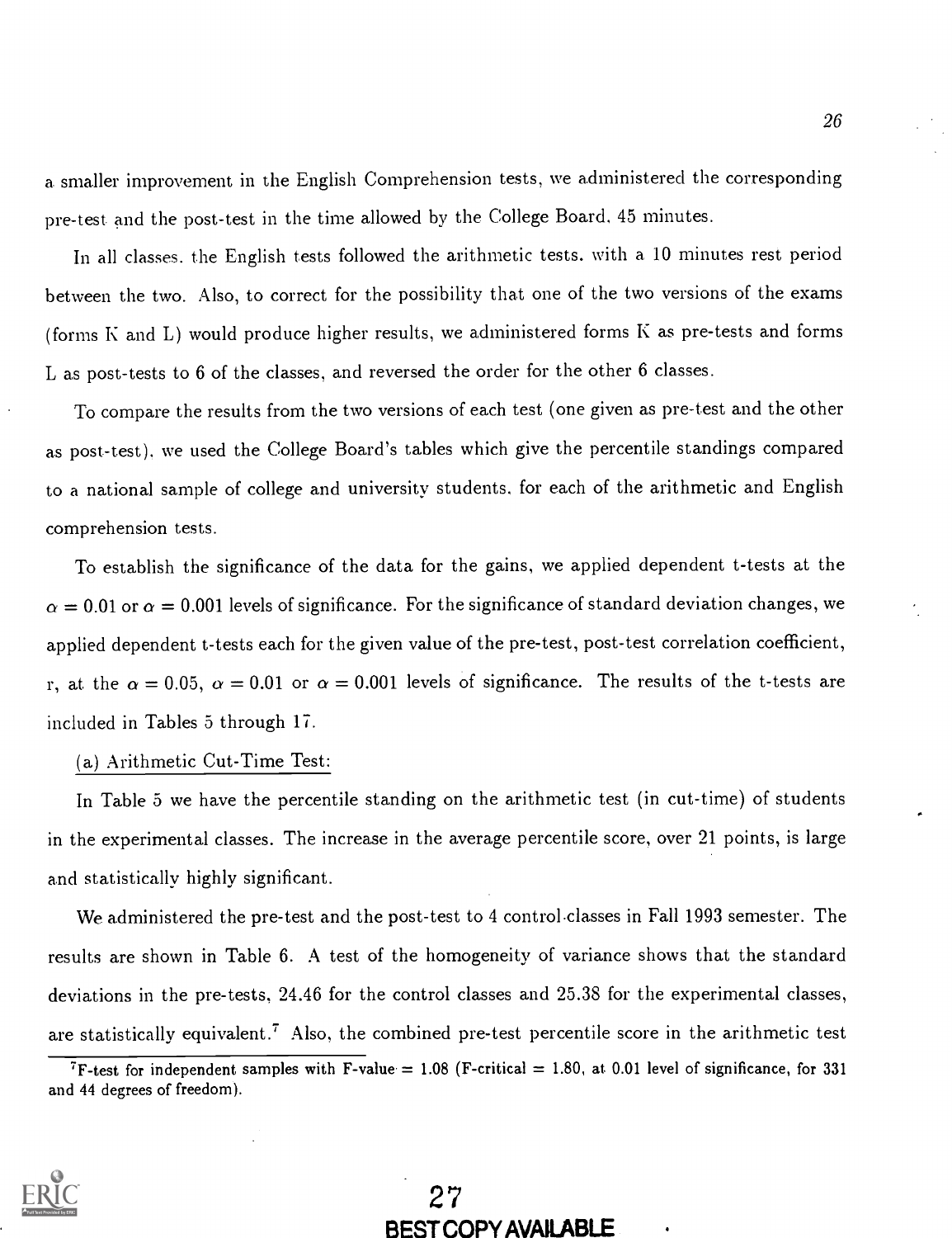in the control classes was 25.49 which is statistically equivalent to 24.17 of the experimental classes.<sup>8</sup> Thus the control group was well matched with the experimental group.

Percentile Scores in Arithmetic (Cut-Time) Tests for Project Classes

(pre-test/post-test correlation  $r = 0.75$ )

|           |       | $\vert N = 332 \vert$ Pre-test   Post-test   Change   t-value |       |            |
|-----------|-------|---------------------------------------------------------------|-------|------------|
| Mean      | 24.17 | 45.87                                                         | 21.71 | $19.89***$ |
| <b>SD</b> | 25.38 | 29.89                                                         | 19.80 | $4.51***$  |

\*\*\*significant at  $p < .001$ 

# Table 5

# Percentile Scores in Arithmetic (Cut-Time) Tests for Control Classes in Fall 1993

(pre-test/post-test correlation  $r = 0.83$ )

|           |       | $\vert N = 45$ Pre-test Post-test   Change   t-value |       |                       |
|-----------|-------|------------------------------------------------------|-------|-----------------------|
| Mean      | 25.49 | 24.49                                                |       | $-1.0$ $ -0.47^{ns} $ |
| <b>SD</b> | 24.46 | 24.77                                                | 14.30 | $0.15^{ns}$           |

ns (not significant at .05 level)

## Table 6

<sup>8</sup>Independent t-test, based on the homogeneity of variance, with t-value =  $-0.33$  (t-critical =  $-2.576$  at 0.01 level of significance. for 375 degrees of freedom).

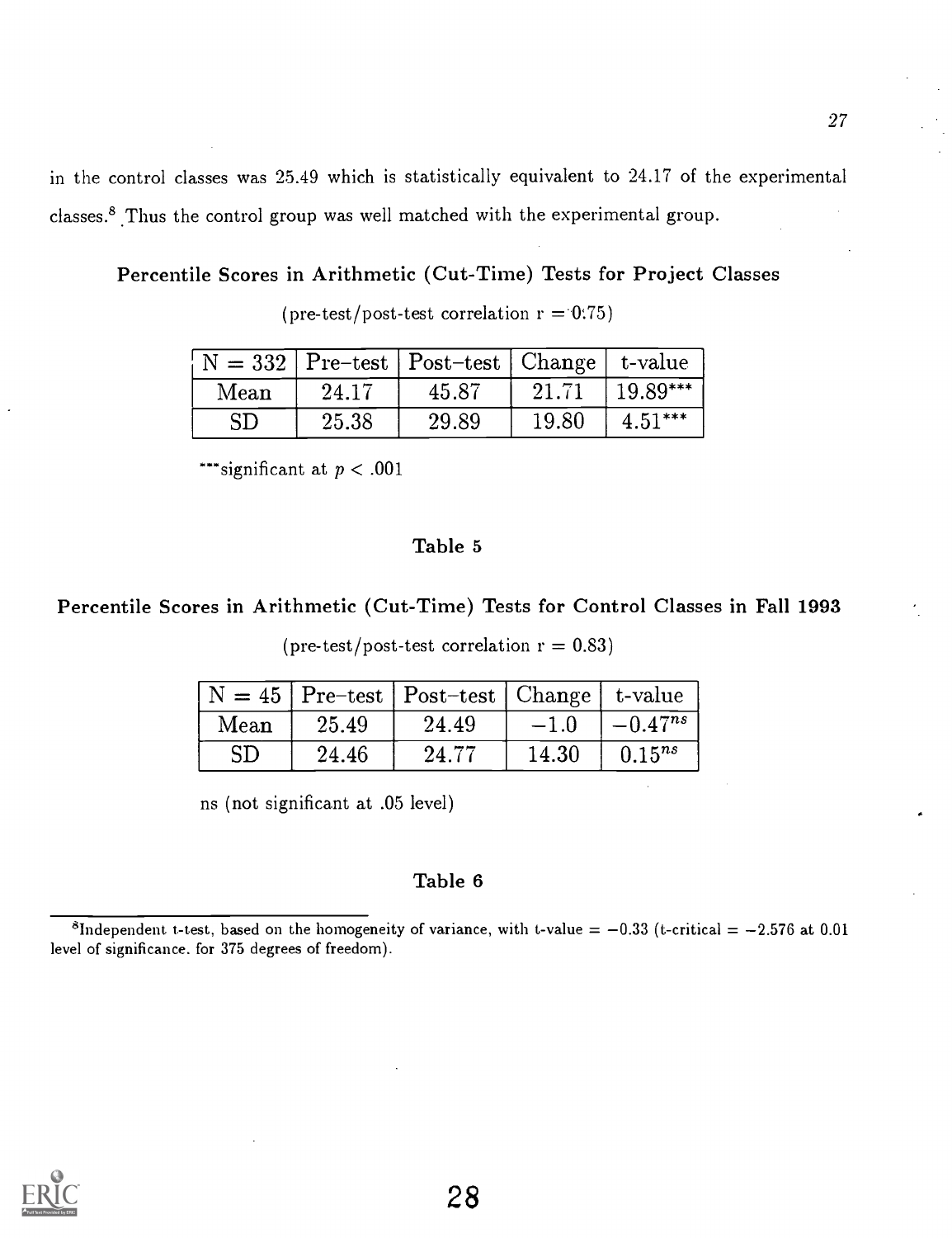We also compared the arithmetic results of the students in the control classes with those of the students in our project classes in the same semester, Fall 1993. Table 7 shows the results for the project classes.

Percentile Scores in Arithmetic (Cut-Time) Tests for Project Classes in Fall 1993

|            |       | $N = 101$ Pre-test   Post-test   Change   t-value |       |            |
|------------|-------|---------------------------------------------------|-------|------------|
| Mean       | 23.68 | 43.51                                             | 19.83 | $ 9.95***$ |
| ${\rm SD}$ | 23.89 | 29.24                                             | 20.02 | $2.96**$   |

(pre-test/post-test correlation  $r = 0.73$ )

\*\*\*significant at  $p < .001$ ; \*\*significant at  $p < .01$ 

# Table 7

Again the assumption of homogeneity of variance between the two groups holds.<sup>9</sup> Also, the average pre-test arithmetic score, in percentiles, for the 4 project classes, 23.68, is well matched with 25.49 in the 4 control classes.<sup>10</sup>

The percentile change of nearly 20 points for the experimental classes is large and statistically highly significant. The results clearly show that the improvements in the performance of our students was due to their participation in the project classes.



<sup>&</sup>lt;sup>9</sup>Independent F-test, with F-value = 1.05 (F-critical = 1.94 at 0.01 level of significance, for 44 and 100 degrees of freedom).

<sup>&</sup>lt;sup>10</sup>Independent t-test, based on the homogeneity of variance, with t-value  $= -0.42$  (t-critical  $= -2.576$  at 0.01 level of significance, for 144 degrees of freedom).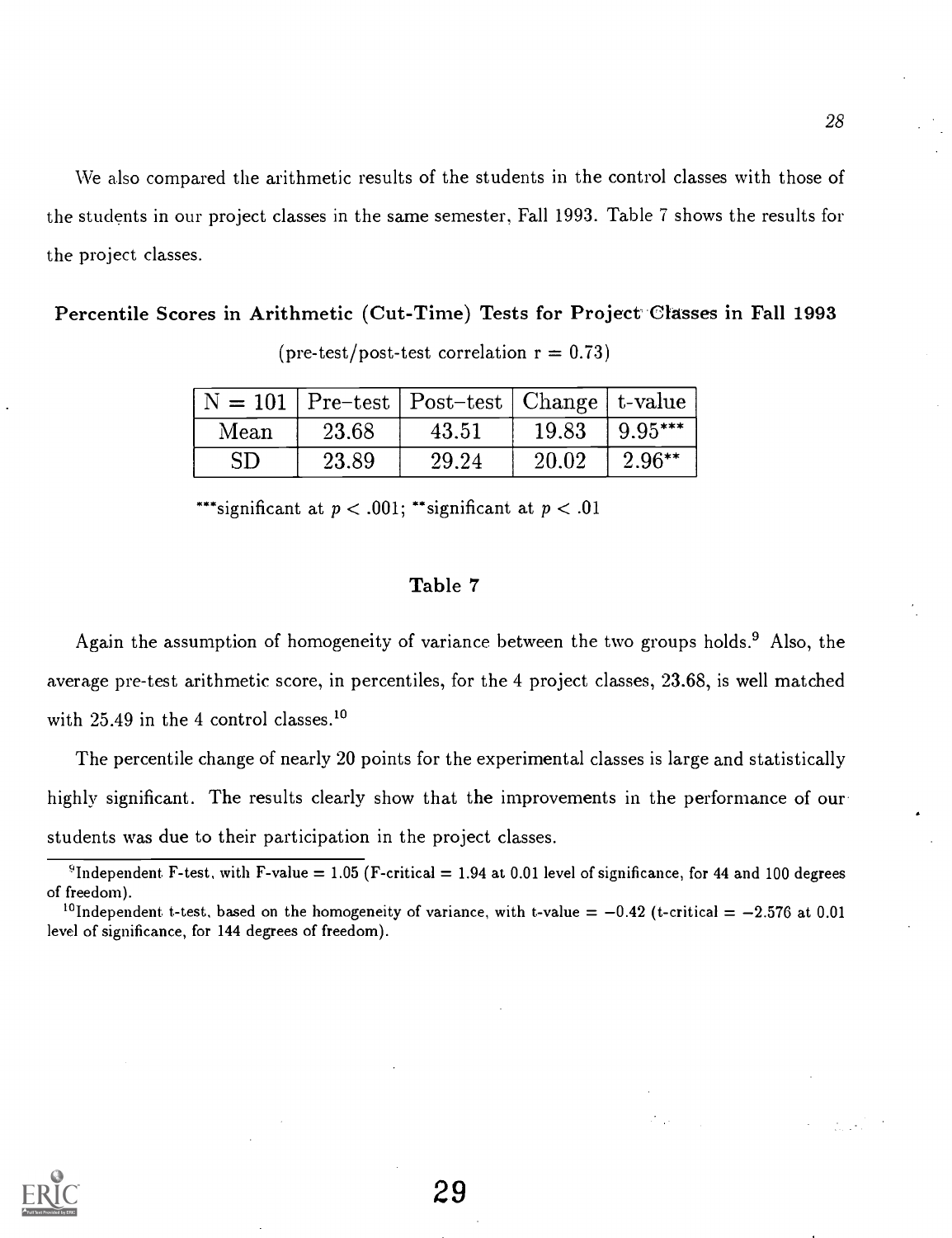# (b) Reading Comprehension (Full-Time) Test:

While we did not teach arithmetic in the algebra classes, students may well have carried over some added competence in arithmetic from these classes. The results of the English comprehen-' sion tests are a more pure measure of the ability to concentrate.

Table 8 displays the English comprehension full-time gain for all experimental classes. Since the percentile score shows the relative position of the students among their peers in the U.S., the increase of 12.3 percentile points in the English scores means that in 15 weeks our students leaped over one-eighth of their peers.

The results of the control classes, presented in Table 9, show that the students' improved scores in English comprehension were due to their participation in our project classes, where no English was taught, and not to their participation in other college classes during the semester between the pre-test and the post-test.

A test. of the homogeneity of variance shows that the standard deviations 29.07 for the experimental classes and 27.18 for the control classes are statistically equivalent.<sup>11</sup> The pre-test percentile standing, 45.4 for the experimental classes and 44.8 for the control classes, are also statistically equivalent, reiterating the fact that the groups were well matched.<sup>12</sup> The decline of over 12 percentile points in the average performance of students in the control classes is statistically significant.

# BEST COPY AVAILABLE

<sup>&</sup>lt;sup>11</sup>F-test for independent samples, with F-value = 1.14 (F-critical = 1.80 at 0.01 level of significance, with 331 and 44 degrees of freedom).

<sup>&</sup>lt;sup>12</sup>Independent t-test procedure, based on the homogeneity of variance, with t-value = 0.12 (t-critical = 2.576, at. 0.01 level of significance, with 375 degrees of freedom).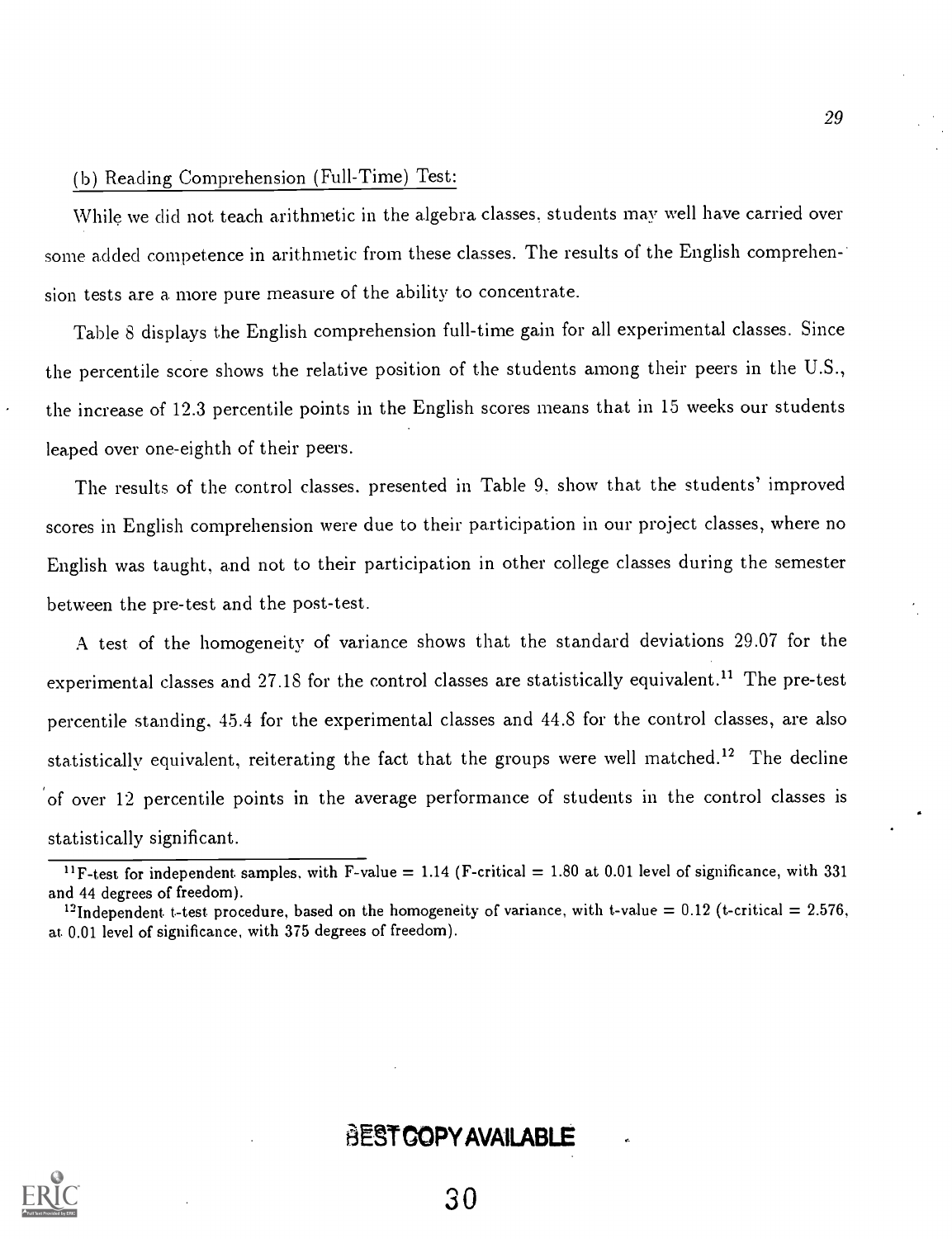# Percentile Scores in English Comprehension (Full-Time) Tests for Project Classes

 $N = 332$  Pre-test Post-test Change t-value<br>Mean 45.36 57.67 12.32 15.7\*\*\*  $\text{Mean} \quad | \quad 45.36 \quad | \quad 57.67 \quad | \quad 12.32 \quad | \; 15.7^{\ast\ast\ast} \quad |$  $\text{SD}$  | 29.07 | 27.05 | 14.34 | 2.66\*\* |

 $(\text{pre-test}/\text{post-test correlation r} = 0.87)$ 

\*\*\*significant at  $p < .001$ ; \*\*significant at  $p < .01$ 

# Table 8

# Percentile Scores in English Comprehension (Full-Time) Tests for Control Classes

# in Fall 1993

 $(\text{pre-test}/\text{post-test correlation r} = 0.75)$ 

|      |       | $N = 45$ Pre-test   Post-test   Change   t-value |       |                       |
|------|-------|--------------------------------------------------|-------|-----------------------|
| Mean | 44.80 | 32.62                                            |       | $-12.18$   $-4.44***$ |
| SD   | 27.18 | 23.94                                            | 18.40 | $1.26^{ns}$           |

\*\*\*significant at  $p < .001$ ; ns (not significant at .05 level)

# Table 9

Again we compare the English Comprehension results of the control classes with those of the project classes in the same semester, Fall 1993, when the control study was conducted:

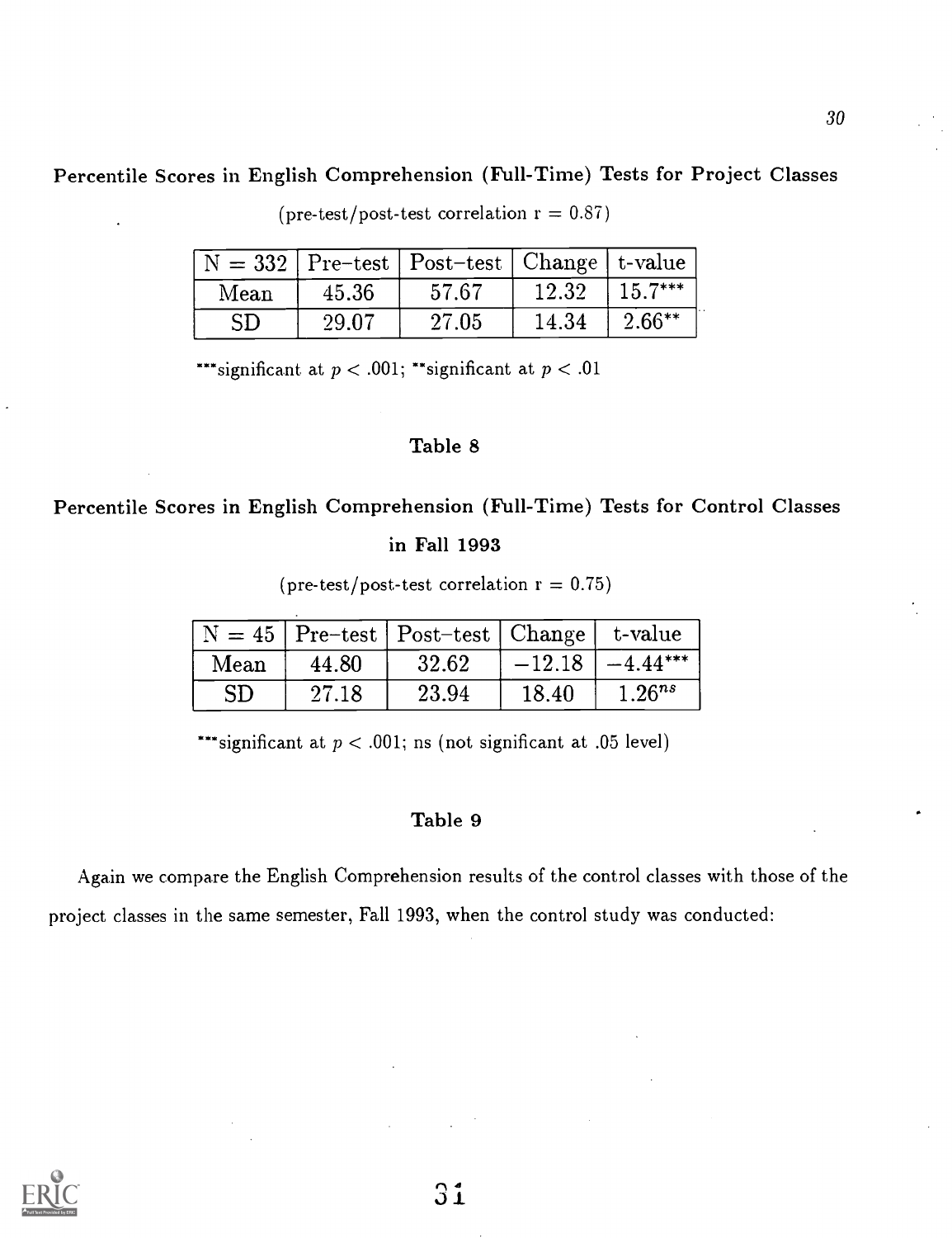# Percentile Scores in English Comprehension (Full-Time) Tests for Project Classes

# in Fall 1993

|            |       | $N = 101$   Pre-test   Post-test   Change   t-value |       |             |
|------------|-------|-----------------------------------------------------|-------|-------------|
| Mean       | 45.03 | 58.01                                               | 12.98 | 11.88***    |
| ${\rm SD}$ | 29.51 | 26.86                                               | 10.98 | $2.55^{ns}$ |

(pre-test/post-test correlation  $r = 0.93$ )

\*\*\*significant at  $p < .001$ ; ns (not significant at .01 level)

# Table 10

The homogeneity of variance between the two groups is well established.<sup>13</sup> Also, the combined pre-test English comprehension score in percentiles for the 4 experimental classes, 45.03, is well matched with 44.80, of the control classes.<sup>14</sup>

The material in the arithmetic test is much more elementary than the material of the algebra class, and so the exam was not a subject-matter exam. The improvement in the arithmetic skills test. we believe, is due to three reasons:

- 1. Improved concentrations skills.
- 2. Transfer of mathematics skills from the class curriculum to lower level material.
- 3. An improved emotional response to mathematics at the end of a successful semester.

We believe that the improvement in the English comprehension scores was due only to improved concentration skills. There was no instruction of English in any of the project classes and

<sup>&</sup>lt;sup>14</sup>Independent t-test, based on the homogeneity of variance, with t-value = 0.044 (t-critical = 2.576 at 0.01 level of significance, for 144 degrees of freedom).



<sup>&</sup>lt;sup>13</sup>F-test for independent samples with F-value = 1.18 (F-critical = 1.94 at 0.01 level of significance, for 100 and 44 degrees of freedom).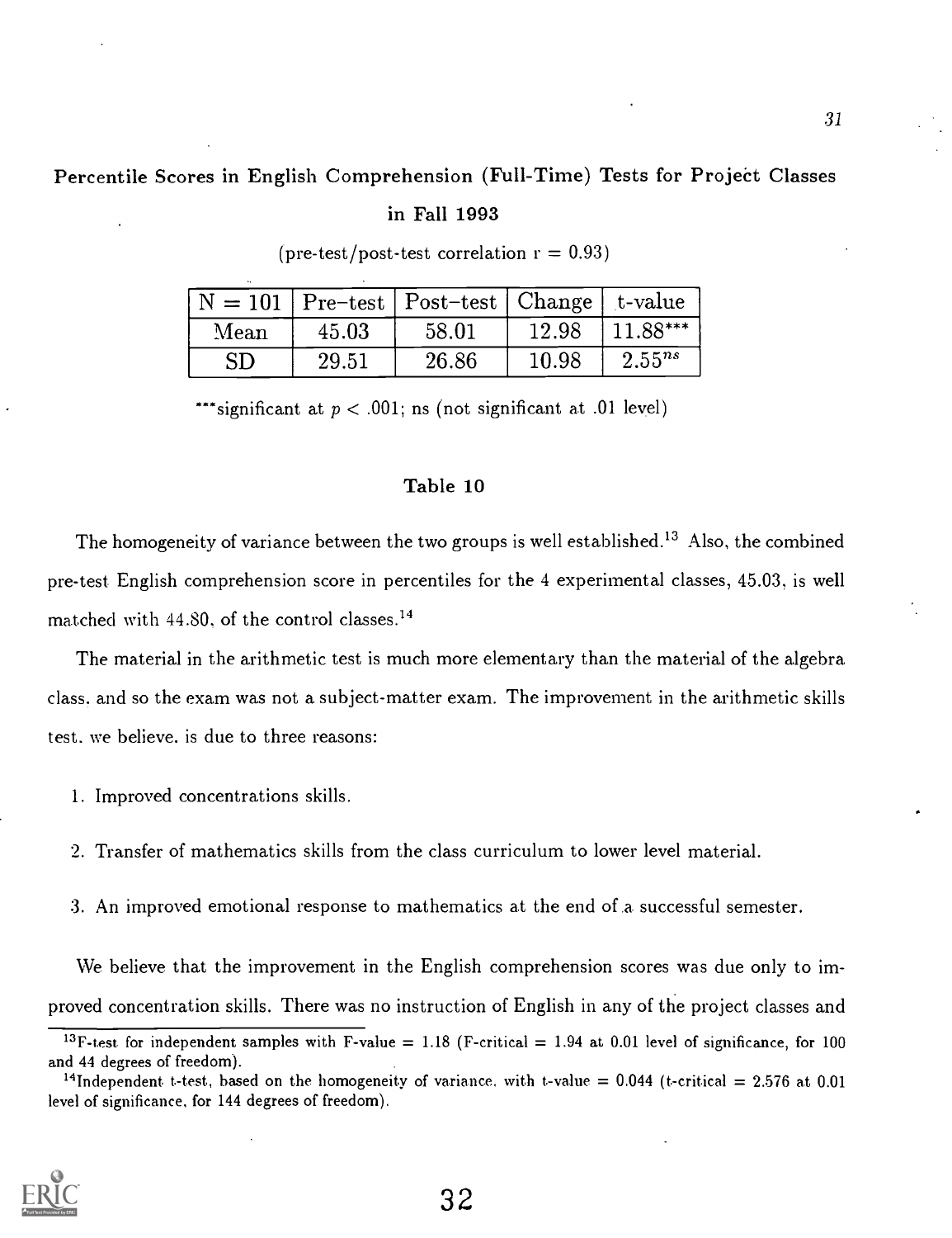the results in English comprehension in the control classes do not support a claim that these improvements were due to instruction which the students may have had in other classes during the semester.

# Correlation Between Improvements in Arithmetic and Improvements in English Comprehension:

Participation in the project classes produced large increases in the students' achievements in arithmetic and English Comprehension tests. We believe that there was a common cause for the improvements in both exams, since the correlation between the students' improvements in the two topics. 24%, given a sample size of 332 enables us to state that the probability that the improvements are uncorrelated is less than  $0.001$ .<sup>15</sup>

#### Effects of the Program on Students with Different Initial Performance:

Many educational programs have the unintended effect of increasing the spread of the students; stronger students are better equipped to benefit from the special programs. Thus the increased mean achievement is often accompanied by an increased gap between the students. Our program acted differently. The results show that the benefits of our program extended to all students in the project classes.

One way of measuring the effect of the program on students at each level of achievement is to group students by their performance on the pre-test and report on each group separately. We divided the students into four groups according to their scores in the pre-tests in arithmetic when we measured the change in arithmetic scores, and in English when we measured the change in English scores. Group 1 consists of the 25 percent  $(N = 83)$  of the students with the highest scores on the respective pre-test. Group 4 consists of the 25 percent of the students with the lowest scores. The gains on the arithmetic (cut-time) exam for each group are summarized in Table 11.

 $15t$  distribution with t-value = 4.49 (t-critical = 3.291 for 330 degrees of freedom at 0.001 level of significance.)

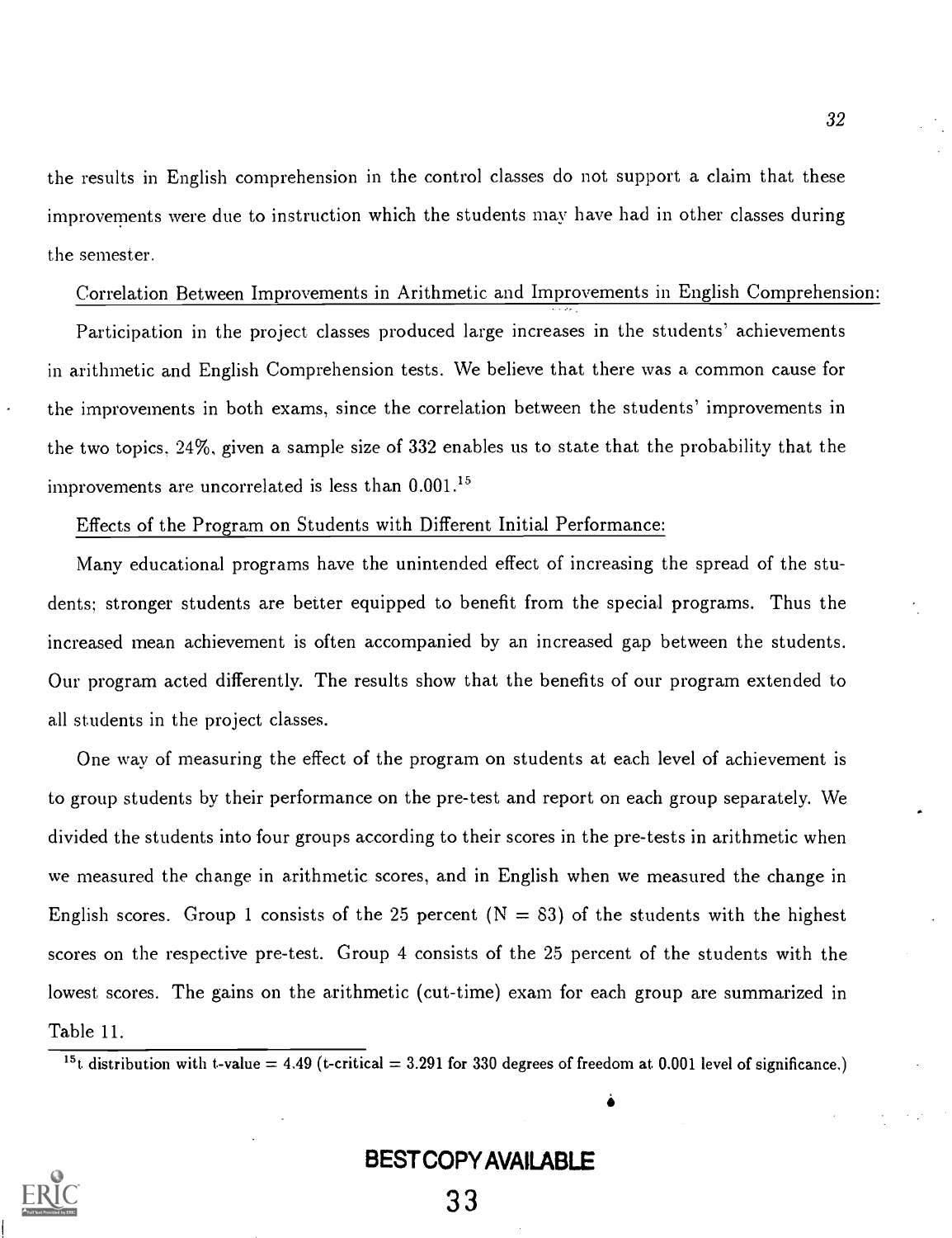| Group          |           | Pre-test | post-test | Change | t-value    |
|----------------|-----------|----------|-----------|--------|------------|
|                | Mean      | 62.8     | 78.9      | 16.1   | $9.52***$  |
| $(N = 83)$     | SD        | 17.9     | 17.5      | 15.4   |            |
| $\overline{2}$ | Mean      | 23.3     | 51.3      | 28.0   | 11.98***   |
| $(N = 83)$     | SD        | 6.8      | 21.7      | 21.3   |            |
| $\mathbf{3}$   | Mean      | 8.9      | 32.5      | 23.6   | $10.14***$ |
| $(N = 83)$     | <b>SD</b> | 3.5      | 22.4      | 21.2   |            |
| 4              | Mean      | 1.9      | 20.8      | 18.9   | $9.02***$  |
| $= 83$         | <b>SD</b> | 1.1      | 19.4      | 19.1   |            |

Arithmetic (Cut-Time) Gain by Group

\*\*\*significant at  $p < .001$ 

# Table 11

It is clear that the benefits of our program accrue at each level; there is a significant percentile increase for each group of students.

Observe also that the students in the lowest group did better in the post-test than the students in the third group in the pre-test. Students in the third group did better in the post-test than the students in the second group in the pre-test.

We also divided the students by their performance on the pre-test in English comprehension into 4 groups. Table 12 presents the English comprehension gains for each group.

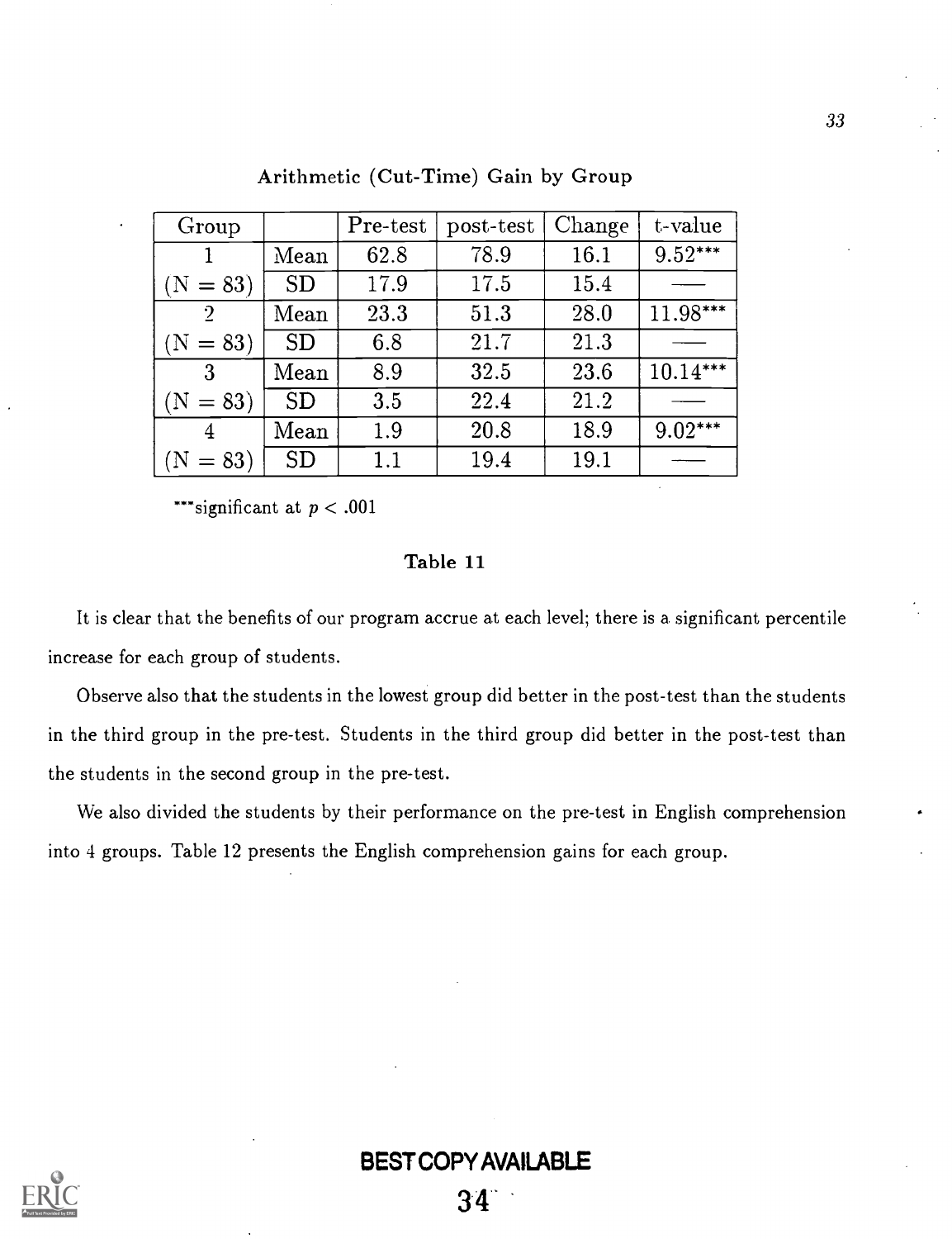| Group          |           | Pre-test | post-test | Change    | t-value    |
|----------------|-----------|----------|-----------|-----------|------------|
|                | Mean      | 84.40    | 88.82     | 4.42      | $6.95***$  |
| $(N = 83)$     | <b>SD</b> | 8.19     | 7.65      | 5.79      |            |
| $\overline{2}$ | Mean      | 56.98    | 69.07     | $-12.10-$ | $9.04***$  |
| $(N = 83)$     | <b>SD</b> | 9.03     | 14.28     | 12.20     |            |
| $\mathbf{3}$   | Mean      | 30.24    | 43.19     | 12.95     | $7.79***$  |
| $(N = 83)$     | <b>SD</b> | 7.02     | 16.36     | 15.15     |            |
| 4              | Mean      | 9.81     | 29.61     | 19.81     | $10.46***$ |
| $(N = 83)$     | <b>SD</b> | 4.94     | 17.34     | 17.25     |            |

English Comprehension (Full-Time) Gain by Group

\*\*\*significant at  $p < .001$ 

# Table 12

As the figures clearly show, there were significant percentile improvements by students at each level of competence. with the lowest achieving students benefiting the most from our program.

The comparison between the increase of 19.8 percentile points for the bottom group and 4.4 for the top is perhaps not too significant: there is a ceiling effect for students who score at the 84.4 percentile in the pre-test. But the comparison between the improvement of the students in the bottom group and those in the third is very interesting. There was much room for improvements for both groups and yet the students in the bottom group improved 50 percent more than those in the third.

Another way of measuring the effect of a program on the spread of the students is the change in the standard deviation of the students' scores. As we saw in Table 5, the standard deviation in the arithmetic test for the project classes increased by 18 percent, as the mean jumped by close to 90 percent. The increase in the standard deviation was largely due to the unnatural compression of the scores of the bottom 25 percent of the students in the cut-time exam. These students who scored in the extremely narrow 1-4 percentile range in the pre-test, spread out

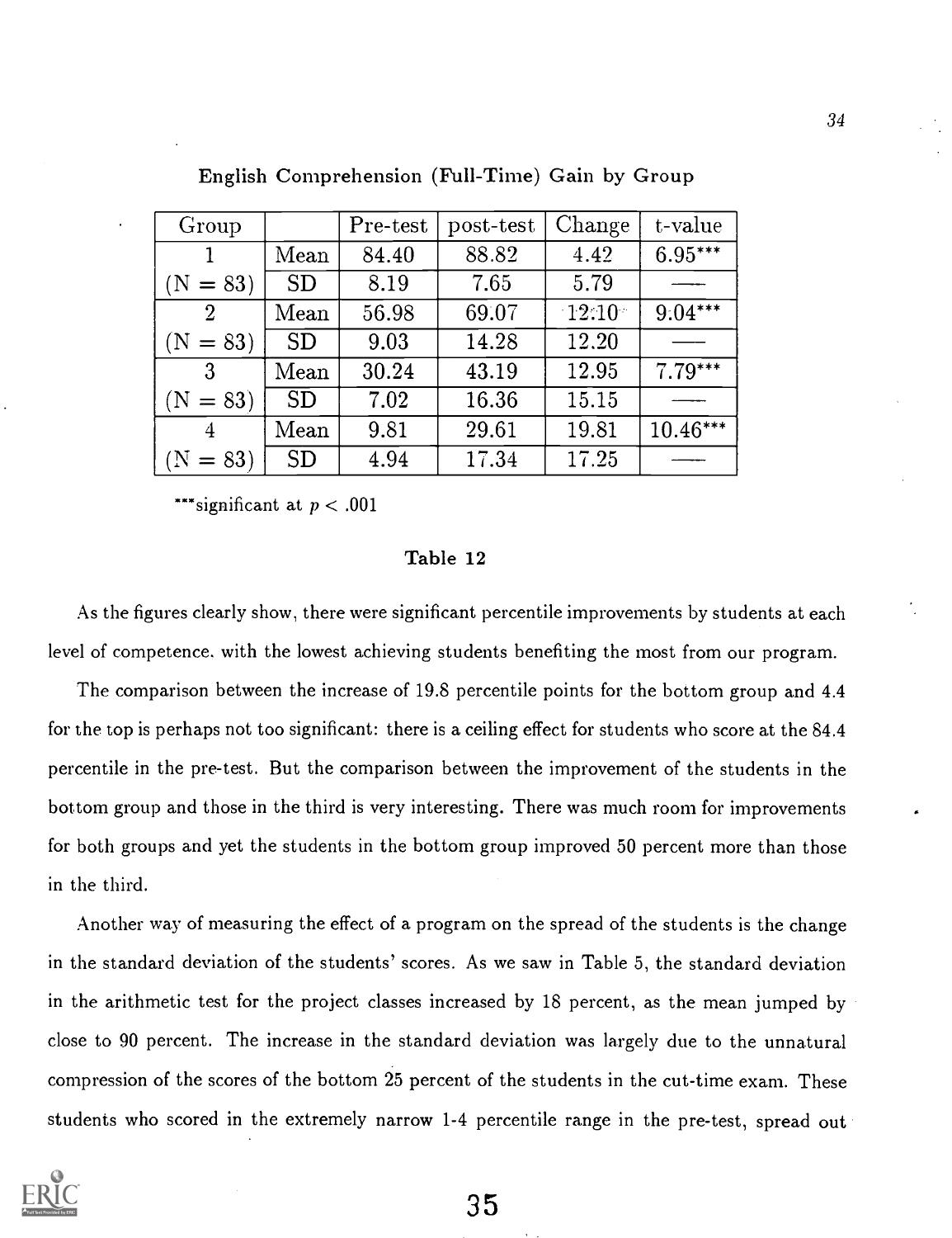considerably in the post-test. To verify our point we analyzed the scores for the top 75 percent as shown in Table 13.

Percentile Scores in Arithmetic (Cut-Time) Tests for the Top 75. percent

|      |       | $\vert N = 249 \vert$ Pre-test   Post-test   Change   t-value |       |             |
|------|-------|---------------------------------------------------------------|-------|-------------|
| Mean | 31.67 | 54.77                                                         | 23.10 | $17.99***$  |
| SD   | 25.45 | 27.70                                                         | 20.26 | $1.89^{ns}$ |

(pre-test/post-test correlation  $r = 0.71$ )

 $\overline{\phantom{a}}^*$  significant at  $p < .001$ ; ns (not significant at .05 level)

# Table 13

The students in the top 75 percent achieved very large gains, but without a significant increase in their scores' standard deviation. Note also that in the full-time version of the exam where the lowest. 25 percent was not so severely compressed the standard deviation did not increase (see Appendix II). We can conclude that the spreading out of the bottom 25 percent of students in the post-test is the main factor in changing the overall standard deviation of the scores.

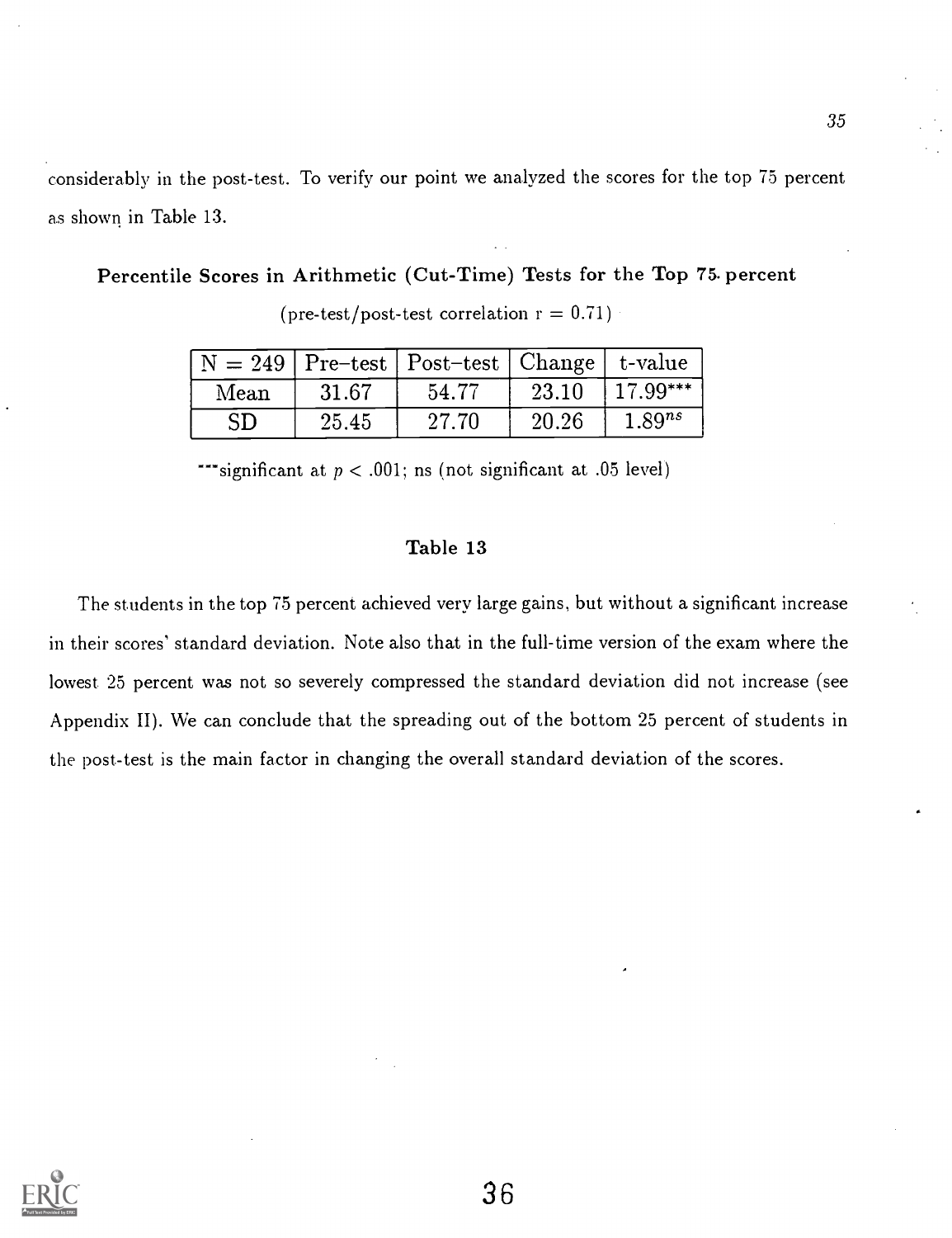#### CONCLUSIONS:

# Policy Implications:

The results of our work suggest that the mathematics class can be used as a universal educational tool. Students can be taught to work with full concentration even as they are taught the subject matter. Improved concentration skills, which are manifest in a topic as distant from mathematics as English comprehension, can serve as a foundation for general academic success and for a lifetime of professional work.

Educational institutions put a high priority on student retention, and rightly so. Our experience from this study shows that higher standards coupled with a teaching method which addresses the students' needs, lead to lower dropout rate. The results we achieved in fact understate the case. Students who have their academic self-confidence improved and who have acquired general academic skills, will do better in other classes leading to higher student retention for the institution.

We advocate that teachers view testing as a dialogue with their students. That they use frequent testing to communicate high expectations and to learn where the students need additional instruction. In other words, the tests should be used dynamically rather as a way of obtaining a snapshot of students' performance. Moreover, our experience in this project as well as the literature in both psychology and biology convinces us that work in a high arousal state, i.e., in tests, can have a. very significant contribution to long term retention and learning.

We have used cooperative learning as an intervention when the performance of students in the class diverges. We strongly recommend this practice.



37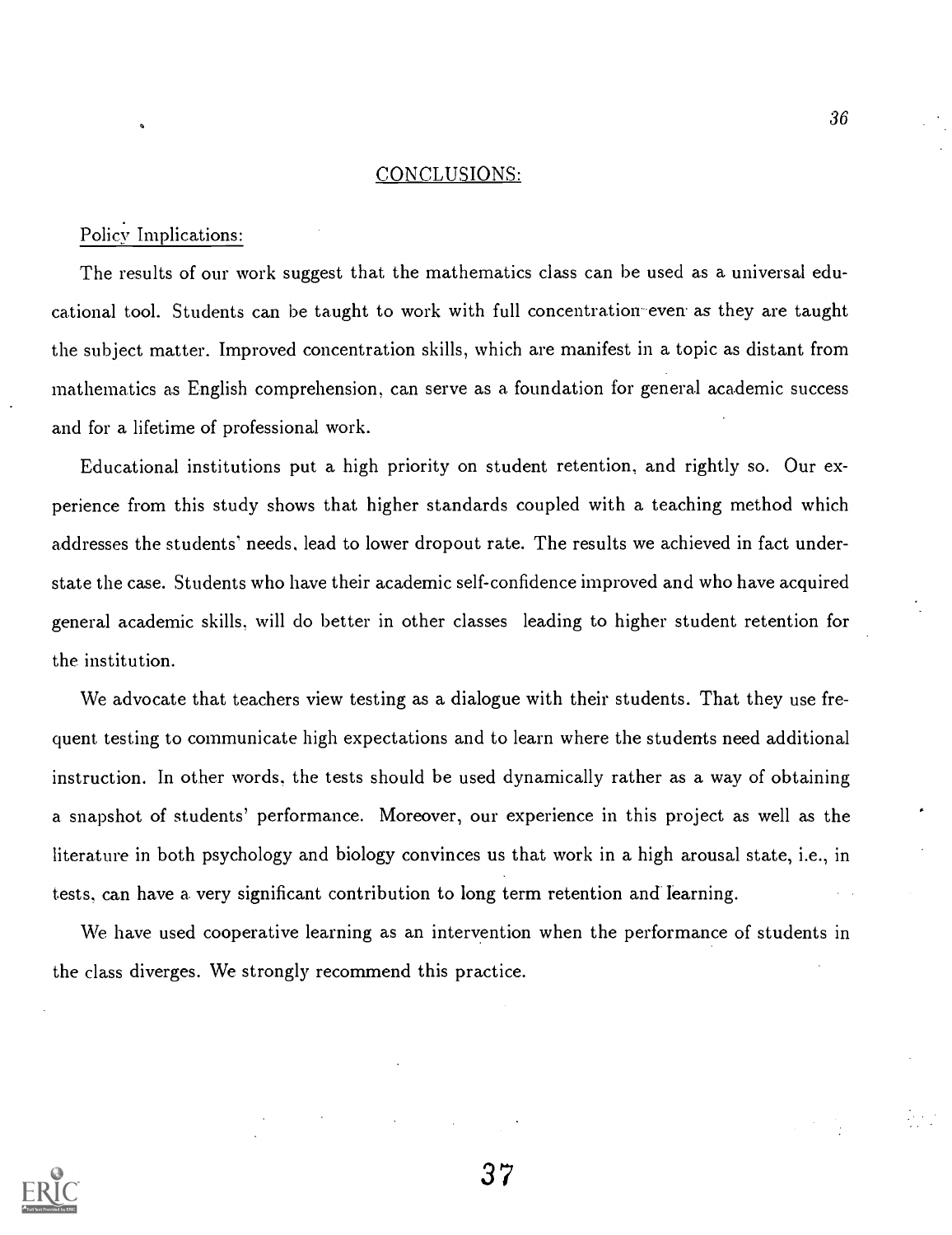## Further Research:

We recognize that one weakness in our research is that it has been conducted with one classroom teacher, albeit in 12 classes and over a two and a half year period. The most immediate task is to repeat the experiment on a larger scale.

Our students participated in the project 1 semester, 15 weeks. We could not continue with the them beyond that period, and it would he very important to find out how long students should work in this way to acquire stable habits which would persist under different circumstances. Once we find out the right amount of time for the students to work in this system, we would need to devise a transition to a more independent and creative learning by the students.

It would he very interesting to analyze the factors for the students' increased ability to focus on a task. Was it the result of newly acquired habits of controlling meandering thought, or were there also contributions by the students' increased academic self-esteem and lower anxiety levels during exams?

Could appropriately modified versions of our program be implemented in high school classes?

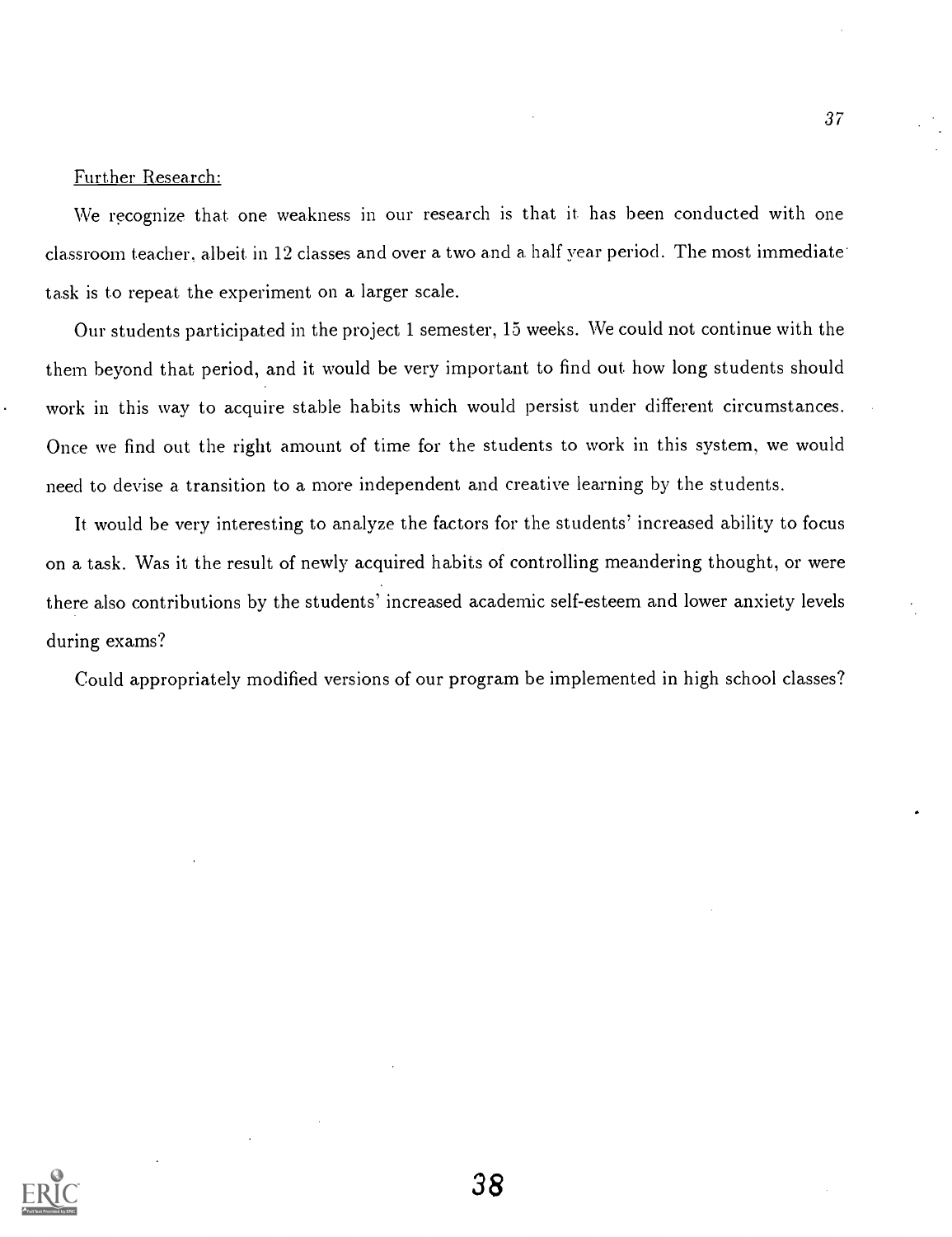### DISCUSSION:

The economic consequences of weak educational systems are widely recognized. "The National Alliance of Business, as part of its work as a member of the Business Task Force on Student Standards, has taken a strong position on the importance of all students mastering challenging academic subject matter, calibrated against world-class standards." (Goldberg, 1995).

But. what is it. about our educational system which makes it weak? Why does the present educational system graduate students who are unprepared for the work force? Obviously, it is not. just. Learning which the work place demands. but also learning skills, a work ethic, the ability to concentrate and work quickly and accurately, and the perseverance needed to bring each task to a successful conclusion; the ability to cooperate, while taking responsibility for one's performance.

In our project students were educated in these habits. Moreover, the classes in which the students acquired these skills were also very successful in teaching mathematics. The students learned to do mathematics fast and accurately; they were challenged to do more and build on their success. They could easily measure their success since it was quantified; they could also learn from their mistakes quickly, because they were provided with immediate feedback.

Success is the best motivation. Students in our project were shown. a way to succeed: Learn the theory, practice to achieve mastery and work with full concentration, quickly and accurately. At the conclusion of each semester we conducted interviews with all students.<sup>16</sup> These interviews made it abundantly clear that the students in our classes were very happy with their success<sup>17</sup> and very eager to continue with their education. They felt that they now had acquired the knowledge and the skills which would serve as a basis for success in the future.

 $^{17}$ In appendix III we quote student evaluations from two experimental classes.



# 39 BEST COPY AVAIL ARL F

<sup>&</sup>lt;sup>16</sup>To make it easier for the students to express themselves openly and freely, the interviews were conducted by Y.S. who was presented to the students as a researcher from a different university, without the presence of the instructor.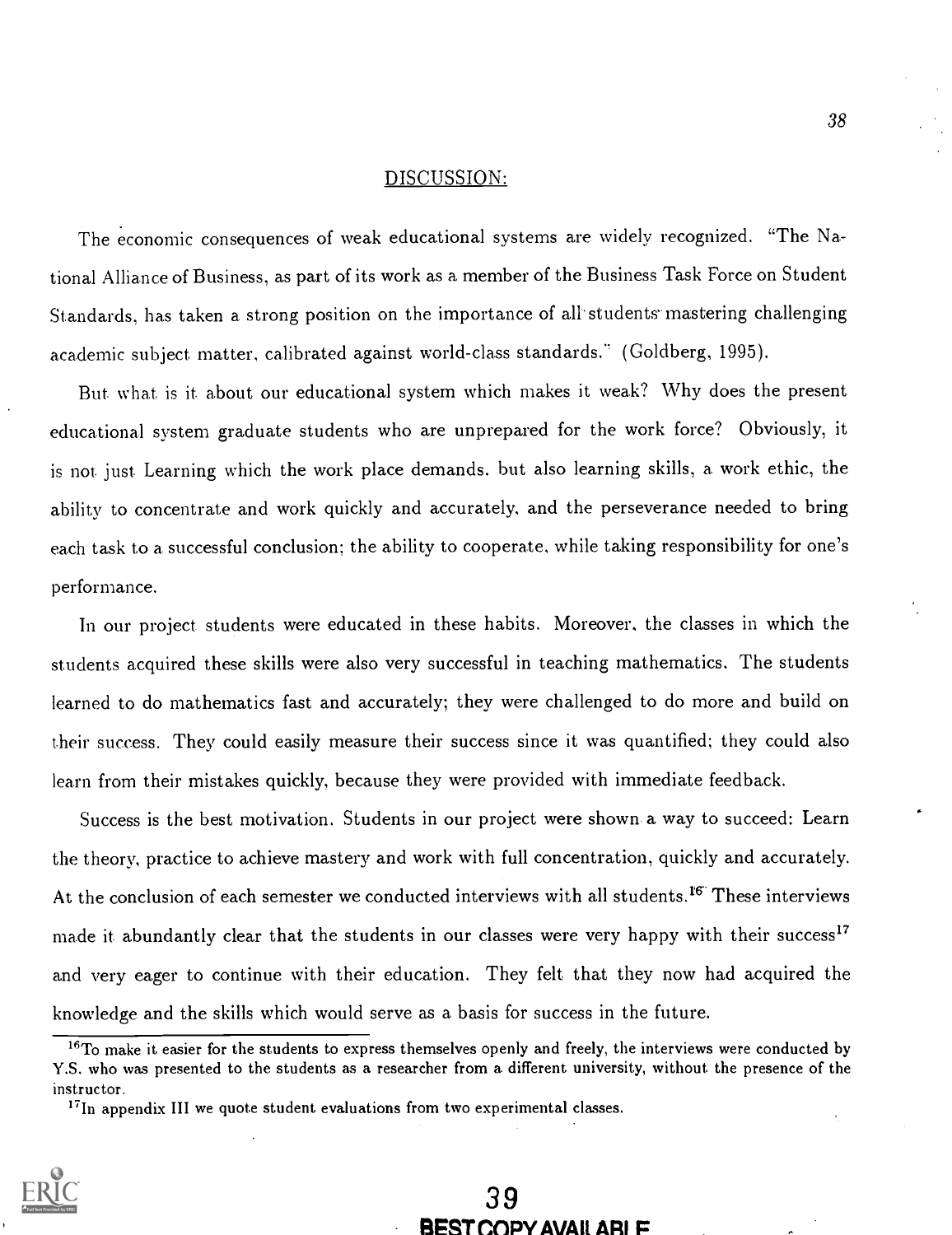# APPENDICES:

We return to several topics which were mentioned before. but which were not discussed in full.

## I. Speed and Performance:

Fast work, as emphasized in our project, should not be confused with fast learning - - which we did not insist on. Confusion between these two aspects of speed is common, and we should discuss it briefly.

Fast learning, which means learning new material in a short amount of time, with the least number of repetitions by the teacher, is sometimes an expression of student's concentration and intelligence. It could also be an expression of a student's willingness to accept the teacher's point of view and work with the new material without internalizing it. We, as most teachers of mathematics, have encountered a number of students who were slow to learn but who turned out to be superior to quicker students. These students needed additional time as they internalized the material, and that time was well spent indeed.

The speed we emphasized in our work was the fast application of ideas and techniques which the students had learned and were expected to have mastered. This helped our students acquire concentration skills, as we discussed in the paper. We believe that automatization of basic mathematical operations in the student's mind, and the resulting improved technical skills, greatly improve the student's emotional response to mathematics, and increase the probability that the student chooses to think about mathematical problems.

#### II. Comparison of Full-Time, Cut-Time Gains:

In the last two semesters (i.e., 4 project classes), we measured the students' performance in all tests in both cut-time and full-time. We did this in the following manner: Students received a red pencil and a blue pencil. In the arithmetic tests they were told to use the blue pencil in the first 20 minutes and switch to the red pencil for the last 10 minutes. The corresponding times

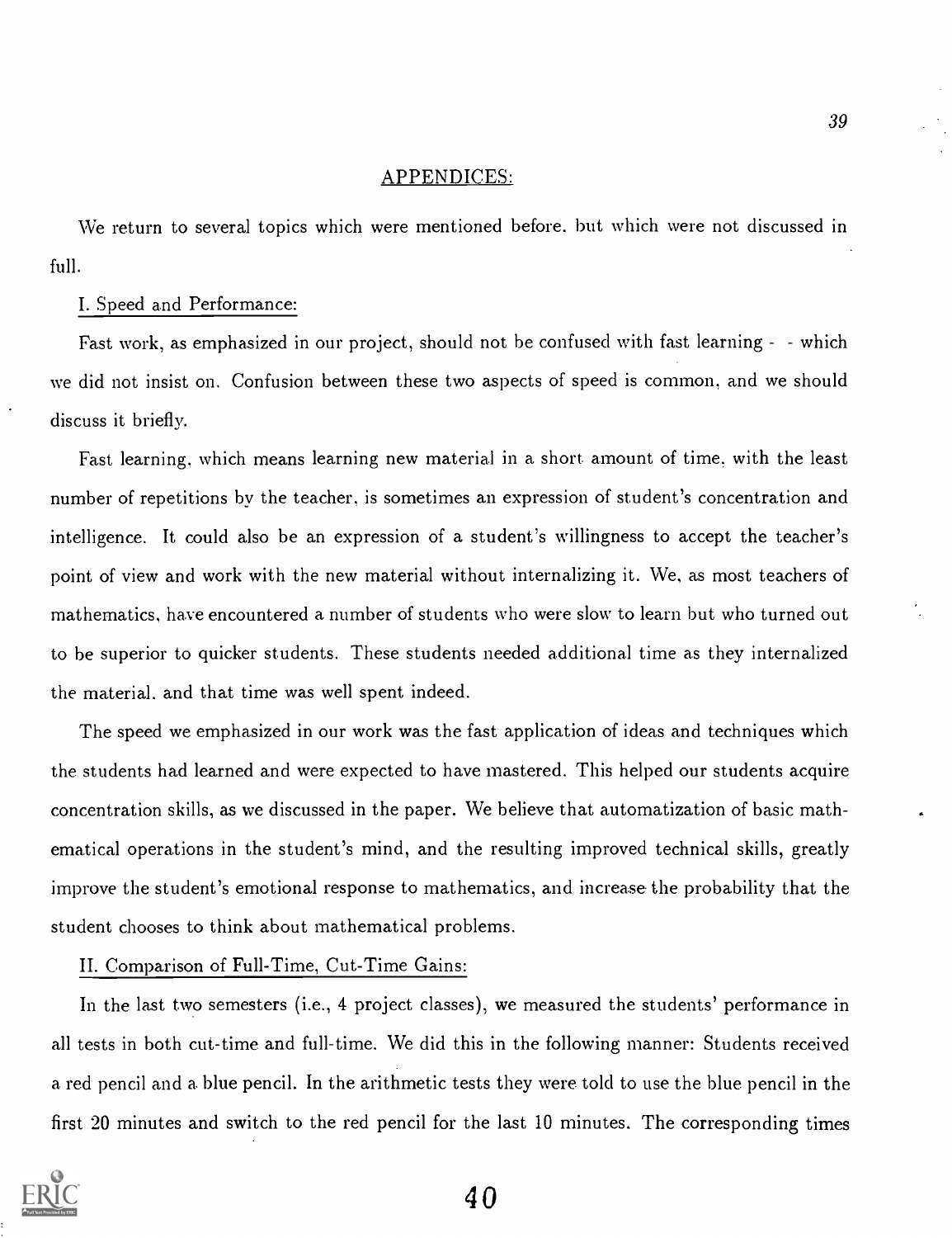for the English comprehension tests were 30 and 15 minutes. The improvements in the full-time scores were predictably somewhat smaller, but still highly significant.

Tables 14 and 15 present the percentile arithmetic standings in full-time and cut-time for the experimental classes.

# Percentile Scores in Arithmetic (Full-Time) Tests for Project Classes Fall 1994 - Spring 1995

|            |       | $N = 116$ Pre-test   Post-test   Change   t-value |       |             |
|------------|-------|---------------------------------------------------|-------|-------------|
| Mean       | 34.91 | 51.73                                             | 16.83 | $ 10.18***$ |
| ${\rm SD}$ | 30.67 | 30.34                                             | 17.80 | $0.21^{ns}$ |

 $(\text{pre-test}/\text{post-test correlation r} = 0.83)$ 

\*\*\*significant at  $p < .001$ ; ns (not significant at .05 level)

# Table 14

# Percentile Scores in Arithmetic (Cut-Time) Tests for Project Classes Fall 1994 -

# Spring 1995

(pre-test/post-test correlation  $r = 0.75$ )

|            |       | $\vert N = 116 \vert$ Pre-test   Post-test   Change   t-value |       |            |
|------------|-------|---------------------------------------------------------------|-------|------------|
| Mean       | 22.57 | 47.59                                                         | 25.03 | $12.92***$ |
| ${\rm SD}$ | 25.43 | 31.34                                                         | 20.87 | $3.40***$  |

\*\*\*significant at  $p < .001$ 

# Table 15

As is seen, the gains in arithmetic were statistically significant in both cut-time and full- time intervals with higher gain achieved in the cut-time. **化反差的** ()

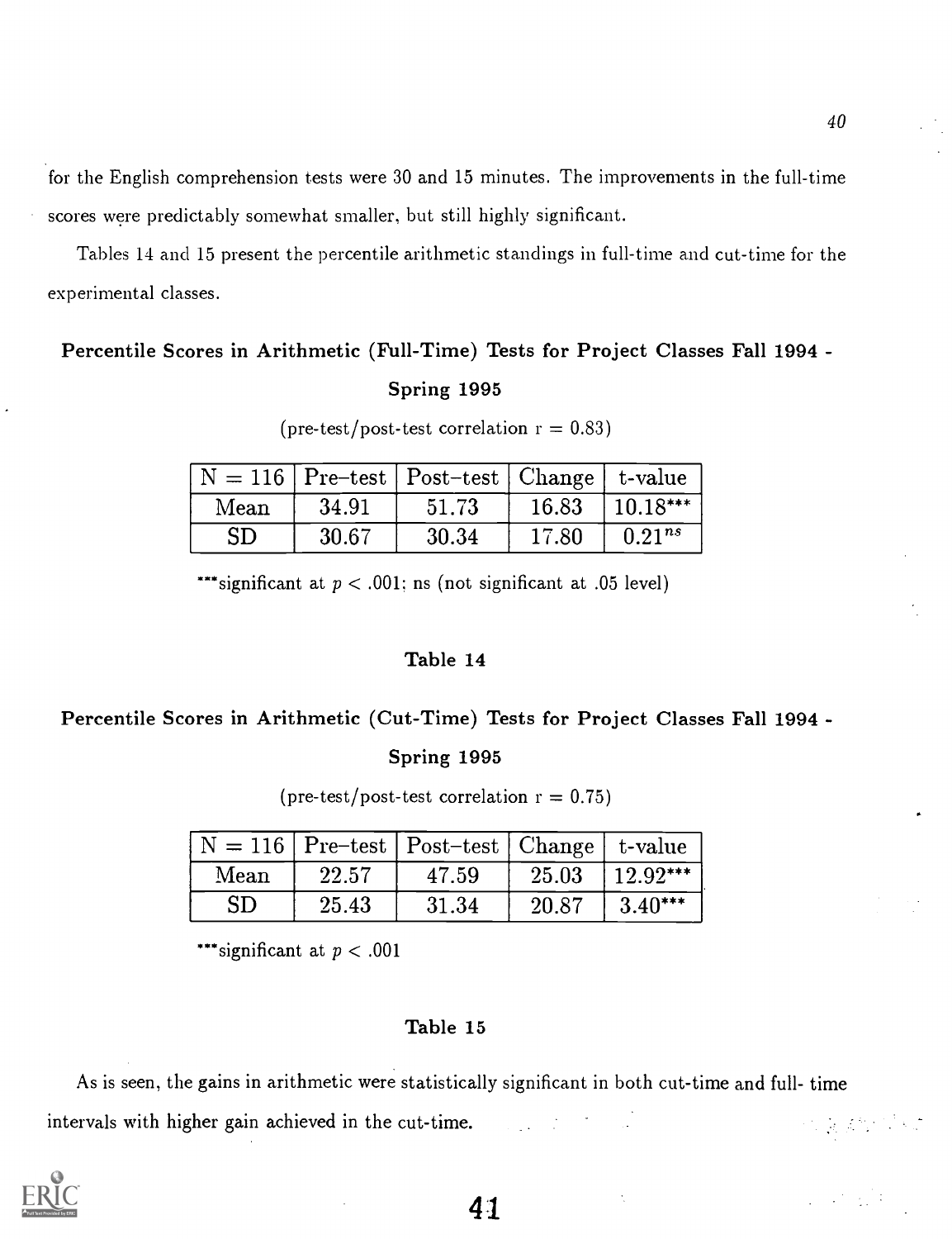Tables 16 and 17 display the gains in English comprehension scores measured in cut-time and full-time for the experimental classes.

# Percentile Scores in English Comprehension (Cut-Time) Tests for Project Classes

Fall 1994 - Spring 1995

|      |       | $\vert N = 116 \vert$ Pre-test   Post-test   Change   t-value |       |                    |
|------|-------|---------------------------------------------------------------|-------|--------------------|
| Mean | 31.28 | 51.84                                                         |       | $20.56$   13.20*** |
| SD   | 26.29 | 29.55                                                         | 16.78 | $2.24^{ns}$        |

(pre-test/post-test correlation  $r = 0.83$ )

\*\*\*significant at  $p < .001$ ; ns (not significant at .01 level)

# Table 16

# Percentile Scores in English Comprehension (Full-Time) Tests for Project Classes

# Fall 1994 - Spring 1995

 $(\text{pre-test}/\text{post-test correlation r} = 0.89)$ 

|            |       | $\vert N = 116 \vert$ Pre-test   Post-test   Change   t-value |       |             |
|------------|-------|---------------------------------------------------------------|-------|-------------|
| Mean       | 45.98 | 61.77                                                         | 15.78 | $12.08***$  |
| ${\rm SD}$ | 30.38 | 26.33                                                         | 14.08 | $3.36^{ns}$ |

\*\*\*significant at  $p < .001$ ; ns (not significant at .001 level)

## Table 17

As could be expected, there were also statistically significant gains in English comprehension for both cut-time and full-time intervals with higher gain attained in the cut-time.

# BEST COPY AVAILABLE

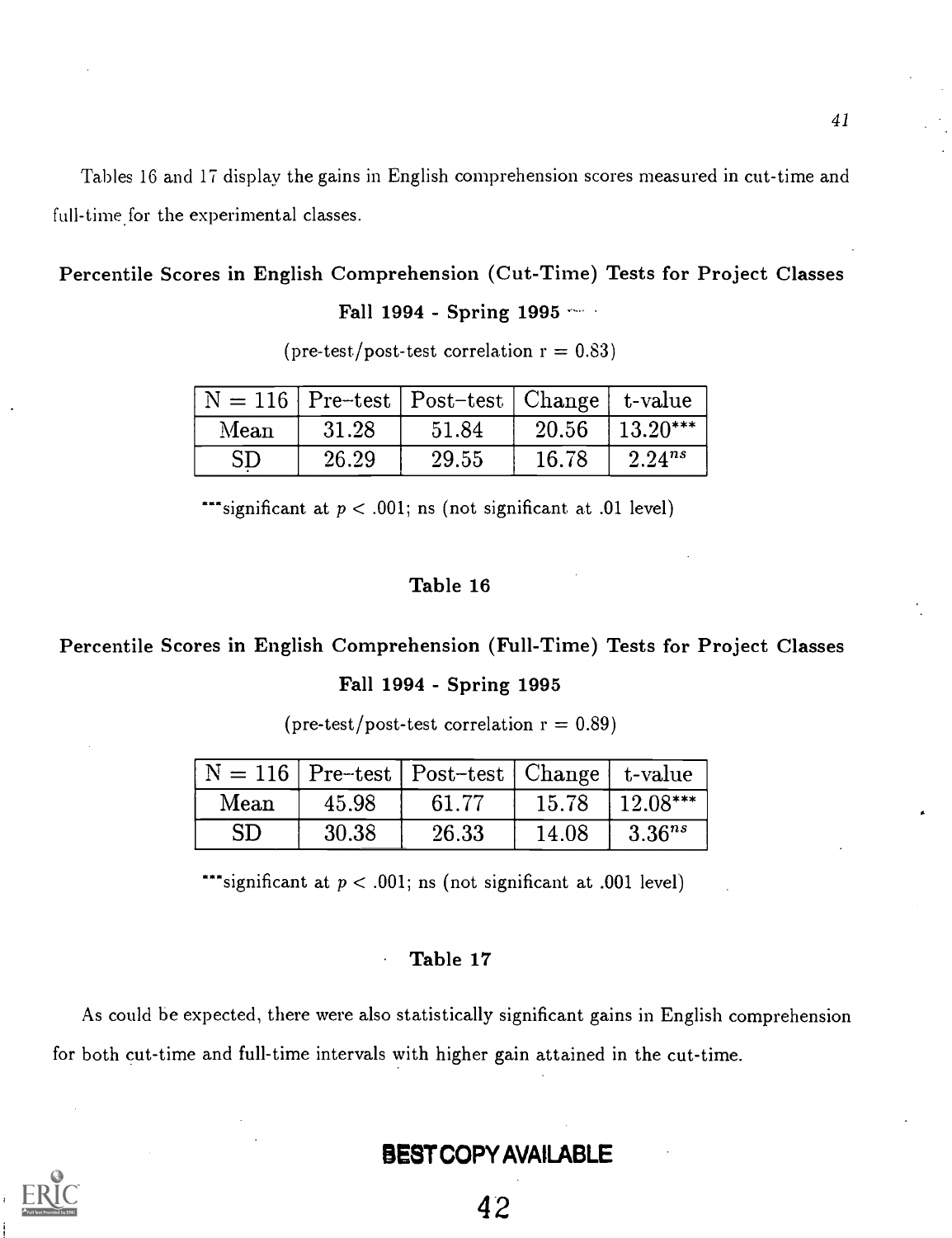# III. In Their Own Words: Student Evaluations:

At the end of each semester. but before the final exam, M.V.S. gave the students the standard Student Evaluation Questionnaires of the College. The questionnaires are unsigned and so we cannot correlate the answers with eventual success in the class. We reproduce here the complete responses of all students in two of the classes (Math 110 and Math 140, Spring 1994) to one question. To maintain the authentic feel of the responses we did not correct either spelling or grammar errors. When the student's response to other questions shed light on his answer to the fixed question, we quoted this response as well.

The question is: What is the most useful and/or interesting thing you learned in this course? The answers are:

### Elementary Algebra (Math 110).

- 1. How to calculate problems faster. (Added: Q. What did you expect to get out of this course? A. Refresh my memory and refine my math skills. Q. Did you get it? Explain. A. Yes. I received what I wanted out of the course and more. It improved my study skills. Q. Additional comments. A. ....This is the only math class I've taken and not be lost at the end of the semester.)
- 2. Review the time-tables. I had actually forgotten them. Interesting? there was nothing; it just a nice feeling in getting the right answer.
- 3. How to do word problems.
- 4. Concentration helps to succeed. That this course was fun  $+1$  did not expect that, I looked forward to class.
- 5. How to study.
- 6. everything.

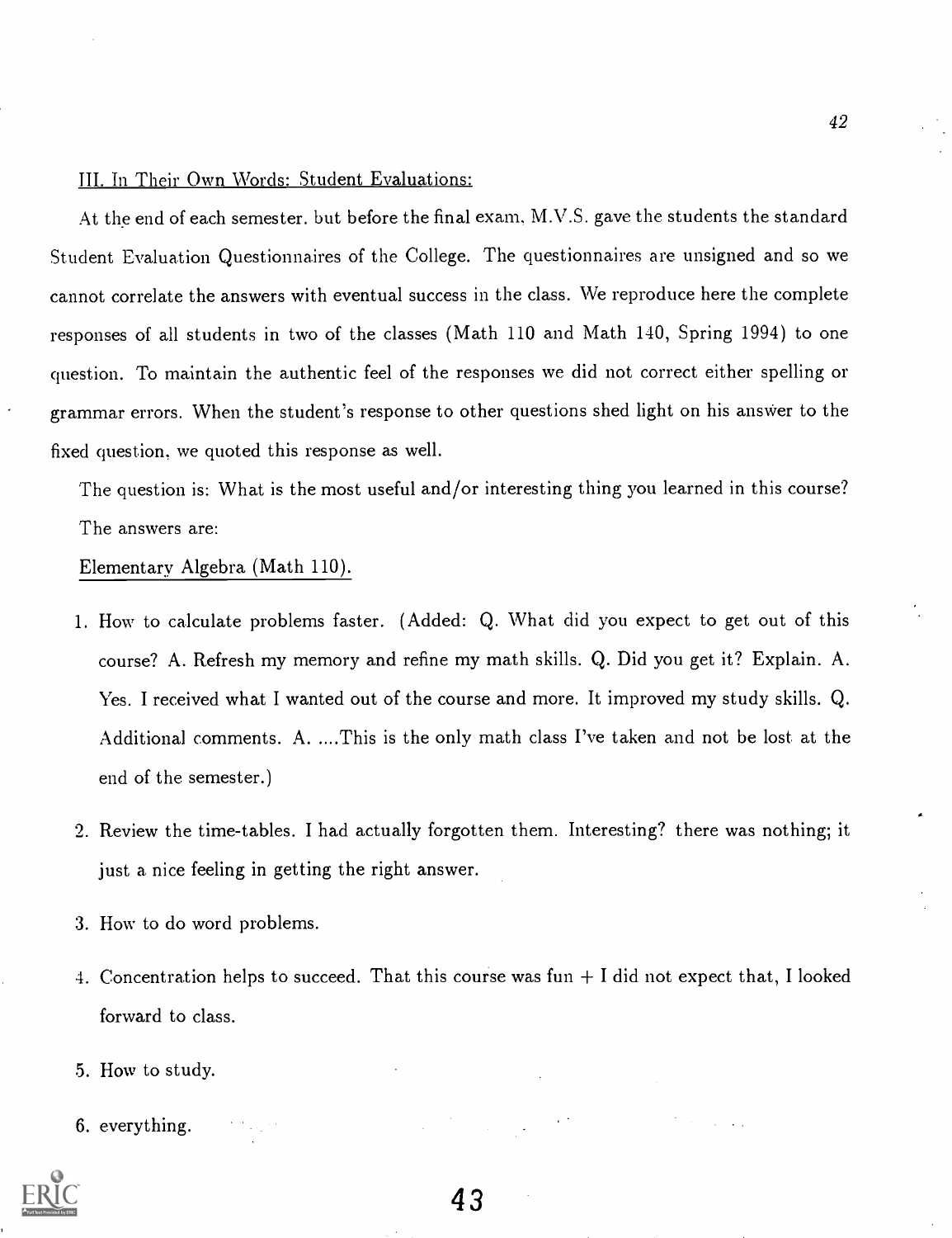- 7. Time skills. Study habits. (Added: Q. What did you expect to get out of this course? A. To.learn more about math. Q. Did you get it? Explain. A. Yes, because math is my worst subject but. I learned I could do it if I tried.)
- S. Everything was useful but, the time limits we had on test was good because everything we do evolves around time.
- 9. Math.
- 10. I relearned things about algebra that I didn't know in high school.
- 11. The techniques used to complete a math problem. (Added: Q. What did you expect to get out of this course? A. increase my math skills. Q. Did you get it? Explain. Yes, I improved on concentration. speed, and skill.)
- 12. Word problems.
- 13. How to make better use of time. More productive able to use it in other courses.
- 14. Everything.
- 15. The Quadratic Formula..
- 16. Dr. Siadat wouldn't go on to a next problem until he was sure we had understood what we were working on - And I thought that was great.
- 17. That I dont understand word problems.
- 18. How to work out the problems faster.
- 19. everything.

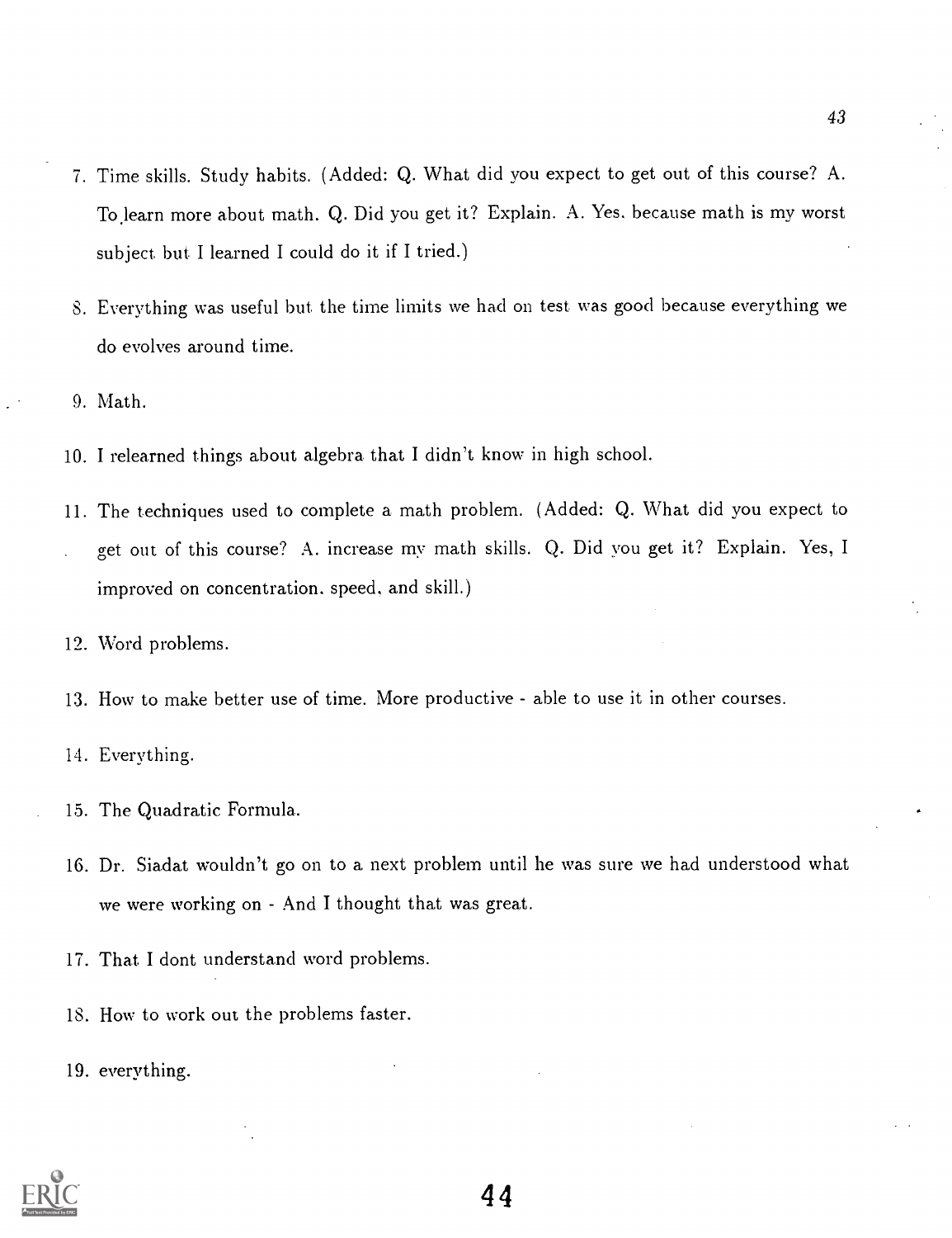- 20. the whole class was very interesting. (Added: Q. What did you like most about the course? A. that I can finally solve problems.)
- 21. I learned how to work problems out faster. (Added: Q. What did you expect to get out of this course? A. To learn more about math & be able to work problems faster. Did you get it? Explain. A. Yes. At first I didn't like the fact that you timed us for the tests, but now I realized it helped me concentrate more & do problems faster.)
- 22. The most useful and interesting thing I learned in this course was everything. Everything to me seemed very interesting and useful.
- 23. Timing. I now have a sense of timing because I can do things quicker.
- 24. If you are agressive and determine you can do whatever you want.
- 25. You can learn how keep up with Money. (Added: the student listed his/her major as Business.)
- 26. I learned to think fast to go over a problem and decide what needs to be done.
- 27. The most interesting thing I learned is that all people count no matter how intelligent they are.
- 28. Word problems.
- 29. The ability to answer problems faster.
- 30. I learned to do problems mentally. (Added: Q. What did you expect to get out of this course? A. I got more than I expected. Q. Did you get it? Explain. A. I became much better  $&$  much faster in math. Q. Additional comments. A. I enjoyed the class very much!)

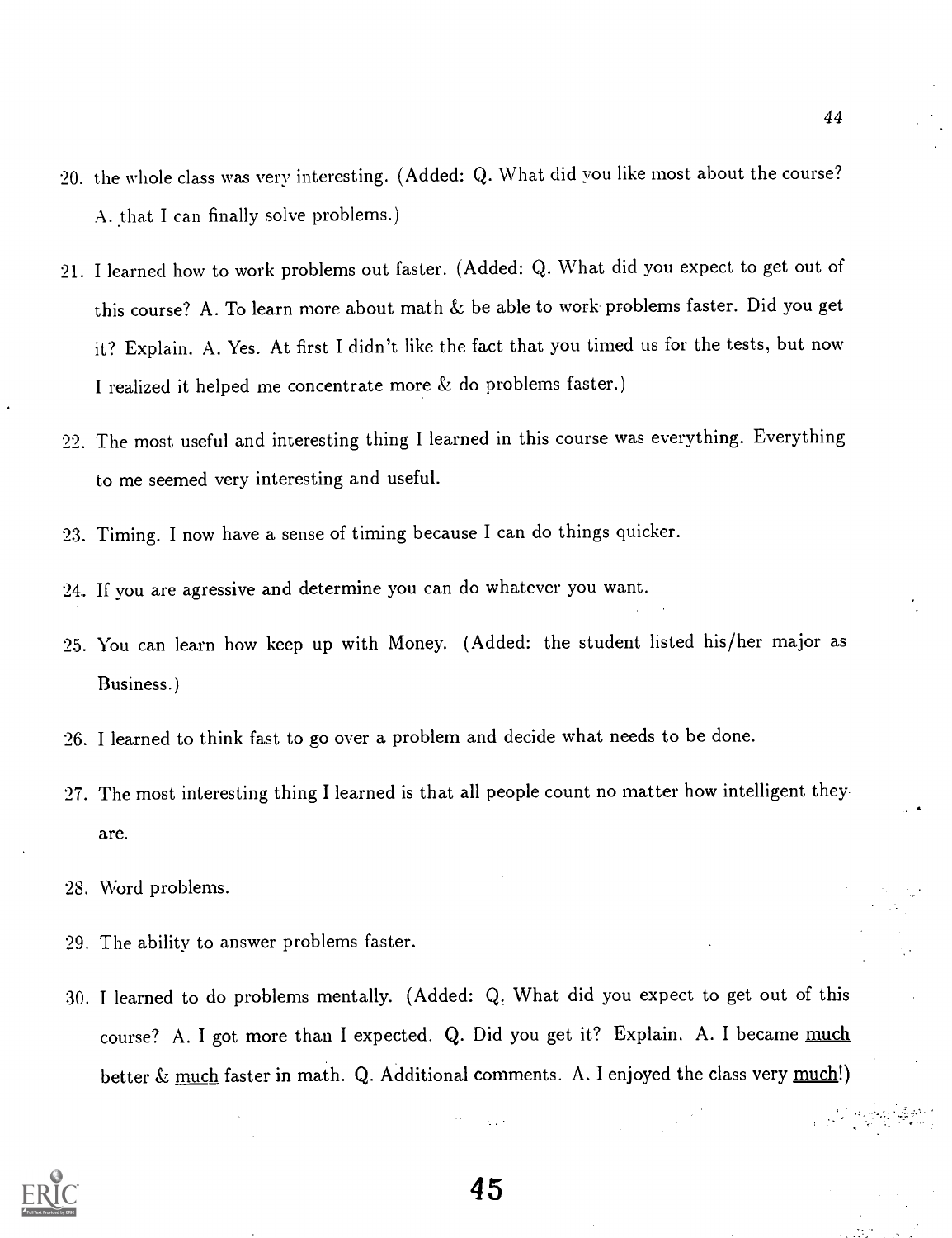# College Algebra (Math 140).

- 1. The most useful & interesting thing I learned in this course was how to concentrate on what I'm doing and be efficient.
- 2. Mostly everything. (Added: Q. What did you expect to get out of this course? A. I expected a lot but I know I must also give a lot in order to expect. Q. Did you get it? Explain. A. Yes. At times I did have a little confusion but I just had to work at it.)
- 3. The way to study.
- 4. A way to study.
- 5. Learn to concentrate.
- 6. I found that I became efficient in my work. Performance + comprehension specifically.
- 7. The importance of dedication to studying and that repetition increases the memories (minds) ability to learn. I have taken studying more seriously than with previous classes.
- 8. Better study habits Confidence that I could handle Math. The practice drill sheets were very helpful. (Added: The drill sheets were part of the group work.)
- 9. everything. But most of all is how to time myself and to do things right and also to try my best.
- 10. I learned that math is not as hard once you spend time learning the rules and concepts of it.
- 11. The whole lesson was especially knowing log-terms. It was difficult when I saw it on exams & didn't know what it was. (Added: Q. What did you like most about the course? A. The



# BEST COPY AVAILABLE

И,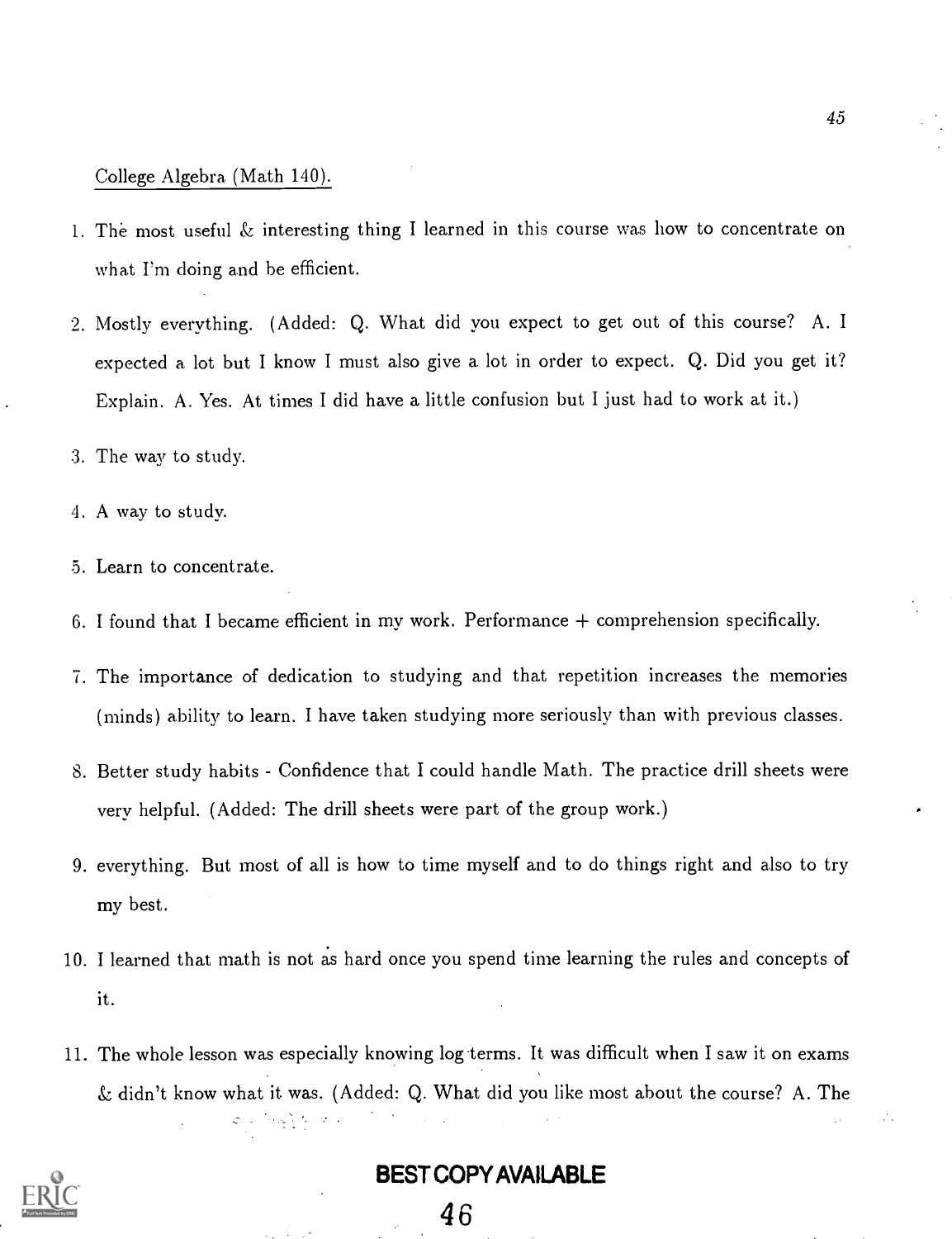whole course, mainly taking quizzes every class period to make sure information was not forgotten. I like the idea if you don't do so good at beginning you always had a chance in the end.)

- 12. Maintaining my anxiety during tests. Increasing my computative speed. (Added: Q. Additional comments. A. As I walk out the door today I feel good about what I have learned in this class & the speed & accuracy I have achieved.)
- 13. that math isn't difficult if you put your mind to it.
- 14. To stay clam while taking a test. (Added: Q. Additional comments. A. This course helped me not to resist the numbers.)
- 15. To time my work faster.
- 16. the log.
- 17. I really learned how 2 do the quadratic formula.
- 18. Factoring/used in 141. (Added: Q. What did you expect to get out of this course? A. A better understanding of mathematics. Q. Did you get it? Explain. A. Yes. It's one thing for me to be able to do a problem with the aid of an instructor but its another to be able to just see and do it.)
- 19. Equations. (Added: Q. Additional comments. A. This is the best class I had in a long time, because you have a good time learning.)
- 20. The new explanations of problems. (Added: We believe that this refers to word problems.)

2. 수업 All All Profile All All Control

21. The whole semester was useful & interesting & enjoyable.



 $47^\circ$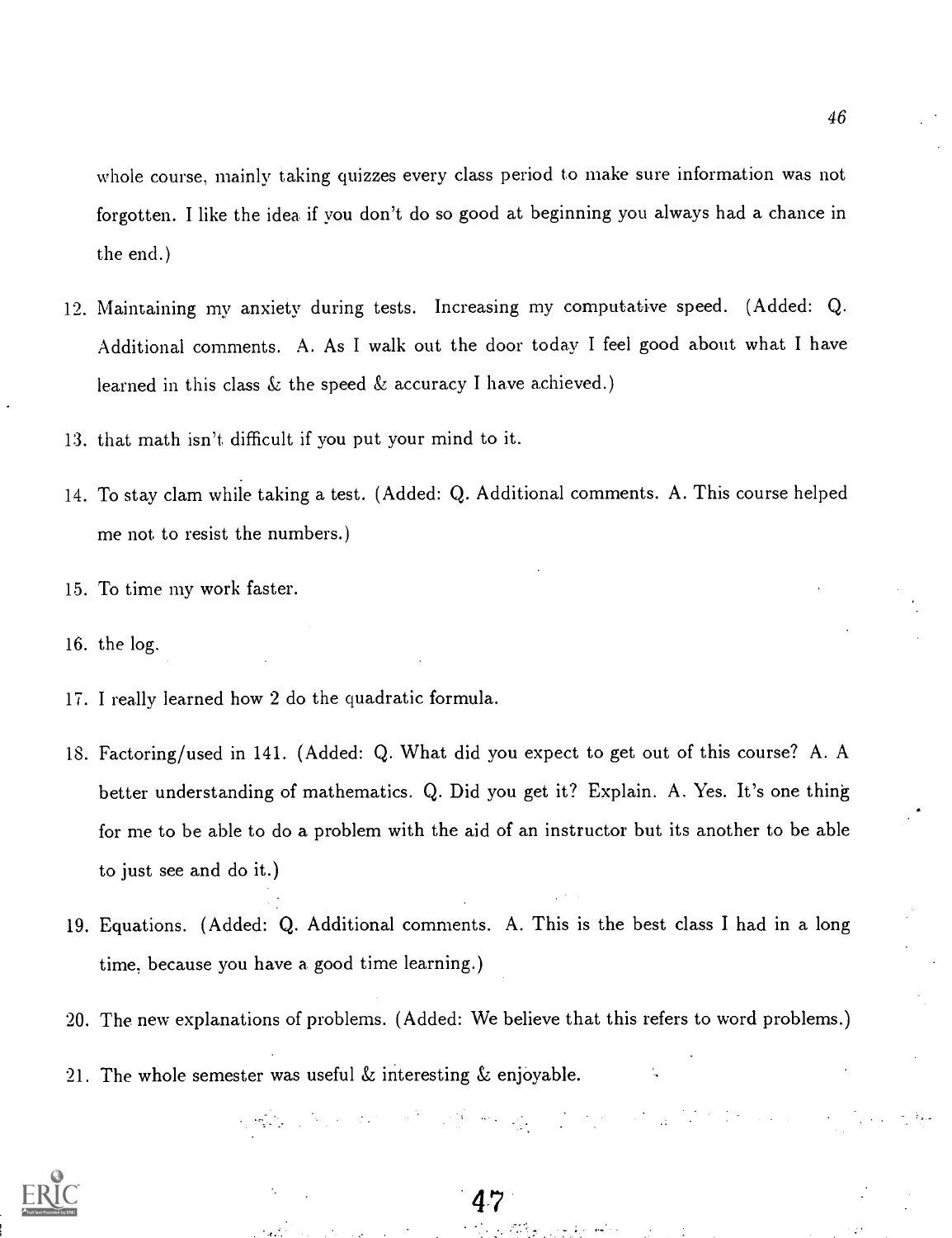- 22. The quizes and the insparation of the teacher. (Added: In the last item, Additional comments: "...you really helped me understand word problems and not to be afraid of math.")
- 23. The whole course was intresting.
- 24. That to achieve in any course one must practice and practice until you understand and learn to do the problem correctly with no hesitation.
- 25. Perfect practice makes perfect.
- 26. Don't give up on word problems because they are important in the future. (Added: Q. What did you like most about the course? A. Whatever I failed in, it was brought to my attention until I learned it again. Q. Additional comments. A. Maybe I should had quit, but you gave me confidence & maybe I really should had drop, but I feel stronger in my life & studies.)
- 27. No response. (Added: Q. What did you expect to get out of this course? A. Confidence in doing Algebra. Q. Did you get it? Explain. A. Yes.)

# ACKNOWLEDGMENTS:

At. each stage of our work: planning the project, carrying it out, evaluating the results, and writing this report, we received help and encouragement from our colleagues. We wish to acknowledge the contributions of N. Etemadi and D. Purcell of the University of Illinois at Chicago, L. Hagedorn of the University of Southern California, A. Nora of the University of Houston, J. Levy and M. Singer of the University of Chicago, R. Venetsky of the University of Delaware, and B. Fabes of the University of Arizona. and McKinsey and Company.

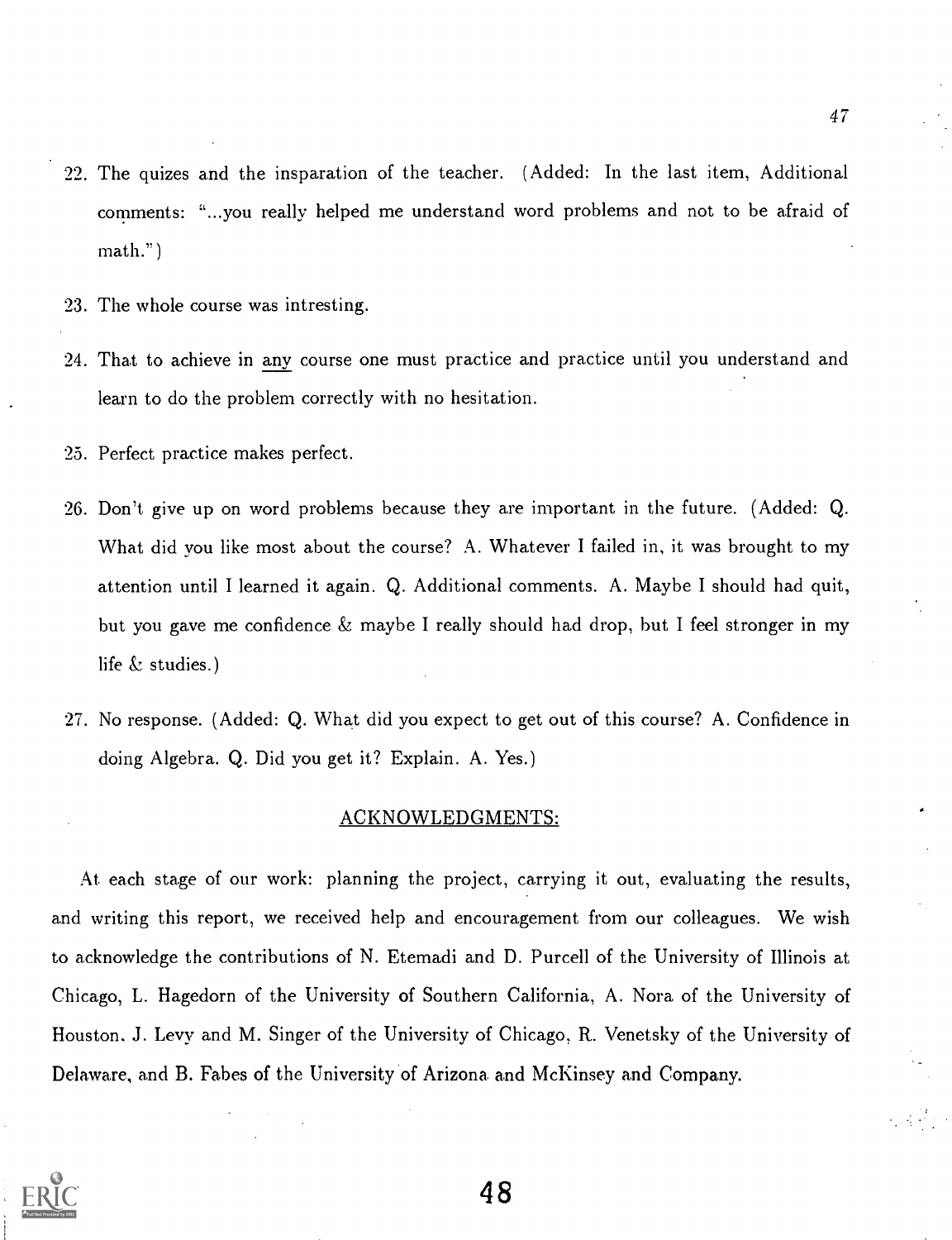### REFERENCES:

Adelman, C. (1995). The new college course map and transcript files. Changes in coursetaking and achievement, 1972-1993. National Institute on Postsecondary Education, Libraries, and Lifelong Learning. Office of Educational Research and Improvement. U.S. Department of Education. Washington, D.C.

Bangert-Drowns, R.L., Kulik, J.A., & Kulik, C.C. (1986). Effects of frequent classroom testing. Paper presented at the Annual Meeting of the American Educational Research Association (67th, San Francisco, CA, April 16-20). ERIC Document Reproduction Service No. ED274672.

Bangert-Drowns, R.L., Kulik, J.A., & Kulik. C.C. (1991). Effects of frequent classroom testing. Journal of Educational Research, 85(2), 89-99.

Beswick, G., Rothblum, E.D., & Mann, L. (1988). Psychological antecedents of student procrastination. Australian. Psychologist, 23(2), 207-217.

Bishop, J. (1995). The impact of curriculum-based external examinations on school priorities and student learning. Center for Advanced Human Resource Studies at Cornell University, Working Paper 95-30, Ithaca, N. Y.

Cahill, L., Prins, B., Weber, M., & McGaugh, J.L. (1994).  $\beta$ -Adrenergic activation and memory for emotional events. Nature, 371, 702-704.

Cahill, L., Babinski, R., Markowitsch, H.J., & McGaugh, J.L. (1995). The amygdala and emotional memory. Nature, 377, 295-296.

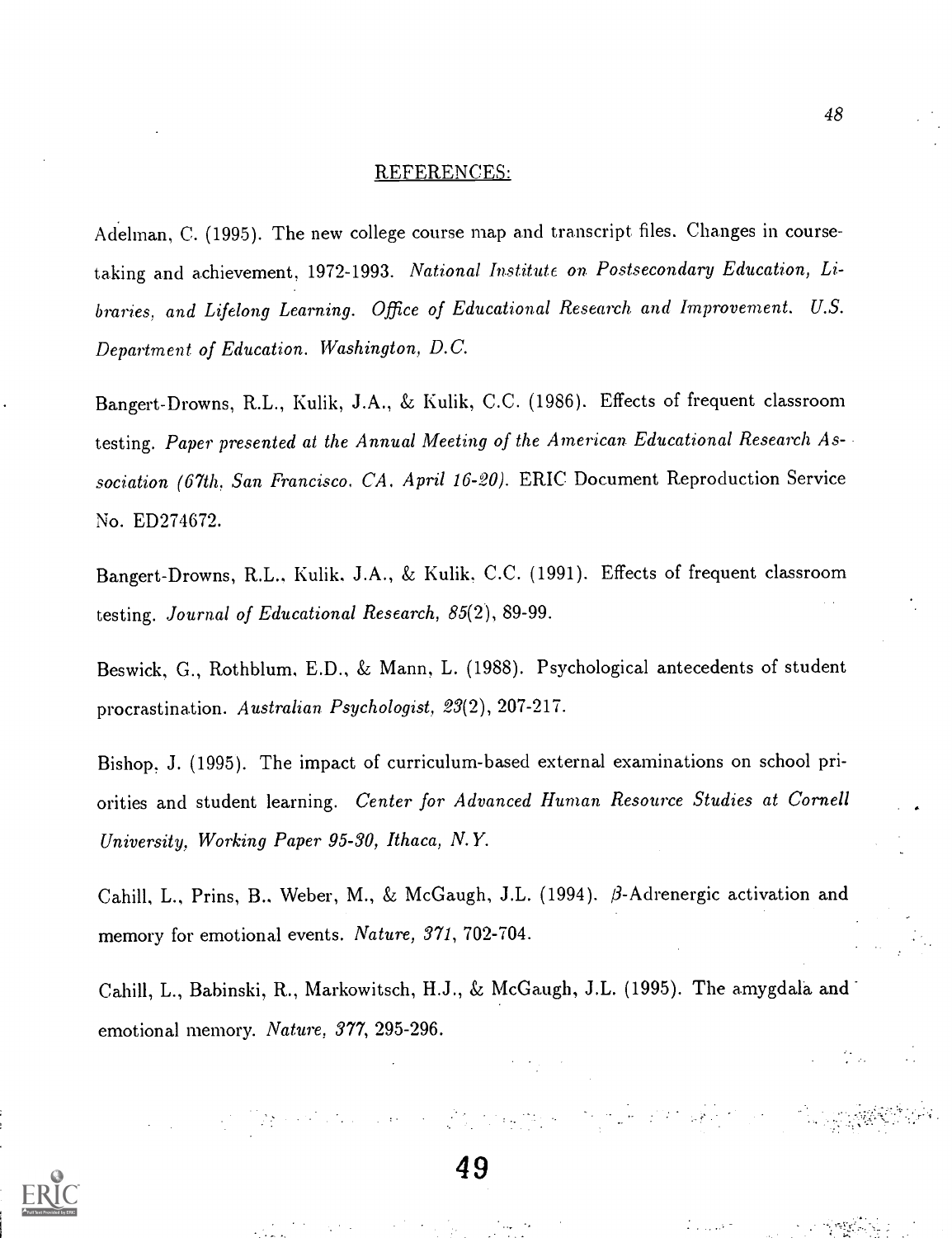Calsyn, R.J., & Kenny, D.A. (1977). Self-concept of ability and perceived evaluation of others: Cause or effect of academic achievement? Journal of Educational Psychology, 69(2), 136-145.

Carr, M.. Borkowski, J.G., & Maxwell, S.E. (1991). Motivational components of underachievement. Developmental Psychology. 27(1), 108-118.

Davidson, N. (Ed.) (1990). Cooperative learning in mathematics: A handbook for teachers. Menlo Park, CA: Addison-Wesley.

de Jung, J.E., & Duckworth. K. (1985). New study looks at high school absenteeism. Oregon Univ.. Eugene. Center for Educational Policy and Management. ERIC Document Reproduction Service No. ED263678.

de Jung. J.E., & Duckworth, K. (1986). Measuring student absences in the high schools. Paper presented at the Annual Meeting of the American Educational Research Association (67th, San Francisco, CA, April 16-20). Oregon Univ., Eugene. Center for Educational Policy and Management. ERIC Document Reproduction Service No. ED271889.

Dempster, F.N. (1992). Using tests to promote learning: A neglected classroom resource. Journal of Research and Development in Education, 25(4), 213-217.

Fad, K.S., & Ryser, G.R. (1993). Social/behavioral variables related to success in general education. Remedial and Special Education,  $14(1)$ , 25-35.

Foyle, H.C., & Bailey, G.D. (1986). Homework: Its real purpose. The Clearing House, 60(4). 187-188.

Foyle, H.C.. & Lyman, L: (1989). Homework: Research, policy, and implementation. Paper presented at the Annual Conference of the Association for Supervision and Curriculum

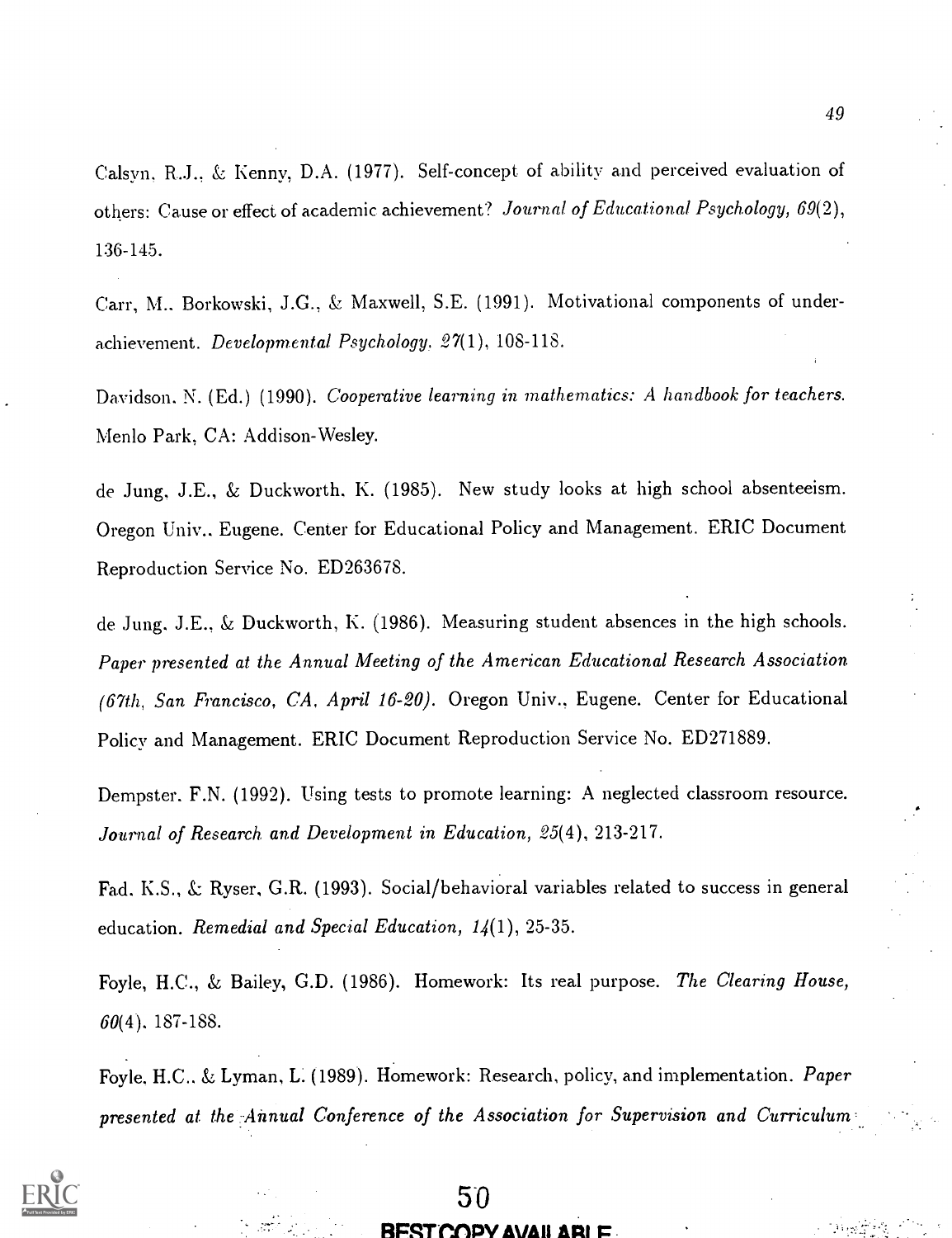Development (44th, Orlando. FL, March 11-14). ERIC Document Reproduction Service No. ED303919.

Fulton, J.D. (1996). 1995 annual AMS-IMS-MAA survey (second report). Enrollments, faculty characteristics, and update on new doctoral recipients, fall 1995. Notices of the American Mathematical Society, 43(8), 848-858.

Gill. M.P. (1969). Pattern of achievement as related to the perceived self. Paper presented at the Annual Meeting of the American Educational Research Association (Los Angeles, CA. February 5-8). ERIC Document Reproduction Service No. ED029336.

Gold. M. (1966). Grades. Memo to the Faculty Series. No. 18. Center for Research on Learning and Teaching, University of Michigan, Ann Arbor.

Goldberg, M. (1995). Quoted in American Federation of Teachers (AFT) News Release: New AFT report shows high expectations for academic success for average-achieving students abroad, July 5, 1995.

Halley, F.S., et al. (1973). Computer applications in teaching and learning. Paper presented at the Rochester Area Colleges Workshop on the Use of Computers in Instruction (Rochester, New York, October, 23). ERIC Document Reproduction Service No. ED093389.

Hodges, D.L. (1981). How to teach effectively and get high student achievement and motivation. ERIC Document Reproduction Service No. ED220151.

Horn. W.F., & Packard, T. (1985). Early identification of learning problems: A metaanalysis. Journal of Educational Psychology, 77(5), 597-607.



# BEST COPY AVAILABLE\_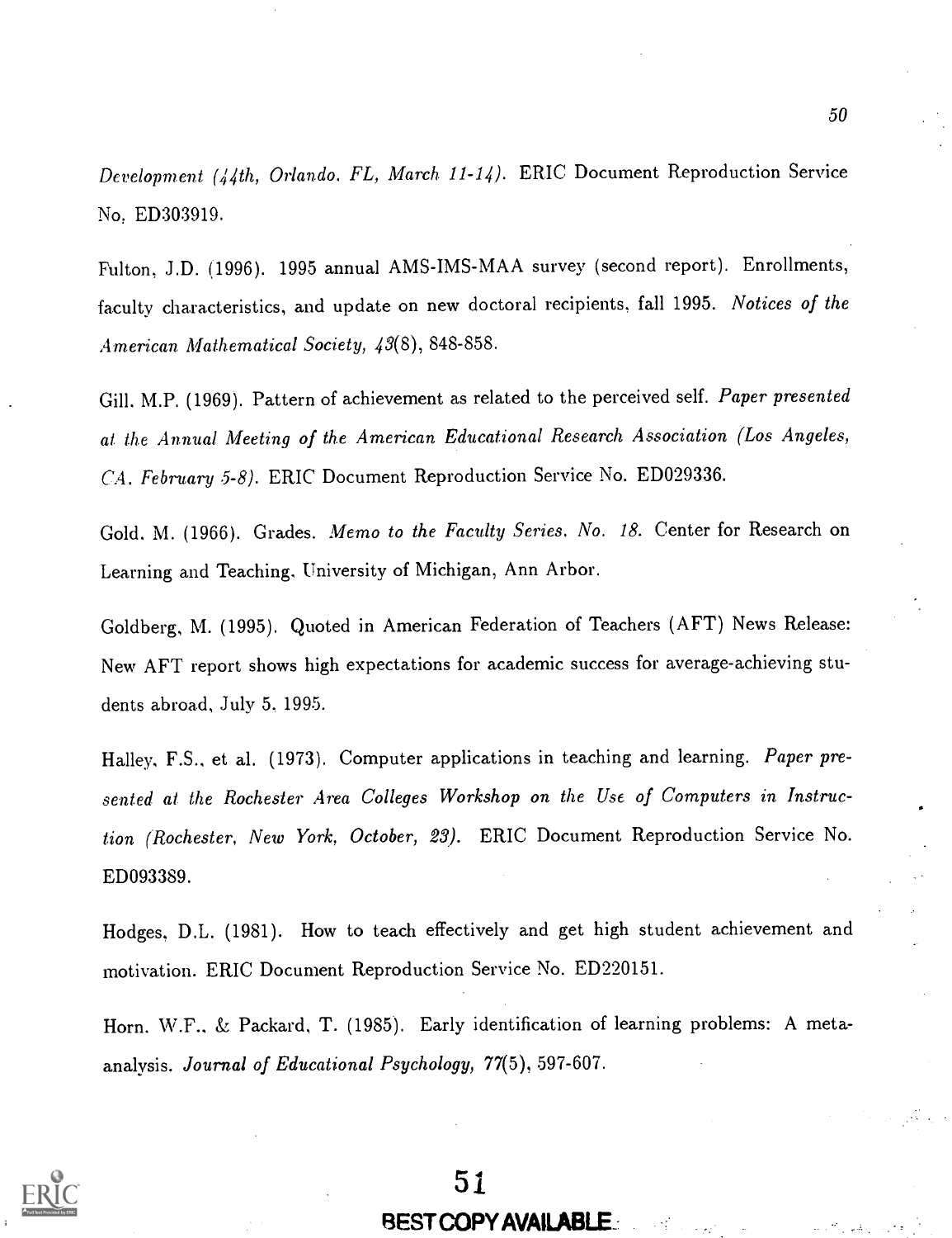Johnson, D.W.. & Johnson, R.T. (1989). Cooperation and competition: Theory and research. Edina, MN: Interaction Book Company.

Keith, T.Z. (1982). Time spent on homework and high school grades: A large-sample path analysis. Journal of Educational psychology, 74(2), 248-253.

Kleinsmith, L.J., & Kaplan, S. (1963). Paired-associate learning as a function of arousal and interpolated interval. Journal of Experimental Psychology, 65(2), 190-193.

Kleinsmith, L.J., & Kaplan. S. (1964). Interaction of arousal and recall in nonsense syllable paired-associate learning. Journal of Experimental Psychology, 67(2), 124-126.

Lee. Y. B.. & Meyer. M.J. (1994). Learning style differences between developmental studies and academic core college students: Implications for teaching. ERIC Document Reproduction Service No. ED374751.

Mansfield, W., et al. (1991). College-level remedial education in the fall of 1989. Contractor report. Survey report. National Center for Education Statistics. Office of Educational Research and Improvement. U.S. Department of Education. Washington, D.C.

Mawhinney, V.T., Bostow, D.E., Laws, D.R., Blumenfeld, G.J., & Hopkins, B.L. (1971). A comparison of students studying behavior produced by daily, weekly, and three-week testing schedules. Journal of Applied Behavior Analysis(4), 257-264.

Meyer, D.E. (1972). The relationship between self-concept and underachievement. *Illinois* Journal of Education, 63(4), 63-68.

Morgan, D.P., & Jenson, W.R. (1988). Teaching behaviorally disordered students. Columbus, OH: Merrill.



52

51

**学生 / 图6**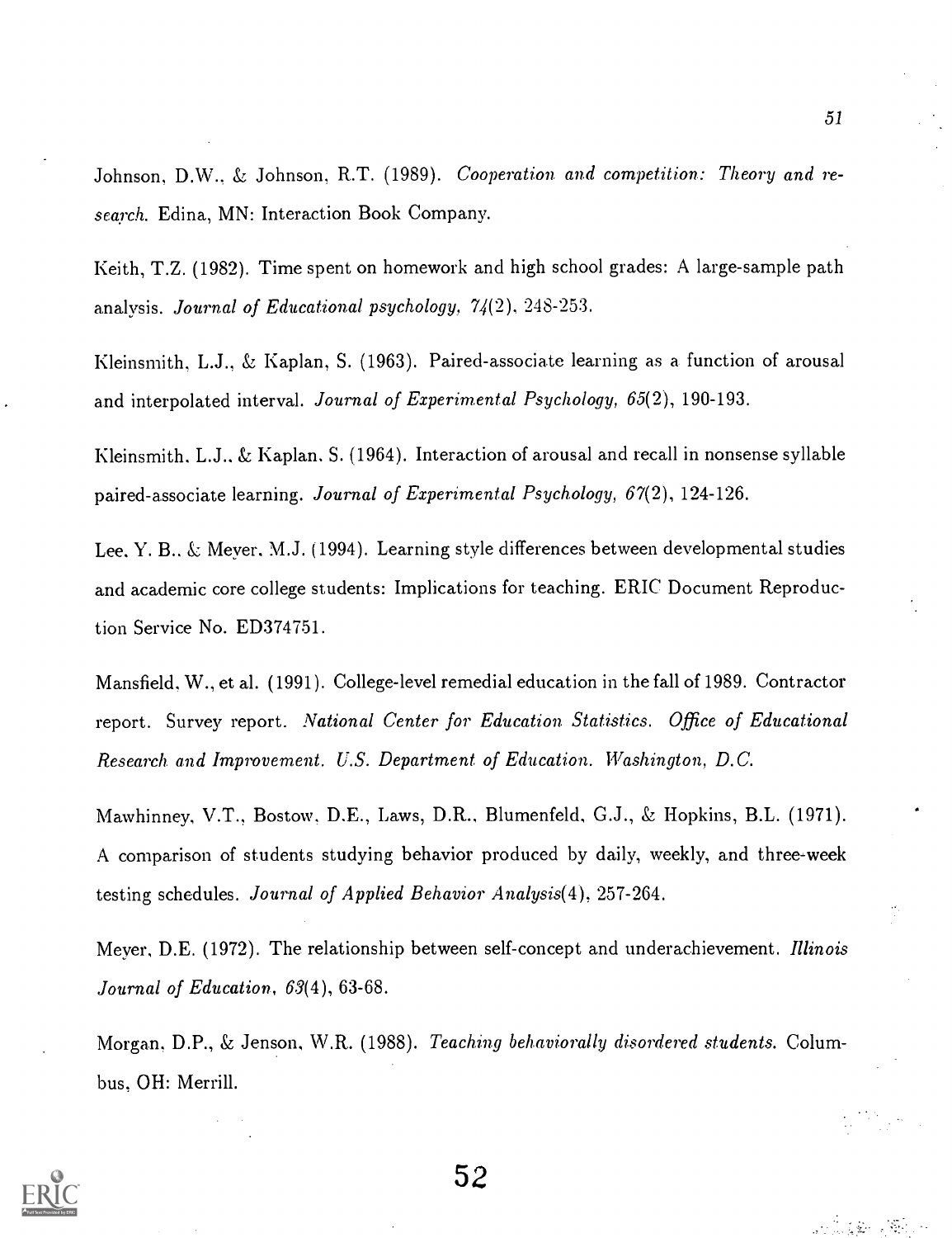Nungester, R.J., & Duchastel, P.C. (1982). Testing versus review: Effects on retention. Journal of Educational Psychology, 74(1), 18-22.

Paschal, R.A., Weinstein, T., & Walberg, H.J. (1984). The effects of homework on learning: A quantitative synthesis. Journal of Educational Research, 78(2), 97-104.

Robinson, C. (1994). Motivating students to complete homework. Master's thesis, Saint Xavier University. ERIC Document Reproduction Service No. ED374175.

Sharan, S. (Ed.). (1990). Cooperative learning: Theory and research. New York: Praeger Press.

Slavin. R.E. (1983). Cooperative learning. New York: Longman.

Slavin, R.E. (1990). Cooperative learning: Theory, research and practice. Needham Heights, MA: Allyn and Bacon.

Slavin, R.E. (1995). *Cooperative learning: Theory, research and practice (second edition).* Needham Heights, MA: Allyn and Bacon.

Solomon. L.J.. & Rothblum, E.D. (1984). Academic procrastination: Frequency and cognitive-behavioral correlates. Journal of Counseling Psychology, 31(4), 503-509.

Soraci, S.A. Jr., et al. (1986). Differential attentional functioning in learned-helpless and mastery-oriented children. Paper presented at the Annual Convention of the American Psychological Association (94th, Washington, DC, August 22-26). ERIC Document Reproduction Service No. ED283083.

Spitzer, H.F. (1939). Studies in retention. Journal of Educational Psychology, 30(9), 641-656.

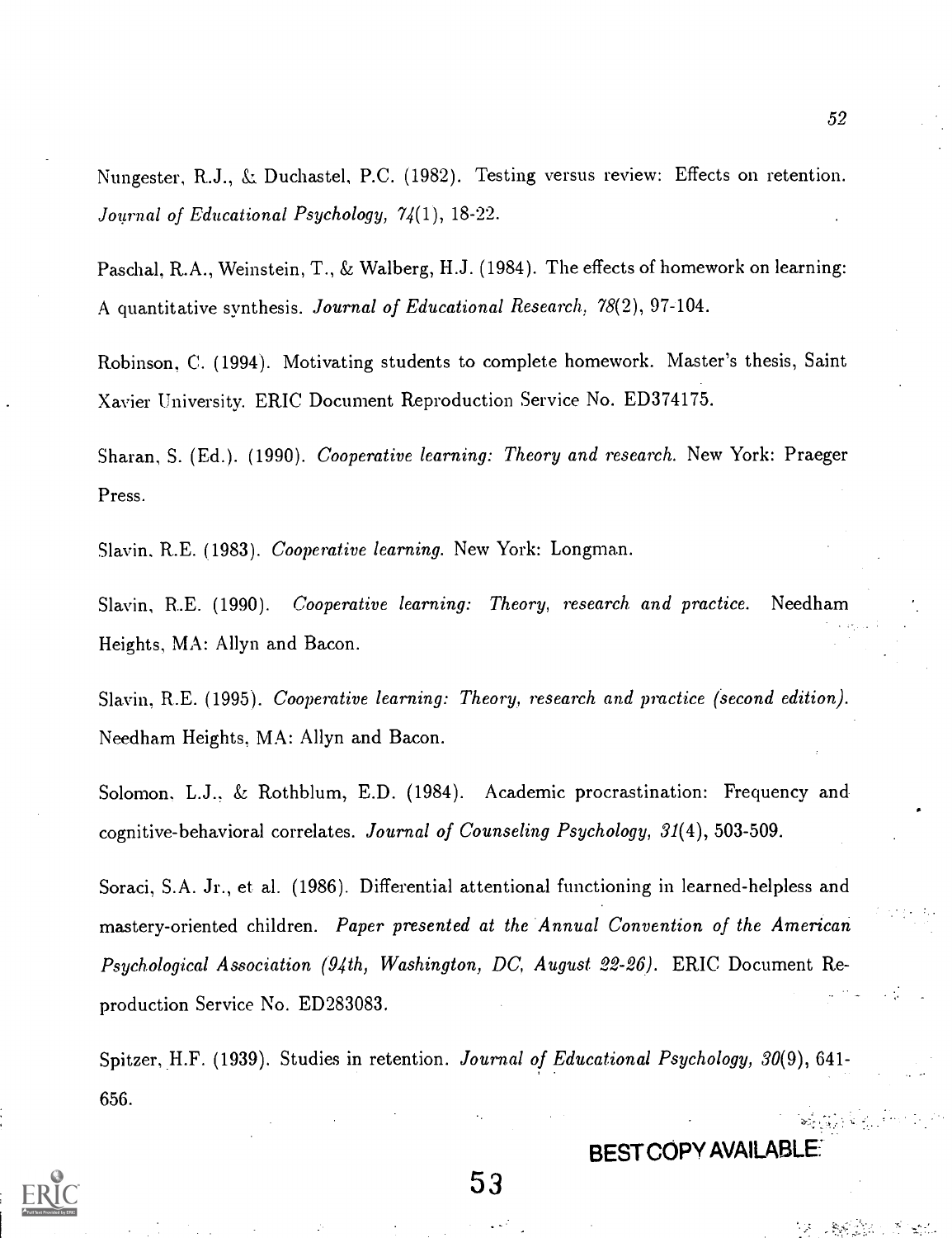Vratanina, G.M. (1988). The effects of homework on learning. ERIC Document Reproduction Service No. ED299237.

Watkins. A., et al. (1993). A survey of two-year college mathematics programs: The boom continues.  $AMATYC$  Review,  $14(2)$ , 55-66.

Young, G.S. (1993). Is there a role for "mathematics education" in the Ph.D. program? Notices of the American Mathematical Society, 40(10), 1333-1334.

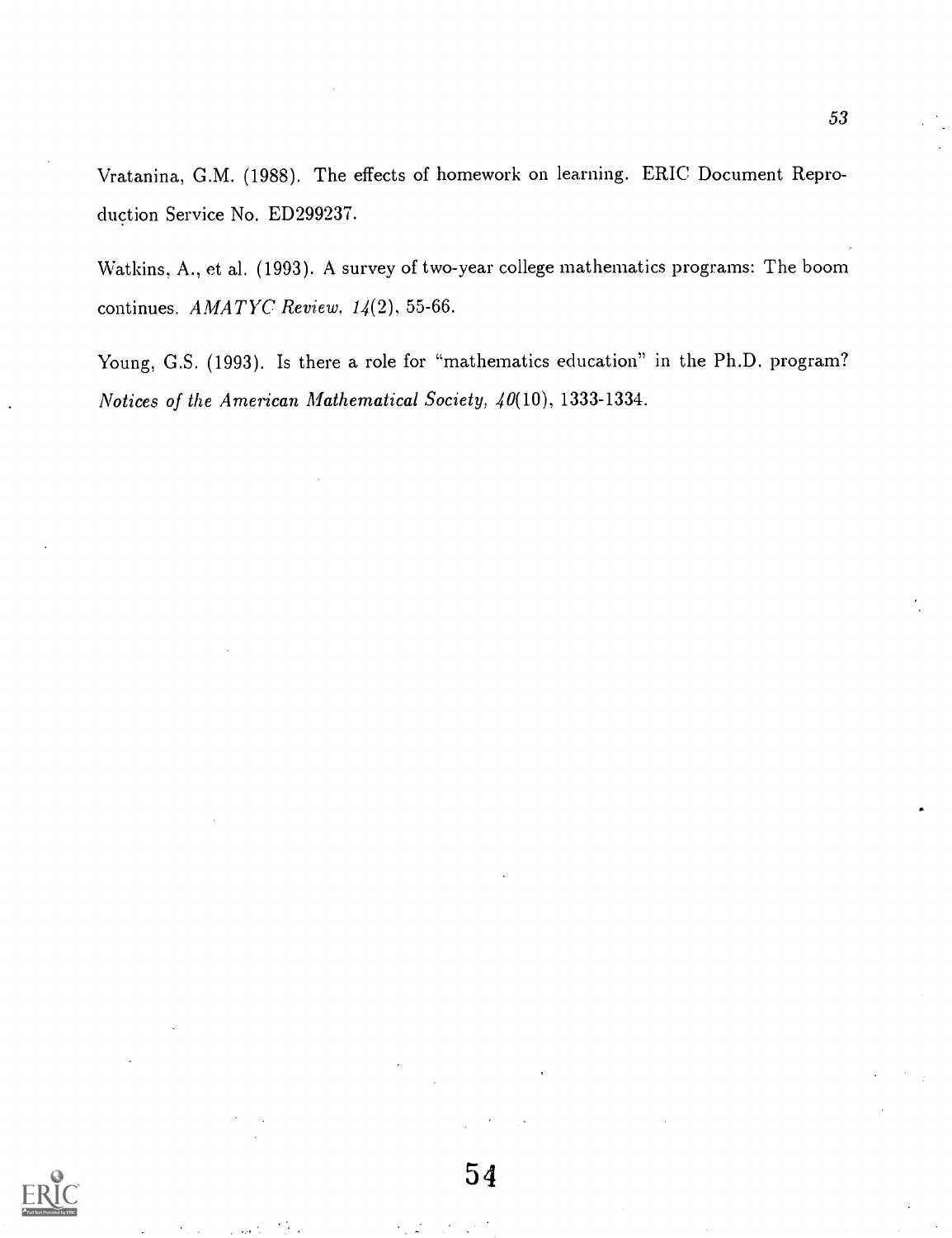

U.S. Department of Education

Office of Educational Research and Improvement (OERI) National Library of Education (NLE) Educational Resources Information Center (ERIC)



# REPRODUCTION RELEASE

(Specific Document)

# I. DOCUMENT IDENTIFICATION:

| Title: "Building Study and Work Skills in a College Mathematics Classroom" |                          |  |  |  |
|----------------------------------------------------------------------------|--------------------------|--|--|--|
| Y. Sagler and M.V. $S$ 1ADAT<br>Author(s):                                 |                          |  |  |  |
| Corporate Source:                                                          | <b>Publication Date:</b> |  |  |  |

# II. REPRODUCTION RELEASE:

In order to disseminate as widely as possible timely and significant materials of interest to the educational community, documents announced in the monthly abstract journal of the ERIC system, Resources in Education (RIE), and electronic media, and sold through the ERIC Document Reproduction Service (EDRS). Credit is given to the source of each document, and, if reproduction release is granted, one of the following notices is affixed to the document.

If permission is granted to reproduce and disseminate the identified document, please CHECK ONE of the following three options and sign at the bottom of the page.

| The sample sticker shown below will be<br>affixed to all Level 1 documents                                                                                       | The sample sticker shown below will be<br>affixed to all Level 2A documents                                                                                                                                                                                                                                                                                                                                                                                                                                       | The sample sticker shown below will be<br>affixed to all Level 2B documents                        |
|------------------------------------------------------------------------------------------------------------------------------------------------------------------|-------------------------------------------------------------------------------------------------------------------------------------------------------------------------------------------------------------------------------------------------------------------------------------------------------------------------------------------------------------------------------------------------------------------------------------------------------------------------------------------------------------------|----------------------------------------------------------------------------------------------------|
| PERMISSION TO REPRODUCE AND<br>DISSEMINATE THIS MATERIAL HAS<br><b>BEEN GRANTED BY</b>                                                                           | PERMISSION TO REPRODUCE AND<br>DISSEMINATE THIS MATERIAL IN<br>MICROFICHE, AND IN ELECTRONIC MEDIA<br>FOR ERIC COLLECTION SUBSCRIBERS ONLY.<br>HAS BEEN GRANTED BY                                                                                                                                                                                                                                                                                                                                                | PERMISSION TO REPRODUCE AND<br>DISSEMINATE THIS MATERIAL IN<br>MICROFICHE ONLY HAS BEEN GRANTED BY |
|                                                                                                                                                                  |                                                                                                                                                                                                                                                                                                                                                                                                                                                                                                                   |                                                                                                    |
| TO THE EDUCATIONAL RESOURCES<br><b>INFORMATION CENTER (ERIC)</b>                                                                                                 | TO THE EDUCATIONAL RESOURCES<br><b>INFORMATION CENTER (ERIC)</b>                                                                                                                                                                                                                                                                                                                                                                                                                                                  | TO THE EDUCATIONAL RESOURCES<br>INFORMATION CENTER (ERIC)                                          |
|                                                                                                                                                                  | 2A                                                                                                                                                                                                                                                                                                                                                                                                                                                                                                                | 2B                                                                                                 |
| Level 1                                                                                                                                                          | Level 2A                                                                                                                                                                                                                                                                                                                                                                                                                                                                                                          | Level 2B                                                                                           |
|                                                                                                                                                                  |                                                                                                                                                                                                                                                                                                                                                                                                                                                                                                                   |                                                                                                    |
| Check here for Level 1 release, permitting<br>reproduction and dissemination in microfiche or other<br>ERIC archival media (e.g., electronic) and paper<br>copy. | Check here for Level 2A release, permitting<br>reproduction and dissemination in microfiche and in<br>electronic media for ERIC archival collection<br>subscribers only                                                                                                                                                                                                                                                                                                                                           | Check here for Level 2B release, permitting<br>reproduction and dissemination in microfiche only   |
|                                                                                                                                                                  | Documents will be processed as indicated provided reproduction quality permits.<br>If permission to reproduce is granted, but no box is checked, documents will be processed at Level 1.                                                                                                                                                                                                                                                                                                                          |                                                                                                    |
|                                                                                                                                                                  | I hereby grant to the Educationel Resources Informetion Center (ERIC) nonexclusive permission to reproduce end disseminete this document<br>es indicated ebove. Reproduction from the ERIC microfiche or electronic medie by persons other then ERIC employees and its system<br>contractors requires permission from the copyright holder. Exception is mede for non-profit reproduction by libraries and other service egencies<br>to satisfy information needs of educators in response to discrete inquiries. |                                                                                                    |
| Signature:<br>Sign                                                                                                                                               | Printed Name/Position/Title:<br>Findo.                                                                                                                                                                                                                                                                                                                                                                                                                                                                            | $M V.$ SIADAT<br>Prof. of Mathematic                                                               |
| Organization/Address:                                                                                                                                            | richard J. Darley Callege<br>Richard J. Darley Callege<br>7500 S. Pulaski Rd., Chicago,                                                                                                                                                                                                                                                                                                                                                                                                                           | Jalephone:<br>ワフ3)838 - つく32<br>838-7524                                                           |
|                                                                                                                                                                  | $60652$ E-Mail Address: $T$ @ ccc. EDU                                                                                                                                                                                                                                                                                                                                                                                                                                                                            | Date: $Dec. 27.00$                                                                                 |